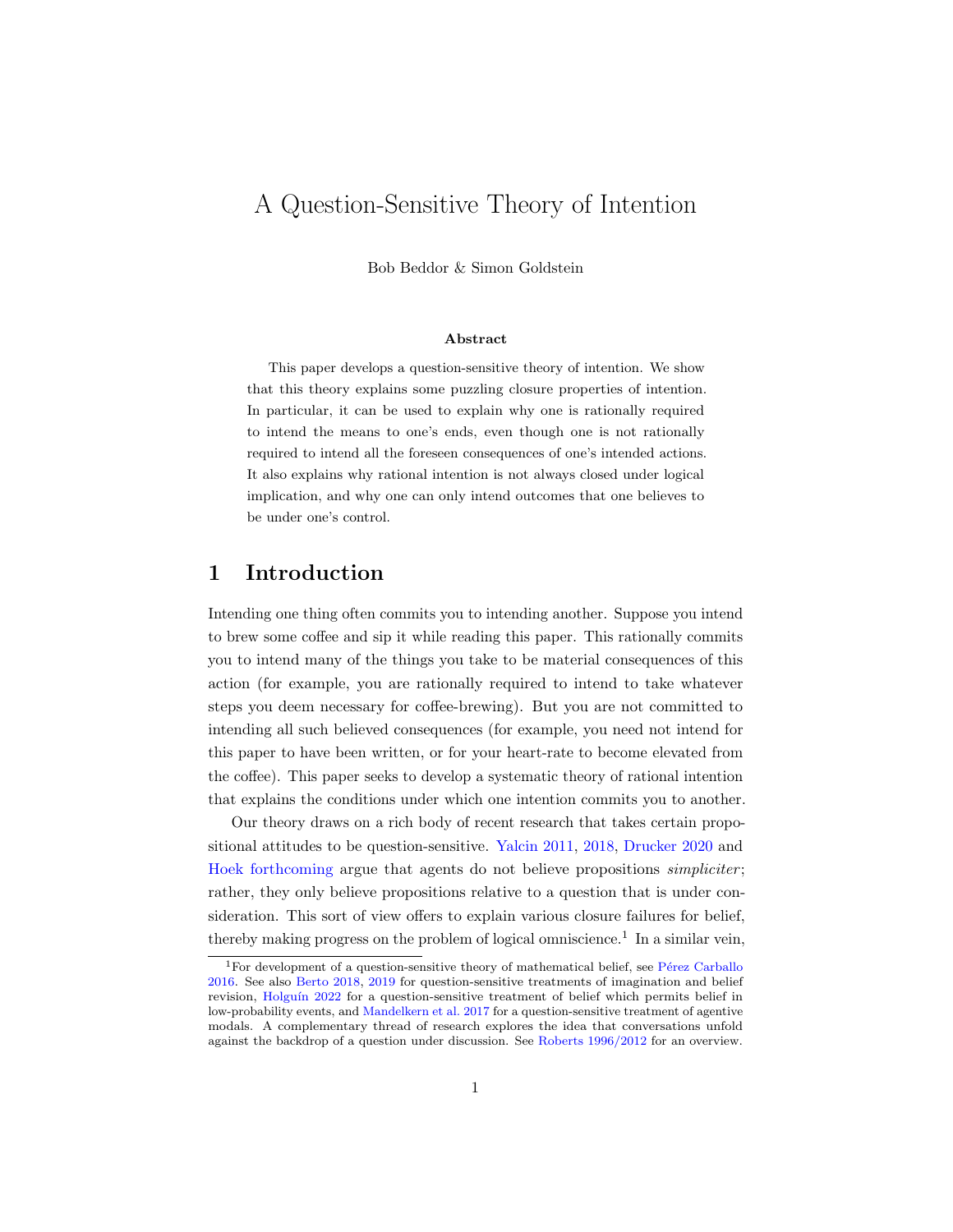[Schaffer](#page-37-2) [2005,](#page-37-2) [2007,](#page-37-3) [Yablo](#page-38-2) [2014,](#page-38-2) and [Hawke](#page-35-2) [2016](#page-35-2) suggest that a question-sensitive theory of knowledge explains a range of linguistic data and makes headway on long-standing epistemological puzzles, for example, the skeptical paradox. And [Phillips-Brown](#page-37-4) [2018](#page-37-4) extends these ideas to defend a question-sensitive theory of desire.

This paper contributes to this research program by developing a questionsensitive theory of rational intention. According to our proposal, intentions are formed against the backdrop of a practical question: What to do? Rational constraints on intention derive—at least in part—from rational constraints on how to address practical questions. We show that this basic idea can be developed in a way that explains some puzzling closure properties of intention. In particular, it explains why one is rationally required to intend the means to one's ends, even though one is not rationally required to intend all the foreseen consequences of one's intended actions. It also explains why rational intention is not always closed under logical implication, and why one can only intend outcomes that one believes to be under one's control.

Here's the game plan. §2 introduces some distinctive puzzles involving closure for intention. §3 reviews an off-the-shelf semantics for intention reports in the tradition of [Hintikka](#page-35-3) [1962,](#page-35-3) and explains why it fails to resolves our puzzles. This failure motivates the development of our positive account, which is developed in §§4-6. Finally, §7 uses our theory to shed light on the relation between intention and desire.

## 2 Two Puzzles of Closure

In epistemology, much ink has been spilled over the extent to which knowledge obeys closure constraints. On the one hand, it is a platitude that deduction is often a way of extending our knowledge. On the other hand, unrestricted closure principles face counterexamples.[2](#page-1-0) This creates a two-fold challenge for epistemologists: First, to articulate a restricted closure principle that describes when we can know the consequences of what we know. Second, to develop theories of knowledge that validate this restricted closure principle.

By contrast, closure puzzles involving intention have attracted much less attention. Here, we will introduce two such puzzles. The first concerns the extent to which rational intention is closed under logical consequence. The

<span id="page-1-0"></span><sup>2</sup>Perhaps the most famous arise from the skeptical paradox and the lottery puzzle. See [Dretske](#page-34-3) [1970;](#page-34-3) [Nozick](#page-36-1) [1981;](#page-36-1) [Hawthorne](#page-35-4) [2004,](#page-35-4) among many others.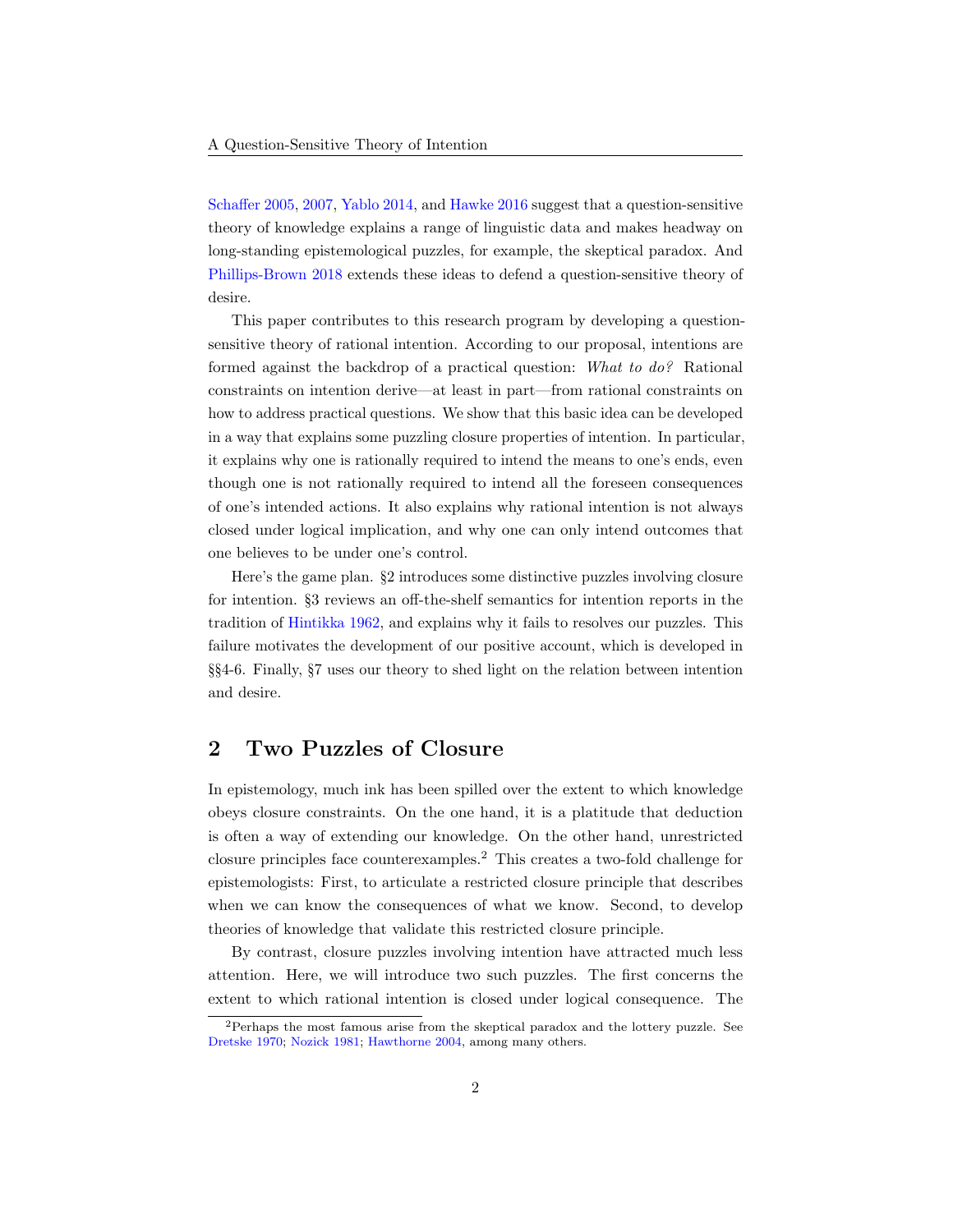second concerns the extent to which rational intention is closed under believed consequence.

Start with logical consequence. On the one hand, we are often rationally required to intend the obvious logical consequences of our intentions. For example, the following seem to ascribe patently irrational states of mind:

- <span id="page-2-3"></span><span id="page-2-2"></span>(1) ?? Ana intends to ski at Zermatt and Chamonix this winter, but she doesn't intend to ski at Chamonix this winter.
- (2) ?? Ana intends to ski at Zermatt and Chamonix this winter, but she doesn't intend ski at either Zermatt or Chamonix this winter.

These data generate some pressure to embrace a single-premise logical closure requirement on intention. Where  $\models$  represents logical consequence:

UNRESTRICTED LOGICAL CLOSURE If a rational agent A intends p, and  $p \models q$ , then A also intend  $q^3$  $q^3$ .

On the other hand, Unrestricted Logical Closure faces at least two types of counterexample. The first—familiar from discussion of closure principles on knowledge and rational belief—comes from cases where an agent lacks the conceptual resources to grasp the relevant entailment. Consider William III, who lacked the concept of nuclear technology. [\(3-a\)](#page-2-1) could be true, even though [\(3-b\)](#page-3-0) is false:

<span id="page-2-4"></span><span id="page-2-1"></span>(3) a. William III intended to avoid war with France.  $\not\models$ 

'Joe Kearney did not live a futile life; I intend that he shall not have died a futile death.'

<span id="page-2-0"></span><sup>3</sup>Here we assume that the objects of intention are propositions. While this assumption is fairly common, it is not uncontroversial. After all, the most natural way of ascribing intentions—as exemplified in  $(1)$  and  $(2)$ —is via the form, A intends to VP, which might be taken to show that the objects of intention are actions or properties. However, there is a natural response to this worry [\(Davis](#page-34-4) [1984;](#page-34-4) [Ferrero](#page-35-5) [2013\)](#page-35-5). When we say Ana intends to ski this winter, this is equivalent to an ascription of the form,  $Ana<sub>i</sub>$  intends that she<sub>i</sub> skis this winter. In favor of this approach, note that while ascriptions of intentions with that-clauses are somewhat uncommon, they are certainly coherent, and can easily be found in the wild. Some examples from the Corpus of Contemporary American English [\(Davies](#page-34-5) [2008-\)](#page-34-5):

<sup>&#</sup>x27;He intends that there will only be two classes of people in this world - the elite nobility. . . and the serfs. . . '

By taking the objects of intention to be propositions, we can capture the full range of intention ascriptions, both those of the form, A intends that p and those of the form, A intends to VP.

For those who find this reply unconvincing, a more concessive response is also possible. Even if we grant that the objects of intention are actions, it's easy enough to convert talk of intending a proposition into talk of intending an action. Whenever we say, A intends p, simply replace this with, A intends to bring about p.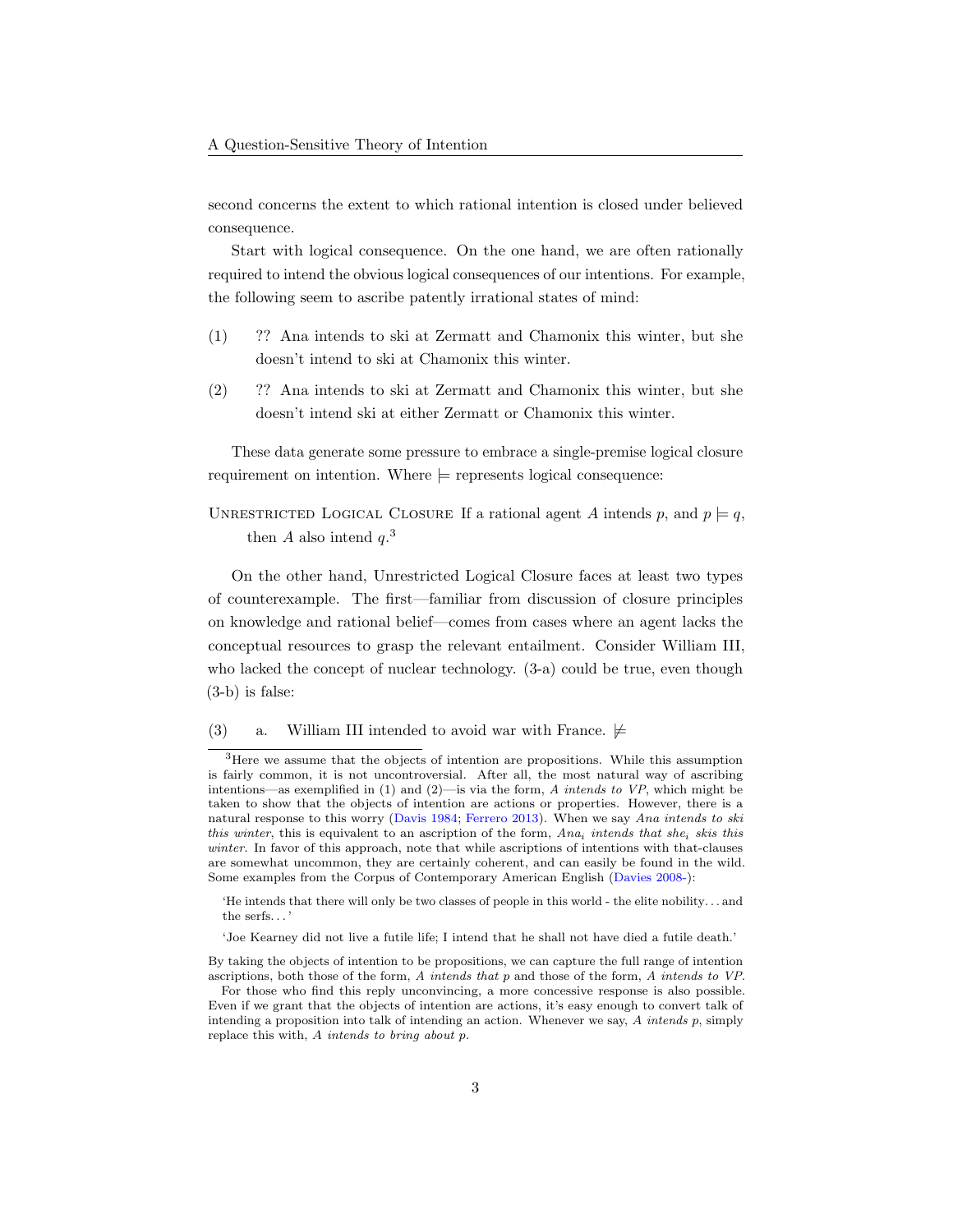b. William III intended to avoid nuclear war with France.<sup>[4](#page-3-1)</sup>

<span id="page-3-0"></span>A second type of counterexample is not shared by knowledge or rational belief. We cannot rationally intend outcomes that we believe to be outside of our control, even if these outcomes are obvious logical consequences of something we intend. For example:

- <span id="page-3-8"></span><span id="page-3-5"></span><span id="page-3-4"></span>(4) a. The police intend to arrest whoever committed the murder.  $\not\models$ b. The police intend for there to have been a murder.
- <span id="page-3-9"></span><span id="page-3-7"></span><span id="page-3-6"></span>(5) a. John intends to die an honorable death.  $\not\models$ 
	- b. John intends to be mortal.

Here the failure of closure is not due to any cognitive or conceptual limitations.<sup>[5](#page-3-2)</sup>

This gives rise to what we'll call the 'The Puzzle of Logical Consequence': the puzzle of developing a theory of intention that explains why we are often required to intend the logical consequences of our intentions, while also accounting for the two classes of counterexamples to Unrestricted Logical Closure.

A second puzzle concerns the extent to which intention is closed under believed consequence. On the one hand, it is widely thought that we are under rational pressure to intend the believed necessary means to our ends:

MEANS-ENDS COHERENCE If an agent A is certain that q is one of the necessary means of bringing about  $p$ , then it is irrational for  $A$  to intend  $p$  without also intending  $q^{6}$  $q^{6}$  $q^{6}$ .

To illustrate the plausibility of this requirement, suppose Barry is certain that in order to make a delicious feast, he must first stop by the grocery store. Then the following ascribes a defective planning state to Barry:

(6) ?? Barry intends to cook a delicious feast, but he doesn't intend to stop by the grocery store.

At the same time, common sense holds that we are not required to intend every foreseen consequence of our intended ends:

<span id="page-3-2"></span><span id="page-3-1"></span><sup>4</sup>Cf. [Stalnaker](#page-37-5) [1984](#page-37-5) and [Yalcin](#page-38-1) [2018](#page-38-1) for discussion of an analogous closure failure for belief. <sup>5</sup>We discuss whether similar closure failures arise for desire in §7.

<span id="page-3-3"></span><sup>6</sup>See e.g., [Bratman](#page-34-6) [1987;](#page-34-6) [Broome](#page-34-7) [1999;](#page-34-7) [Kolodny and Brunero](#page-36-2) [2020.](#page-36-2) Throughout we will assume that the relevant means are not just any necessary conditions for the fulfillment of the intention; rather, they are actions that the agent believes to be under their control. (Otherwise Means-Ends Coherence would implausibly predict that someone who intends to run a marathon also intends for oxygenated blood to enter their heart, which would conflict with the observation that we can only intend outcomes that we believe to be under our control.)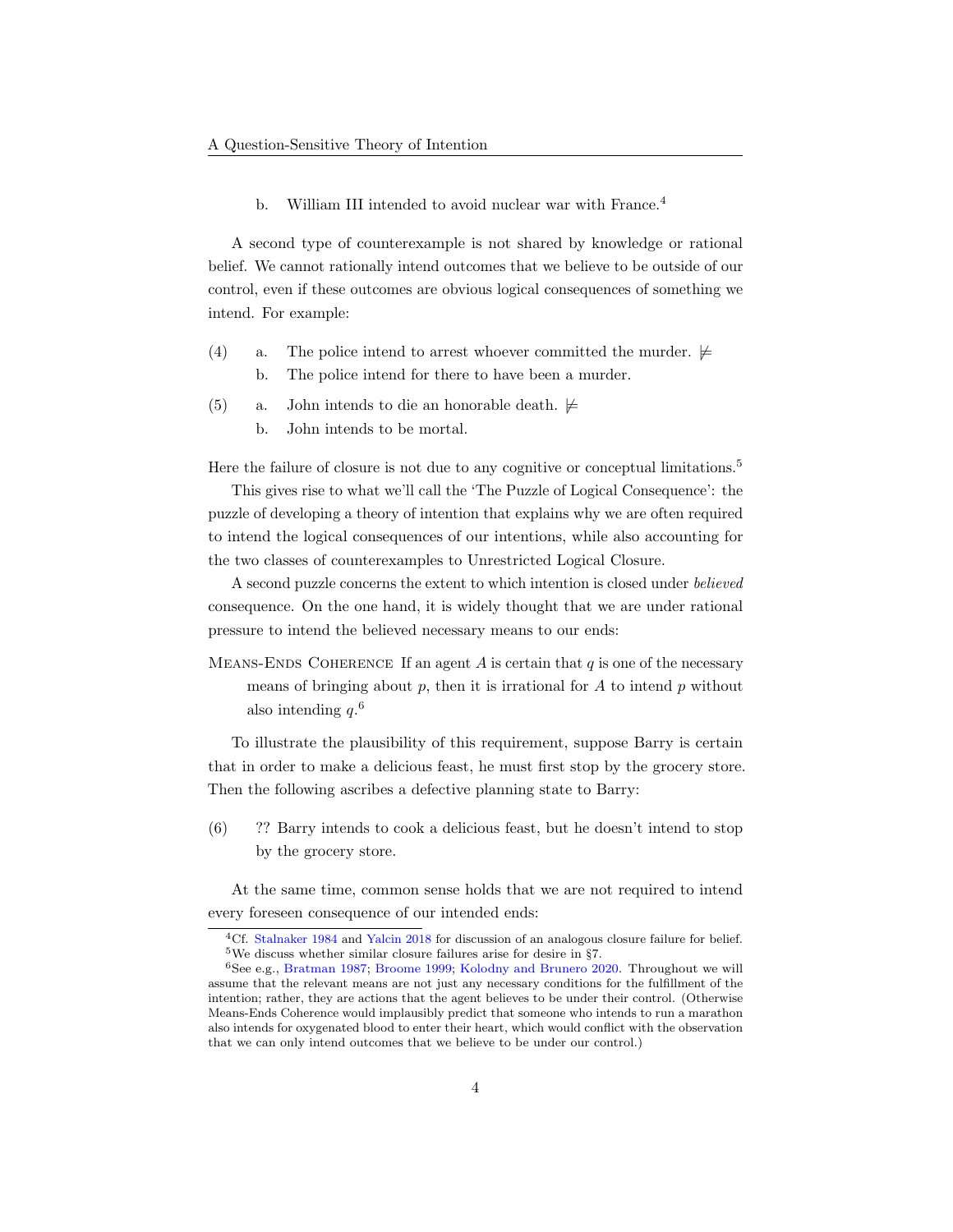FORESEEING WITHOUT INTENDING A rational agent  $A$  can intend  $p$ , and be certain that  $p$  will lead to  $q$ , while failing to intend to  $q$ .

In the philosophy of action and ethics literature, this principle is often motivated by cases like the Tactical Bomber, who bombs an enemy munitions factory, intending to decrease the enemy's supply of munitions. In doing so, they foresee that the bombing will kill all nearby civilians, though they regret that their action will have this consequence. A common intuition is that:

(7) The Tactical Bomber intends to decrease the enemy's munitions, but they do not intend to kill all the nearby civilians.

This intuition has shaped a long tradition in ethics. For example, according to the doctrine of double effect, there is an important moral difference between Tactical Bomber's action and that of a terrorist bomber, who drops the same bomb with the goal of killing all nearby civilians.<sup>[7](#page-4-0),[8](#page-4-1)</sup>

Taken together, Means-Ends Coherence and Foreseeing Without Intending reveal an important asymmetry between the means and the effects of our intended ends. To illustrate with another example, consider Carol the carouser. She might rationally intend to get drunk without intending to get a hangover, even if she foresees that getting drunk will lead to a hangover. But she cannot rationally intend to get drunk without intending to buy alcohol, provided she believes that buying alcohol is a necessary means to getting drunk.

This asymmetry gives rise to what we'll call, 'The Puzzle of Believed Consequence': the problem of developing a theory of intention that explains why we are rationally required to intend the believed means to our ends, even though we are not required to intend the believed consequences of our ends.

These two puzzles are distinct. Still, we might well hope for a unified solution to these two puzzles. And this is what we aim to deliver.

<span id="page-4-0"></span><sup>7</sup>For discussion, see, among others, [Bennett](#page-34-8) [1980;](#page-34-8) [Quinn](#page-37-6) [1989;](#page-37-6) [McMahan](#page-36-3) [2009;](#page-36-3) [Nelkin and](#page-36-4) [Rickless](#page-36-4) [2014;](#page-36-4) [Tadros](#page-37-7) [2015.](#page-37-7) See [McIntyre](#page-36-5) [2019](#page-36-5) for a general overview.

<span id="page-4-1"></span><sup>8</sup>As a referee helpfully points out, the Tactical Bomber case bears a resemblance to the 'Knobe Effect': the observation that moral valence of a side-effect influences our judgments about whether someone brought about that side-effect intentionally [\(Knobe](#page-36-6) [2003\)](#page-36-6). An interesting question is whether the the account of Foreseeing Without Intending developed here could be extended to shed light on the Knobe Effect.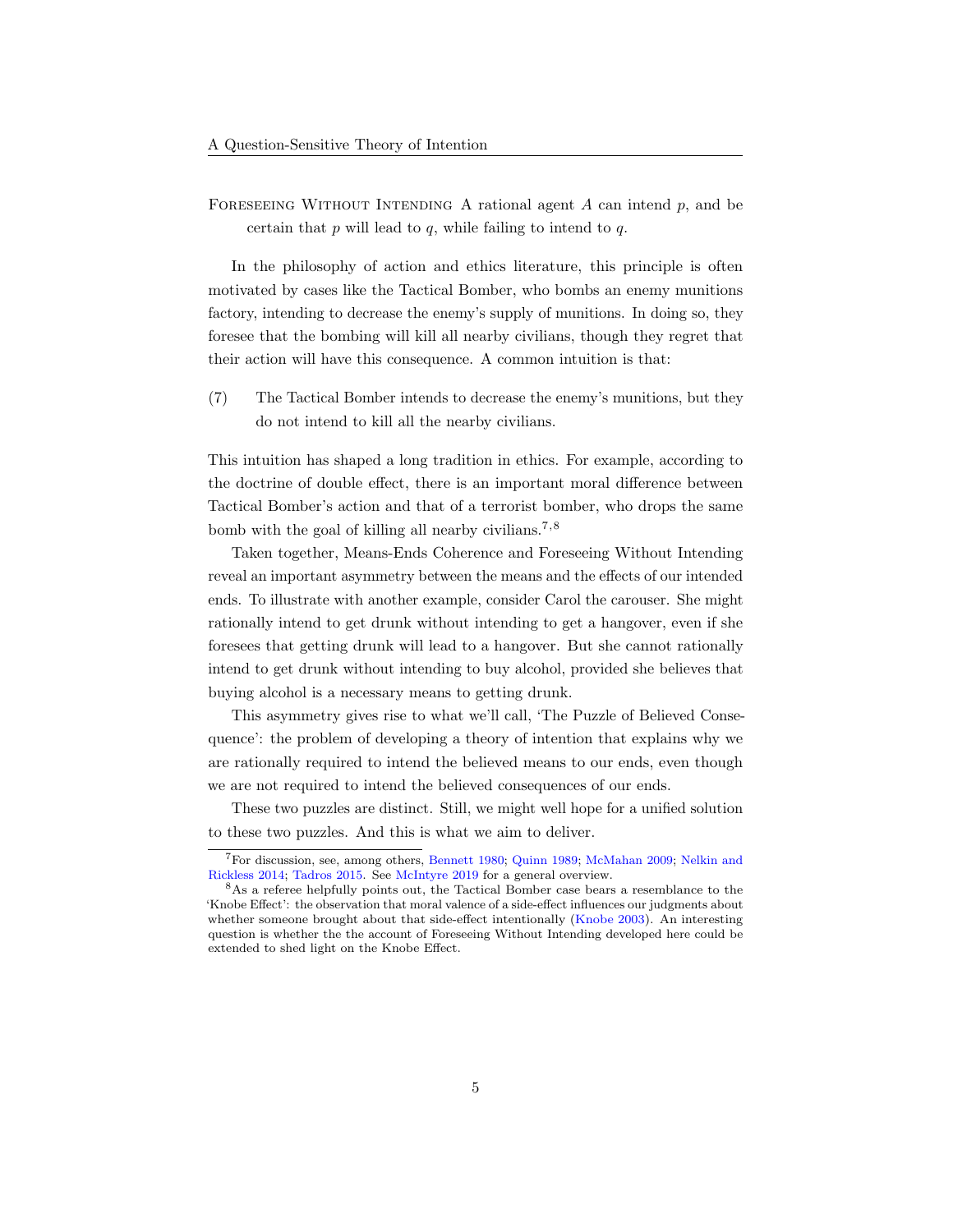### 3 Hintikka Semantics

A natural starting point for theorizing about propositional attitudes is a Hintikka semantics [\(Hintikka](#page-35-3) [1962\)](#page-35-3), where attitude verbs are analyzed as modal operators. For example, A believes  $p$  is true iff  $p$  holds in all of  $A$ 's doxastic alternatives that is, all the worlds consistent with what  $A$  believes. Similarly,  $A$  knows  $p$ is true iff p holds in all of  $\vec{A}$ 's epistemic alternatives—that is, all of the worlds consistent with what A knows.

Extended to intention, this analysis says that  $A$  intends  $p$  is true iff  $p$  holds in all of  $A$ 's conative alternatives—that is, all of the worlds consistent with what A intends.<sup>[9](#page-5-0)</sup> Where  $Con(w)$  represents the conative alternatives of agent A at world w:

 $\llbracket A \text{ intends } p \rrbracket^w = 1 \text{ iff } Con(w) \subseteq \llbracket p \rrbracket$ 

This semantics does not provide a reductive account of intention, any more than a Hintikka semantics for believes gives a reductive account of belief. Those with reductive ambitions could supplement it with a reductive analysis of the conative alternatives, to be cashed out in dispositionalist or functionalist terms. (In §5 we explore a few candidate reductions.) Still, even without such an account, a Hintikka semantics generates a number of substantive predictions about the logic of intention. We now investigate these predictions regarding our two closure puzzles.

Start with the Puzzle of Logical Consequence. A familiar feature of a Hintikka semantics is that it validates Unrestricted Logical Closure. After all, if p holds throughout your conative alternatives, and p entails  $q$ , then  $q$  also holds throughout your conative alternatives. Thus a Hintikka semantics explains why it often sounds odd to assert that an agent does not intend the obvious consequences of their intended ends, as revealed by [\(1\)](#page-2-2) and [\(2\).](#page-2-3) But it does so at the cost of over-predicting instances of closure. In particular, it does not explain our two classes of counterexamples (e.g.,  $(3-a) \not\models (3-b)$  $(3-a) \not\models (3-b)$ ;  $(4-a) \not\models (4-b)$  $(4-a) \not\models (4-b)$ ;  $(5-a) \not\models (5-b)$  $(5-a) \not\models (5-b)$ .

Turn next to the Puzzle of Believed Consequence. As it stands, a Hintikka semantics does not make any predictions concerning whether we are rationally required to intend either the believed means to, or the believed consequences of, our ends. However, we could impose various constraints on conative alternatives

<span id="page-5-0"></span><sup>&</sup>lt;sup>9</sup>More precisely: A *intends* p is true at time t iff p holds in all of A's conative alternatives at t. For the sake of notational simplicity, we will omit reference to times throughout.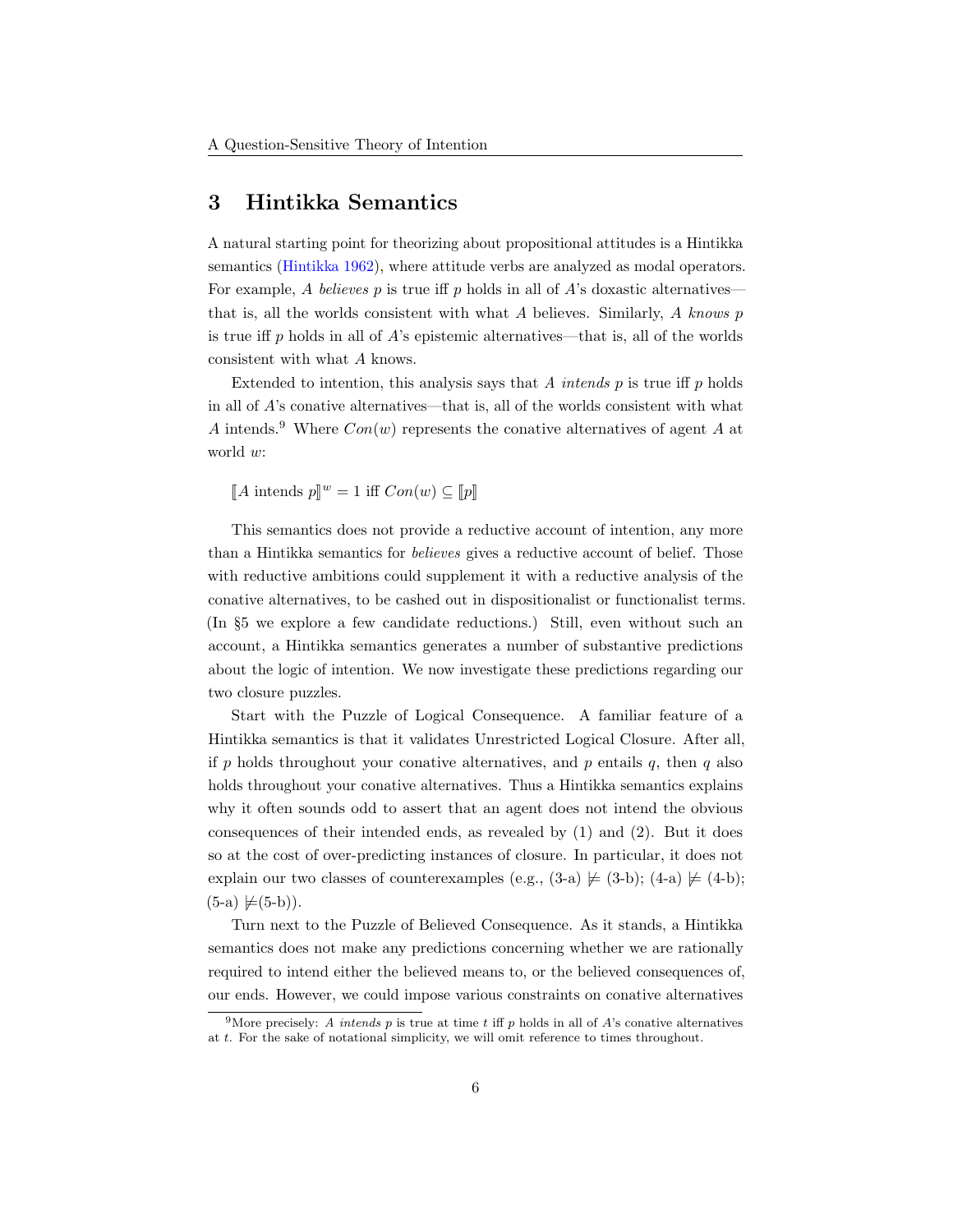in order to generate such predictions. For example, in order to validate Means-Ends Coherence, we could impose the constraint that a rational agent's conative alternatives must be a subset of their doxastic alternatives. Where  $Dox(w)$ represents the agent's doxastic alternatives:

### BELIEF CONTAINMENT  $Con(w) \subseteq Dox(w)^{10}$  $Con(w) \subseteq Dox(w)^{10}$  $Con(w) \subseteq Dox(w)^{10}$

Belief Containment suffices to validate Means-Ends Coherence. To see this, recall Carol the carouser, who intends to get drunk. Since she intends to get drunk, she does so at every conative alternative. By Belief Containment, her conative alternatives are a subset of her doxastic alternatives. Now suppose that Carol believes that buying alcohol is necessary for getting drunk. In that case, Carol buys alcohol at every doxastic alternative where she gets drunk, and hence at every conative alternative, from which it follows that she intends to buy alcohol.

Unfortunately, while Belief Containment validates Means-Ends Coherence, it rules out Foreseeing without Intending. Carol not only believes that buying alcohol is necessary for getting drunk. She also believes that getting drunk ensures getting a hangover. So at every doxastic alternative where she gets drunk, a hangover awaits. By Belief Containment, Carol gets a hangover at every conative alternative. Consequently, she intends to get a hangover.

At this point, some might observe that Belief Containment is independently implausible, since it predicts that whatever you believe you also intend. But this is absurd. One obvious counterexample comes from the control requirement on intention. You might believe something that you don't intend, since you might recognize that you have no control over the matter, e.g.:

- <span id="page-6-2"></span>(8) a. John believes that the Western Roman Empire fell in 476.  $\not\models$ 
	- b. John intends that the Western Roman Empire fell in 476.

In light of this observation, some might suggest that we should replace the Belief Containment with the weaker principle that your intentions are merely consistent with what you believe:

### BELIEF OVERLAP  $Con(w) \cap Dox(w) \neq \emptyset$ .<sup>[11](#page-6-1)</sup>

<span id="page-6-0"></span> $10$ [Harris](#page-35-6) [2022](#page-35-6) defends a Hintikka semantics for intention that imposes this constraint. See [von Fintel](#page-37-8) [1999](#page-37-8) for a development of Belief Containment in the case of desire reports, along with strategies for addressing the implausible consequences of this constraint.

<span id="page-6-1"></span><sup>&</sup>lt;sup>11</sup>Building on [Condoravdi and Lauer](#page-34-9) [2016,](#page-34-9) [Grano](#page-35-7) [2017](#page-35-7) develops a semantics for intention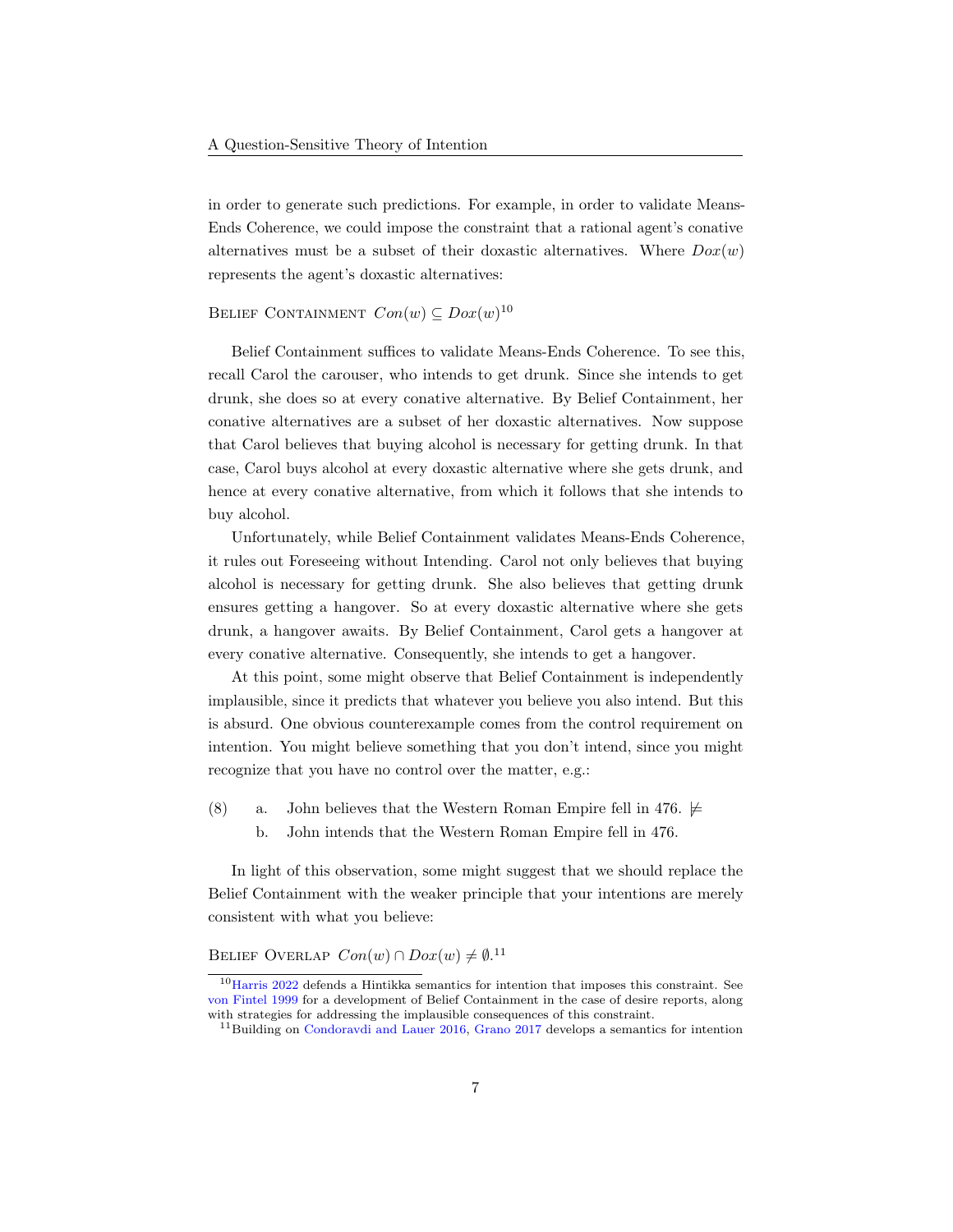Belief Overlap allows for the possibility of foreseeing that something will occur without intending it, since it allows that the conative alternatives are not contained within the doxastic alternatives. But for the purposes of our puzzle, Belief Overlap is too weak, since it does not ensure that Means-Ends Coherence holds.

So when it comes to the Puzzle of Believed Consequence, the Hintikka semantics faces a dilemma. On the one hand, it can be used to validate Means-Ends Coherence, provided we supplement it with Belief Containment. But this would invalidate Foreseeing Without Intending. On the other hand, we could avoid this consequence by weakening Belief Containment to Belief Overlap, but then we no longer validate Means-Ends Coherence.

At this point, some might suggest abandoning the Hintikka framework altogether. One natural place to cast about for an alternative is in the literature on desire attributions, which contains a range of proposals tailored to make room for closure failures. We think this reaction is too hasty. In §§4-6, we lay out our preferred approach, which keeps the basic apparatus of a Hintikka semantics and Belief Containment, but uses question-sensitivity to address the problems noted above. Having developed our account, §7 contrasts intention with desire, and shows that extant theories of desire do not generalize to explain the closure profile of intention.

### 4 Intention is Question-Sensitive

When someone is forming an intention, they are settling on a course of action. Or, to put it another way, they are settling on an answer to the practical question: What to do?

This much seems like a platitude. We propose to integrate this platitude into a semantics for intention ascriptions. On our analysis, intention ascriptions are sensitive to a practical question. Rational constraints on intention derive partly from rational constraints on how to address the practical question at issue.

that validates Belief Overlap. Intentions are understood in terms of an agent's 'effective' preference orderings over propositions. These effective preferences are action-guiding, and are required to be consistent with one's beliefs. [Grano](#page-35-7) [2017](#page-35-7) also requires that for any rational agent, the set of maximally ranked effective preferences are collectively consistent with their beliefs. The result is that for rational agents, Grano endorses a type of Hintikka semantics for intention, which universally quantifies over the worlds consistent with the agent's highest ranked effective preferences. (A wrinkle: [Grano](#page-35-7) [2017](#page-35-7) also requires that an agent intends p only if the highest ranked worlds imply a distinct proposition from p: namely, that the agent A is responsible for p. For present purposes, we will set aside this complication.)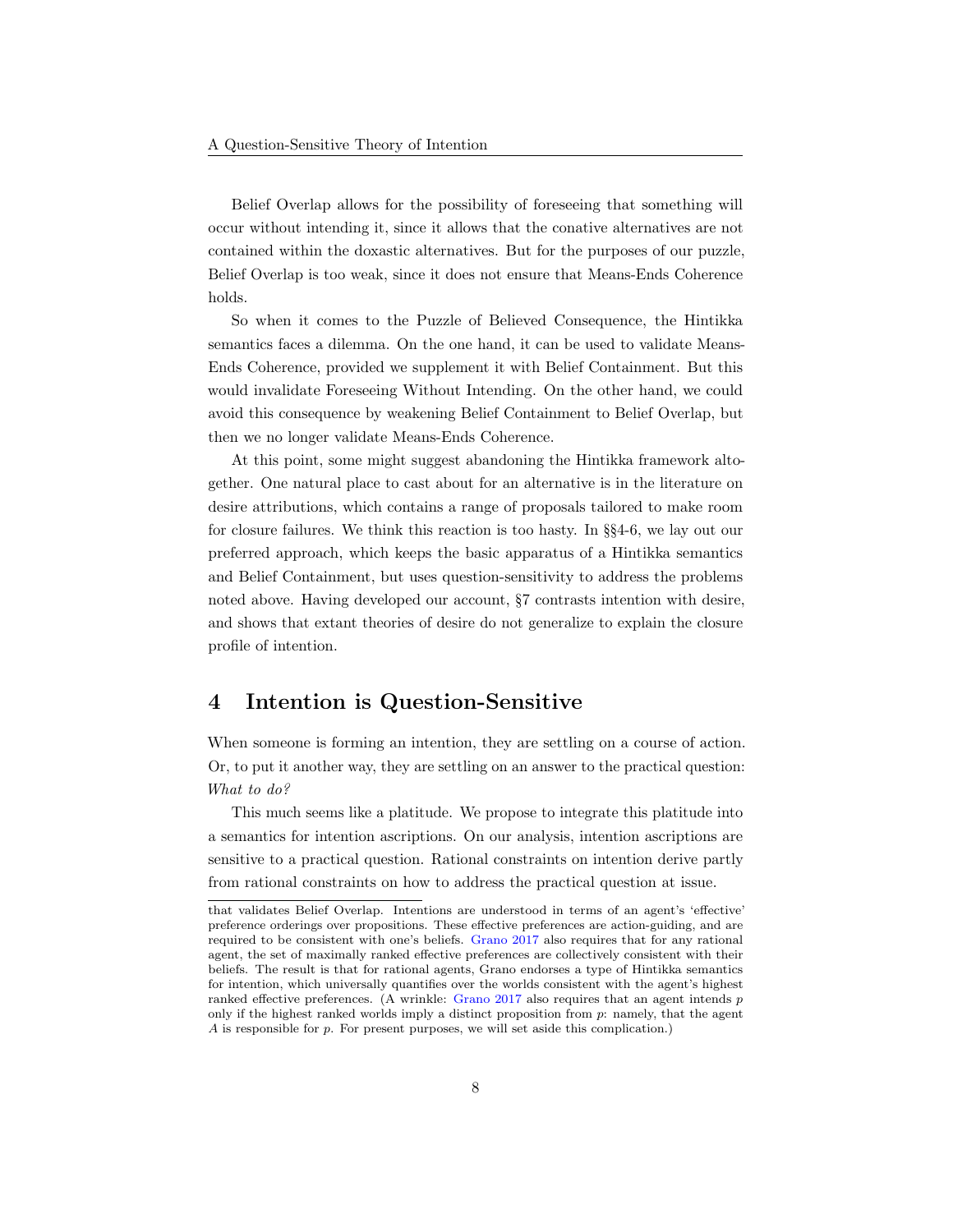#### 4.1 The Semantics

Let's start by formulating the notion of a 'practical question' more precisely. When an agent is deliberating about what to do, they are using practical reasoning to decide between alternative courses of action. This suggests that we can model the practical question, What to do? as a partition of some region of logical space into a set of propositions describing various actions that the agent is deliberating between at a particular time. $12,13$  $12,13$  $12,13$ 

Which region, exactly? We presumably want to exclude worlds where the agent does not exist, or occupies completely different circumstances. One option would be to let the region be the set of worlds consistent with the agent's beliefs, or perhaps the set of worlds consistent with some privileged subset of the agent's beliefs—e.g. their beliefs about the outcomes they can affect. Alternatively, we could let the region be some set of worlds that resembles the agent's world in certain respects, akin to a circumstantial modal base (cf. [Kratzer](#page-36-7) [1981\)](#page-36-7).

This way of representing practical questions has close ties to decision theory, where it is common to model an agent's decision using a set of mutually exclusive actions available to the agent. Given the familiarity of this decision theoretic apparatus, we will refer to such a partition as the agent's 'decision problem.'[14](#page-8-2) In §5.1 we consider some choice points for fleshing out the notion of a decision problem in more detail. But for present purposes, it will suffice to illustrate the basic idea with an example.

Suppose Barry is deciding what to cook for dinner. Then as a first pass, Barry's decision problem is a partition of his doxastic alternatives into all of the different culinary courses he is deciding between:

{cook hamburgers, cook halibut, cook risotto, . . . cook ortolan, cook escargot}

Equipped with the notion of a decision problem, we now say what it is for a proposition to be defined on a decision problem. Say that a proposition is defined on a question  $Q$ , given some background restriction of logical space  $R$ , just in case the conjunction of the proposition and  $R$  is logically equivalent to

<span id="page-8-0"></span><sup>&</sup>lt;sup>12</sup>This is in line with a rich tradition of research on questions [\(Hamblin](#page-35-8) [1958;](#page-35-8) [Groenendijk](#page-35-9) [and Stokhof](#page-35-9) [1984;](#page-35-9) [Lewis](#page-36-8) [1988a,](#page-36-8)[b\)](#page-36-9). We explore the interactions between these models of questions and our semantics in §6.

<span id="page-8-1"></span><sup>&</sup>lt;sup>13</sup> Here we leave open whether to understand deliberation—or planning more broadly—as a conscious or dispositional state. See [Bratman](#page-34-6) [1987](#page-34-6) for relevant discussion.

<span id="page-8-2"></span><sup>14</sup>See [Cariani](#page-34-10) [2013](#page-34-10) for the view that the semantic values of deontic modals are relativized to the options available to the agent. We should note that whereas decision problems are sometimes taken to include an agent's utilities and a representation of states of the world, we use the label more restrictively to refer to just the set of available actions.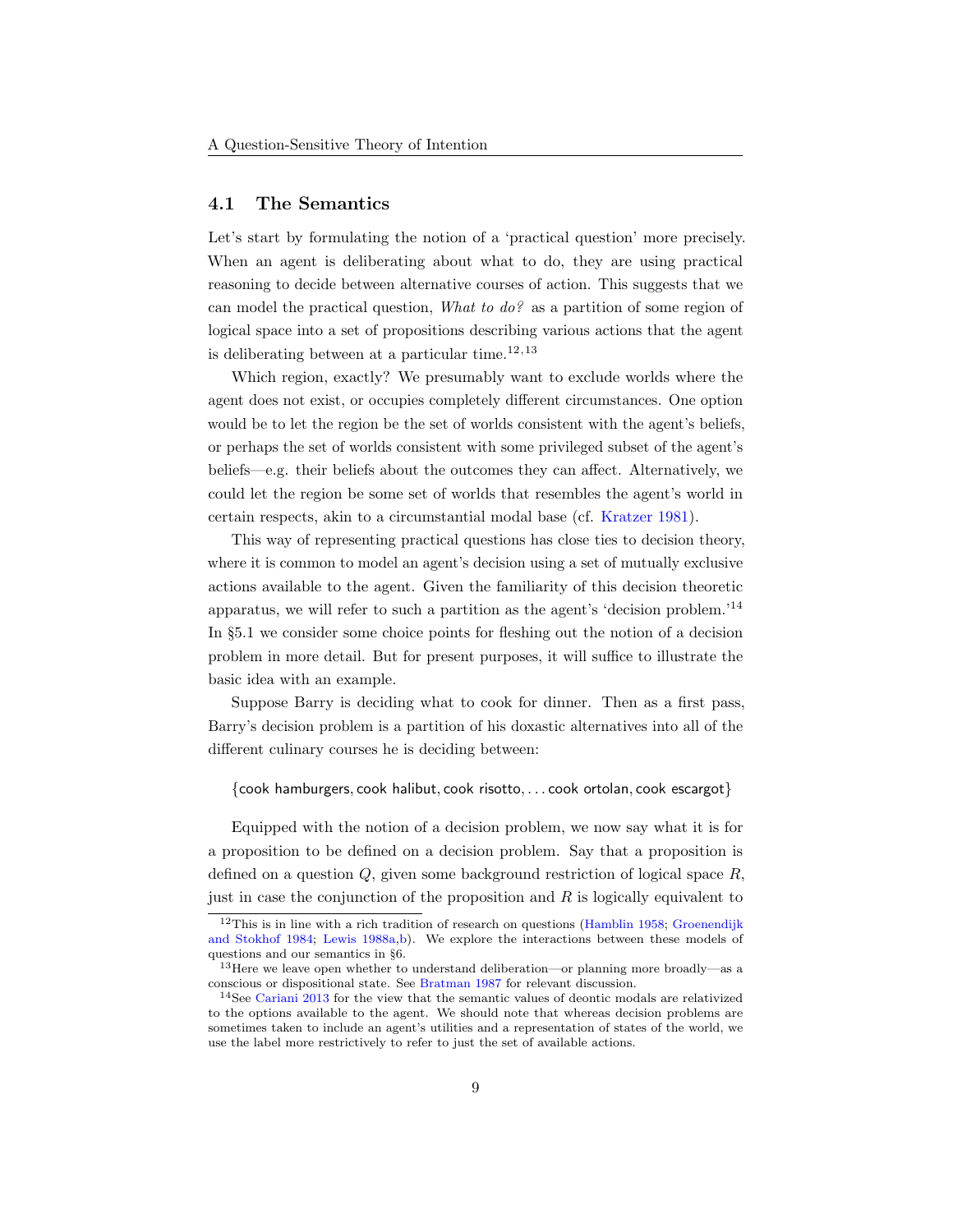some union of cells from  $Q$ , restricted to  $R$ . As a special case where  $Q$  is the agent's decision problem and  $R$  is the relevant restriction, we get:

DEFINEDNESS p is defined on decision problem D iff  $\exists D' \subseteq D$  where  $p \cap R =$  $(\bigcup D') \cap R$ .

To illustrate, consider Figure [1.](#page-9-0)



<span id="page-9-0"></span>Figure 1: Definedness

Here the agent's decision problem partitions some relevant set of worlds into 16 cells, representing courses of action that the agent is deliberating between. A proposition is defined when it is some union of these cells. So the dotted region represents an undefined proposition relative to this decision problem.

To make this more concrete, return to Barry's culinary quandary. We can think of the 16 cells as the 16 different culinary options Barry is deciding between. The proposition, Barry cooks hamburgers is defined on his decision problem, as is the proposition, Barry cooks hamburgers or Barry cooks risotto or Barry cooks ortolan. After all, both of these propositions are equivalent to some union of the different options available to him.

We propose enriching the Hintikka semantics from §3 with the constraint that an agent intends  $p$  only if  $p$  is defined on their decision problem. As before, let  $Con(w)$  represent A's conative alternatives at w. And let D represent A's decision problem at w. We propose:

 $\llbracket A \text{ intends } p \rrbracket^w = 1 \text{ iff (i) } Con(w) \subseteq \llbracket p \rrbracket \text{ and (ii) } \llbracket p \rrbracket \text{ is defined on } D.$ 

A natural question for this approach concerns how to handle simultaneous intentions. In any realistic scenario, Barry will have many intentions at the same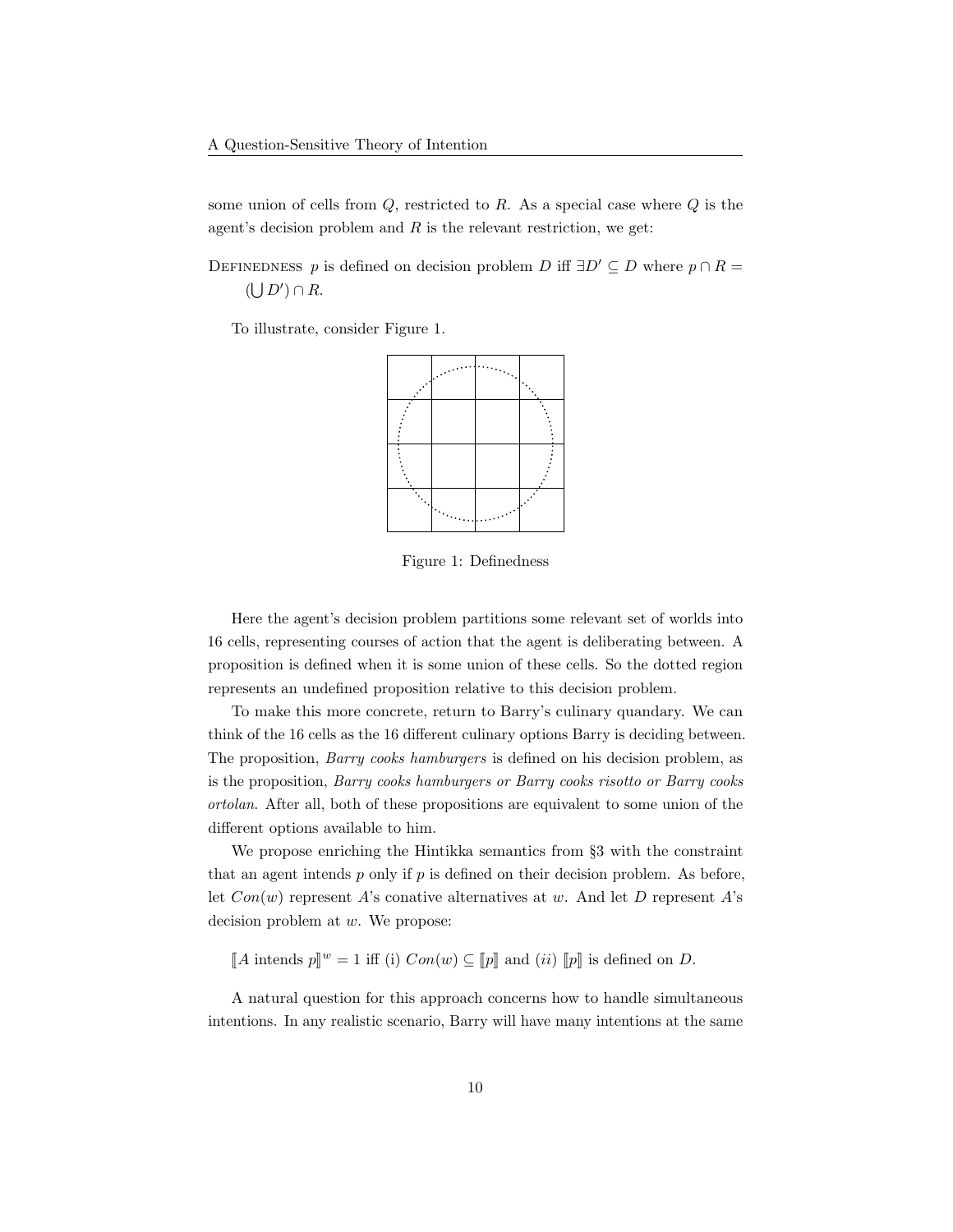time. For example, Barry might not just have intentions regarding tonight's dinner, but also have intentions regarding tomorrow's lunch.

One option would be to associate every intention with a distinct decision problem. However, this approach faces an important drawback. Rational agents are under pressure to integrate their intentions in order to come up with a coherent course of action. Barry's dinner intentions may constrain the morrow's luncheoning options. For this reason, a better option is to use a single, more fine-grained decision problem that reflects all of the options that an agent is deliberating between on a given occasion. On this view, Barry's decision problem is better understood as a more fine-grained set, e.g.:

{burgers for dinner & halibut for lunch, halibut for dinner & burgers for lunch,...}

If Barry has further intentions at the same time—say, concerning which movie to watch after dinner—then his decision problem will be more fine-grained still.

A principled reason for this way of handling simultaneous intentions comes from the logic of intention. As we will see in §6, an important constraint on the logic of intentions is that the intentions of rational agents agglomerate. If we associated each intention with a separate decision problem, there would be no guarantee that intentions agglomerate. But by using a single decision problem that integrates all of an agent's practical alternatives, we can easily validate this requirement.

Having laid out our semantics, let us now apply it to our two closure puzzles.[15](#page-10-0)

#### 4.2 Solving the Puzzles

#### Solving the Puzzle of Logical Consequence

Our definedness condition invalidates Unrestricted Logical Closure. To see this, consider Figure [2.](#page-11-0) Here, the agent's decision problem is again represented by a grid of 16 squares. Their conative alternatives  $Con(w)$  are represented by the innermost circle. Note that the agent's conative alternatives are not

<span id="page-10-0"></span><sup>&</sup>lt;sup>15</sup>There are parallels between our theory and other proposals in the literature. For example, [Yalcin](#page-38-0) [2011,](#page-38-0) [2018,](#page-38-1) [Berto](#page-34-2) [2019,](#page-34-2) and [Hoek](#page-35-0) [forthcoming](#page-35-0) all model belief in terms of a function from questions to sets of worlds. In addition to the obvious difference that these theories are focused on belief rather than intention, it is worth noting that these theories impose relatively few constraints on which questions are used to determine an agent's question-relative belief state. By contrast, one of our central aims is to specify substantive and precise constraints on admissible practical questions in order to explain the distinctive closure properties of intention. Another point of comparison is [Phillips-Brown](#page-37-4) [2018,](#page-37-4) who uses questions to impose a definedness constraint on desire attributions.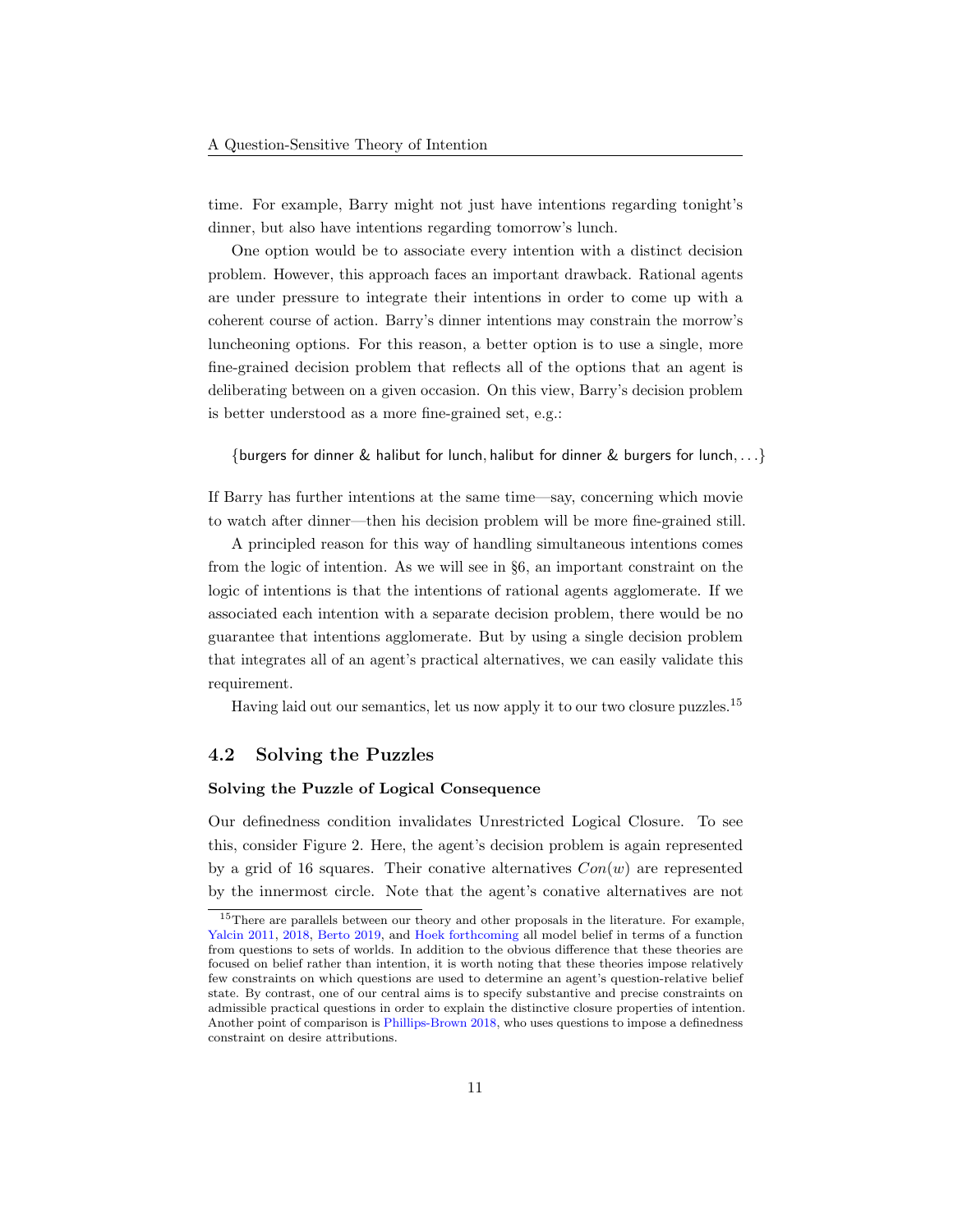intended, because they are not defined on their decision problem. The bold square represents the strongest action,  $p$ , that is defined on their decision problem and also intended.  $p^-$  is logically weaker than p, because it is true at strictly more worlds. But unlike  $p, p^-$  is not defined relative to the agent's decision problem. So they intend p without intending  $p^-$ , even though p implies  $p^-$ .



<span id="page-11-0"></span>Figure 2: Closure failures

At the same time, our theory validates logical closure whenever the conclusion is defined on the agent's decision problem:

RESTRICTED LOGICAL CLOSURE If (i) a rational agent A intends p, (ii)  $p \models q$ , and (iii) q is defined on  $A$ 's decision problem, then  $A$  intends  $q$ .

This suggests that the current semantics has the potential to solve the Puzzle of Logical Consequence. On the one hand, our semantics predicts that we often intend the logical consequences of our intentions; we do so whenever these consequences are also defined on our decision problem. On the other hand, it allows that we don't always intend the logical consequences of our intentions, since sometimes these consequences are undefined for us.

Having seen the general shape of the solution, let's consider the counterexamples to Unrestricted Logical Closure in more detail. The first counterexample involved agents who lack the concepts required to grasp the logical consequence of their intentions:

- [\(3\)](#page-2-4) a. William III intended to avoid war with France.  $\not\models$ 
	- b. William III intended to avoid nuclear war with France.

This invalidity falls immediately out of our semantics, given our understanding of a decision problem. A decision problem represents the actions that an agent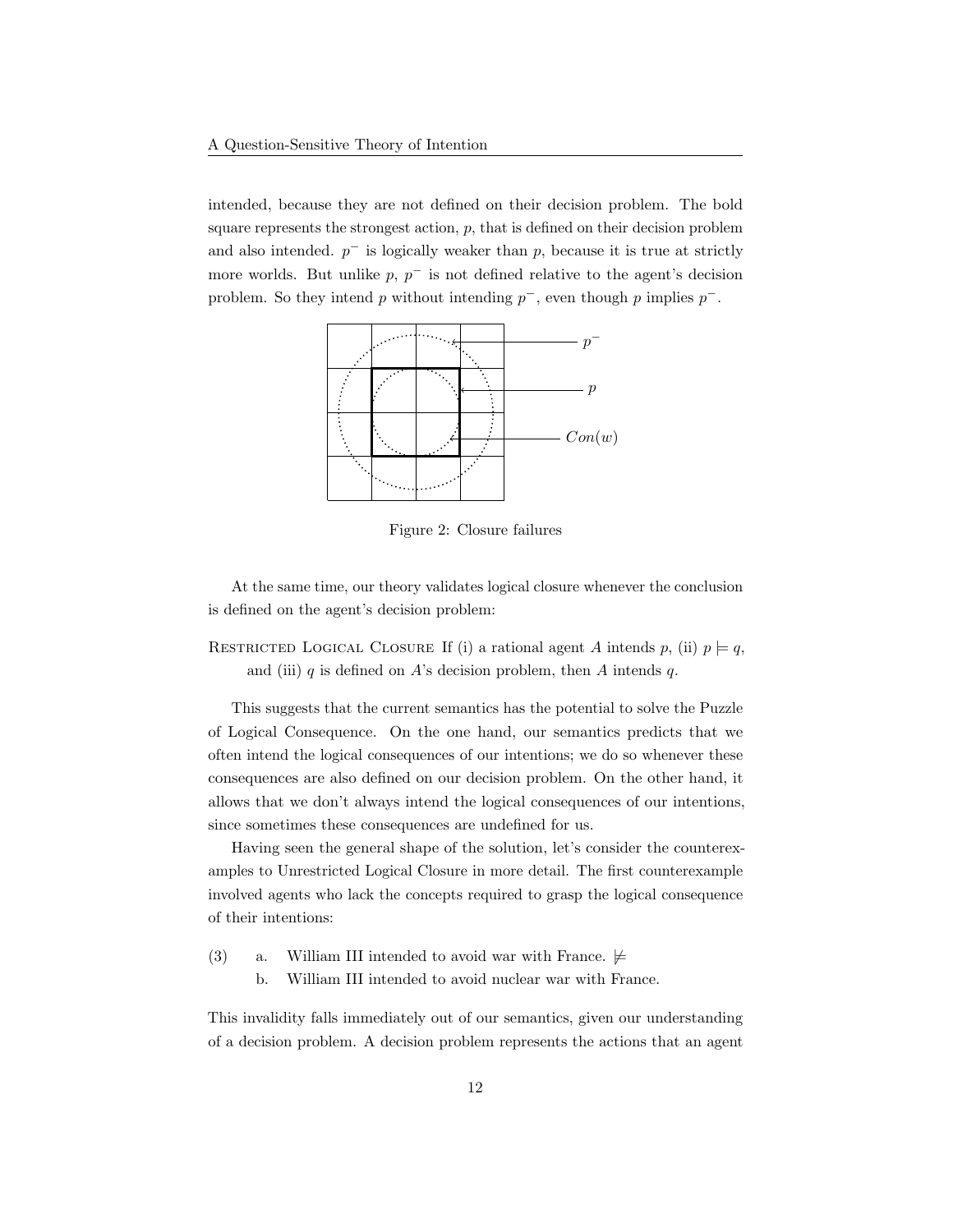is deliberating about whether to perform. But you cannot deliberate about whether to perform an action if you lack the conceptual tools to cognitively represent that action. So avoiding nuclear war does not belong to William III's decision problem. Figure [2](#page-11-0) can model this case, with  $p$  representing the worlds where William III avoids war, and  $p^-$  representing the worlds where he avoids nuclear war.

The second counterexample to Unrestricted Logical Closure involved agents who believe the logical consequence of their action to be outside of their control:

- [\(4\)](#page-3-8) a. The police intend to arrest whoever committed the murder.  $\not\models$ 
	- b. The police intend there to have been a murder.
- [\(5\)](#page-3-9) a. John intends to die an honorable death.  $\not\models$ b. John intends to be mortal.

The invalidity of these inferences is also an immediate consequence of our understanding of a decision problem. You cannot rationally deliberate about whether to perform an action if you are convinced that this action is out of your control. That is:

CONTROL CONSTRAINT  $\forall p : p \in D$  only if the agent believes that p might be under their control.

So our theory avoids both classes of counterexample to the Unrestricted Logical Closure.

#### Solving the Puzzle of Believed Consequence

Turn next to the Puzzle of Believed Consequence. Any solution to this puzzle will validate Means-End Coherence. Without further elaboration, our theory does not do this. In order to remedy this, we propose enriching our theory with two further constraints. First, we adopt Belief Containment, requiring that  $Con(w)$  is included in  $Dox(w)$ . In §3, we saw that in the presence of a simple Hintikka semantics, Belief Containment has the absurd implication that an agent intends whatever she believes. This is not a consequence of our framework. To see why, consider Figure [3.](#page-13-0)

Here we enrich our previous example with a representation of the agent's belief state  $Dox(w)$ , the dotted set of worlds nested between  $Con(w)$  and  $p^{-}$ . In this example, any claim that the agent believes is guaranteed to hold throughout  $Con(w)$ .  $p^-$  is one such claim. But not every claim believed by the agent is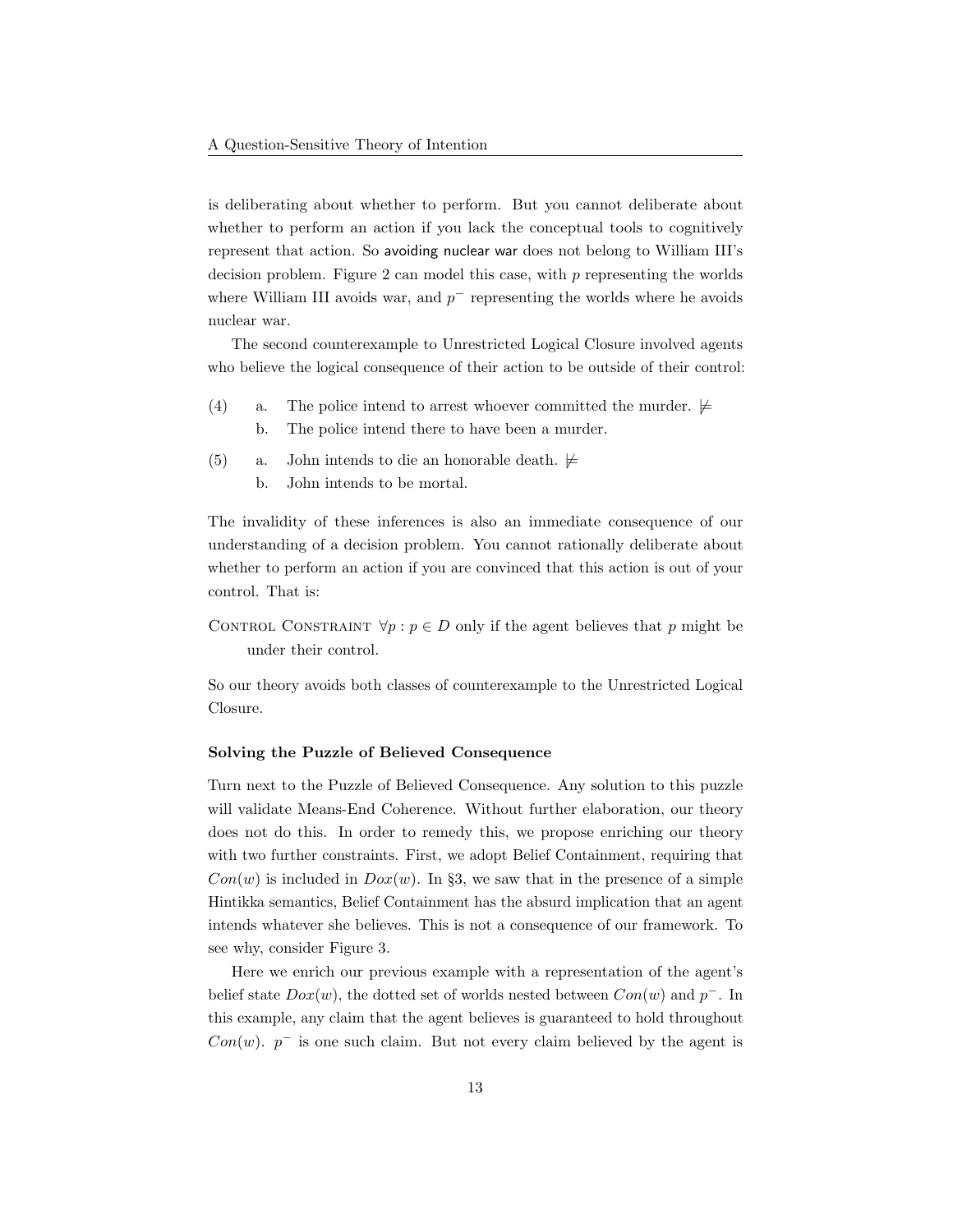

<span id="page-13-0"></span>Figure 3: Foreseeing without intending

intended, since not every such claim is defined on the agent's decision problem. Our theory thus explains the invalidity of inferences like [\(8\):](#page-6-2)

<span id="page-13-2"></span><span id="page-13-1"></span>[\(8\)](#page-6-2) a. John believes that the Western Roman Empire fell in 476.  $\not\models$ b. John intends that the Western Roman Empire fell in 476.

After all, the Control Constraint ensures that The Western Roman Empire fell in 476 is not defined on John's decision problem.

Next, we assume that decision problems are sensitive to causal structure. In particular, we require that whenever the agent believes that  $q$  is a necessary means for  $p$  and  $p$  is defined on the agent's decision problem, then  $q$  is also defined on that problem. That is:

Causal Constraint If both:

- 1.  $p$  is defined on  $D$ ,
- 2. the agent believes  $q$  is a necessary means to  $p$ ,
- then  $q$  is also defined on  $D$ .

This constraint is not purely stipulative; it falls out from our understanding of decision problems. Recall that the cells in a decision problem represent actions that the agent is deliberating over. So the Causal Constraint really amounts to the plausible idea that if you are seriously considering performing some action p, and you believe that in order to perform that action, you must first perform some other action  $q$  which is also under your control, then you are under rational pressure to seriously consider performing q.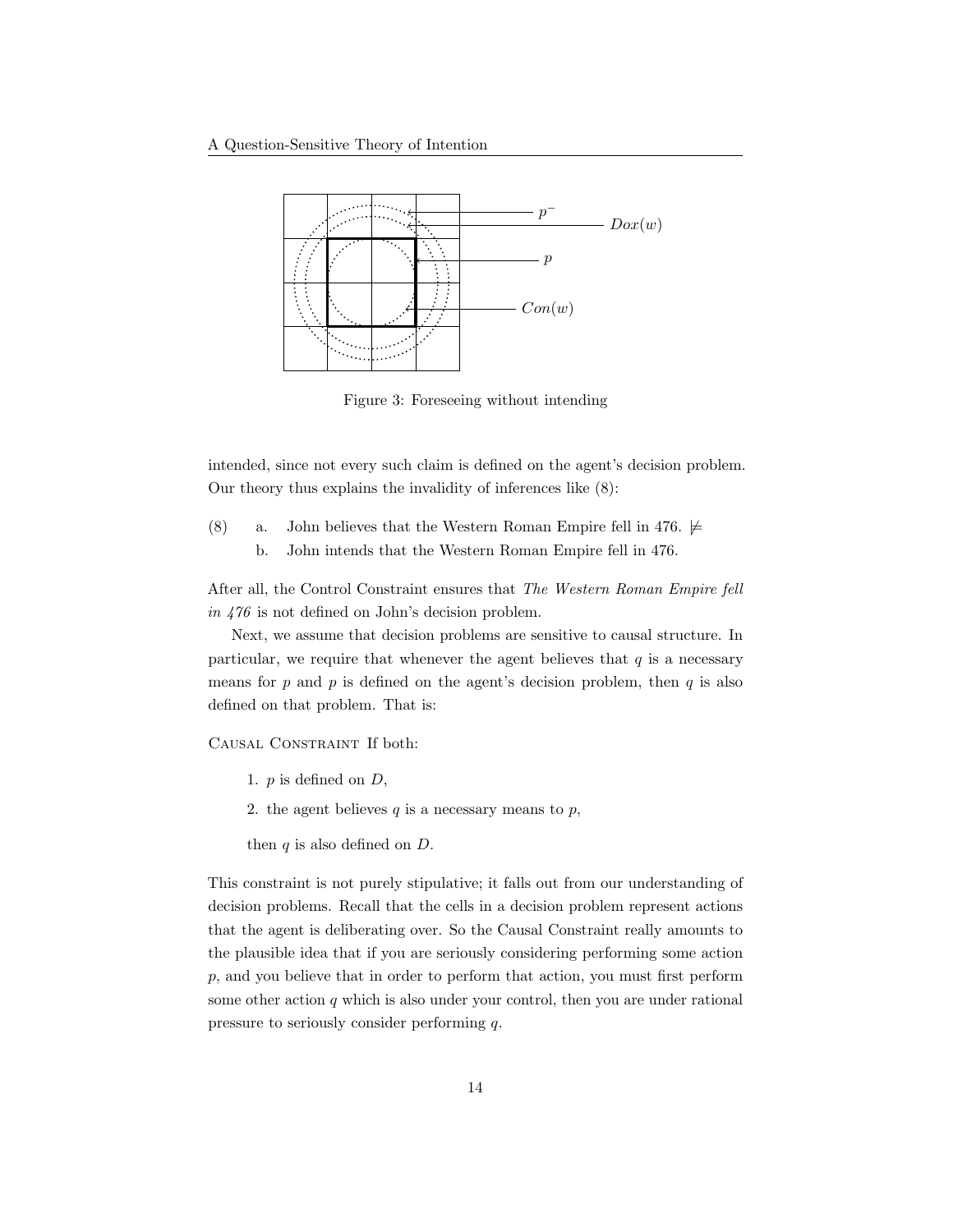By combining these two ingredients—Belief Containment and the Causal Constraint—our theory validates Means-Ends Coherence. Suppose an agent intends  $p$ , and that they also believe that  $q$  is a necessary means to  $p$ . By our theory, it follows that both (i)  $p$  holds throughout their conative alternatives, (ii)  $p$  is defined on their decision problem. From (i) and Belief Containment, it follows that q holds throughout their conative alternatives. From (ii) and the Causal Constraint, it follows that  $q$  is also defined on their decision problem. So the agent intends q.

Crucially, while we impose the Causal Constraint, we do not impose the further requirement that the foreseen consequences of  $p$  are also defined on the decision problem. Thus we also validate Foreseeing Without Intending.

To illustrate, recall Carol the carouser. She intends to drink, and she also believes that buying alcohol is a necessary means to achieving this end. Now consider two possible ways of representing Carol's decision problem. The first is a decision problem that respects the Causal Constraint:

#### {buy & drink, buy & no drink, no buy & drink, no buy & no drink}

The propositions, Carol drinks, Carol buys, and Carol buys and drinks are all defined on this decision problem. However, the proposition Carol gets a hangover is not defined on this decision problem, since it is not equivalent to the union of any cells in Figure [4.](#page-14-0)



<span id="page-14-0"></span>Figure 4: A decision problem that respects the Causal Constraint

By contrast, suppose instead that Carol's decision problem ignored the question of whether to buy alcohol: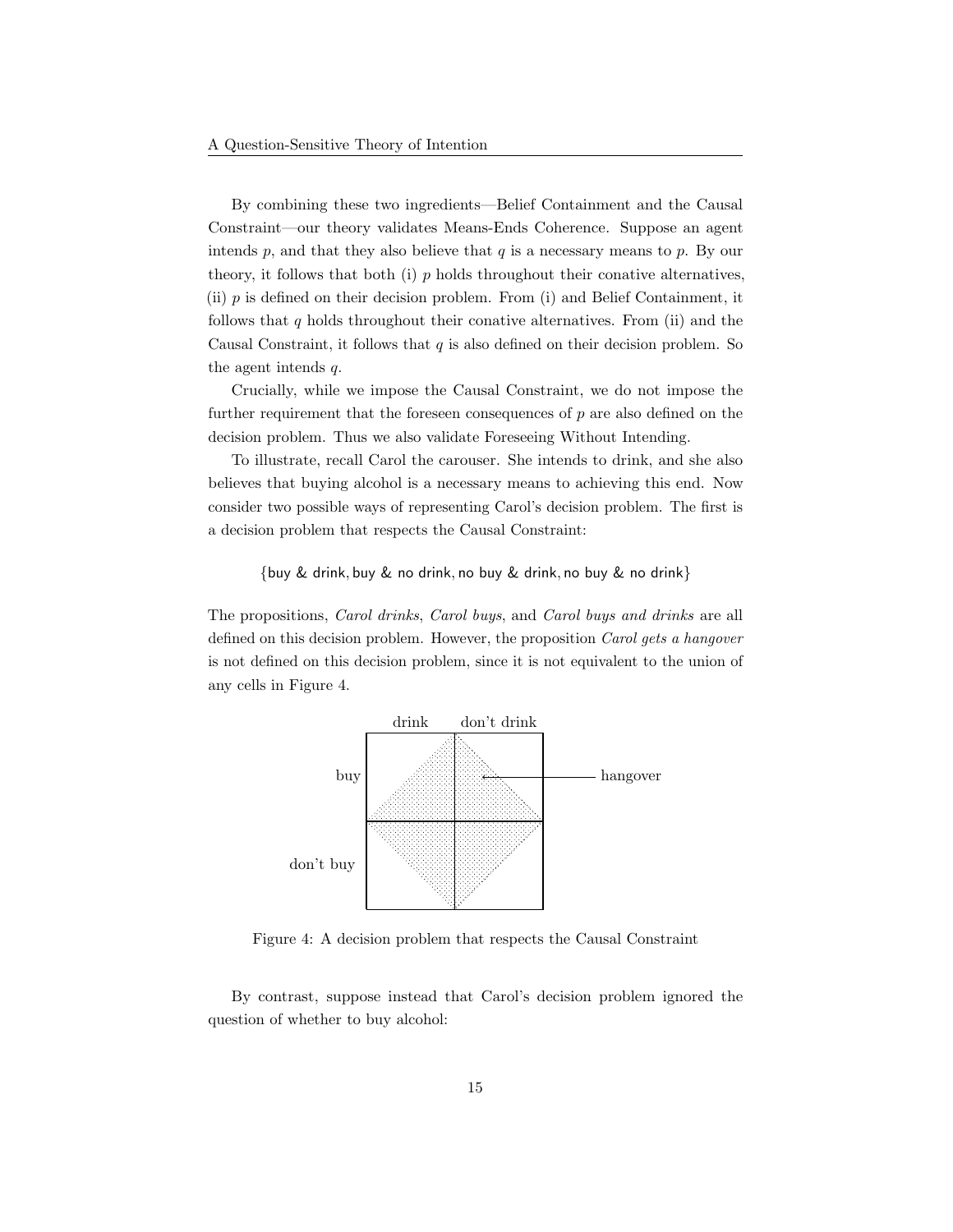#### {drink, no drink}

This decision problem violates the Causal Constraint. It represents Carol as deliberating over whether to drink, but not whether to buy libations. This is depicted in Figure [5,](#page-15-0) where the proposition Carol buys is not equivalent to the union of any of the cells of her decision problem.



<span id="page-15-0"></span>Figure 5: A decision problem that violates the Causal Constraint

To see our full theory in action, consider Figure [6.](#page-15-1) Here we add doxastic and conative alternatives to the picture in order to arrive at a full model of Carol's mental state. Her doxastic alternatives are blue; her conative alternatives are red. Since her conative alternatives are a subset of her doxastic alternatives, her conative alternatives reflect her beliefs about means-end relations.



<span id="page-15-1"></span>Figure 6: An example

Now consider what this figure says about Carol's intentions. First, she intends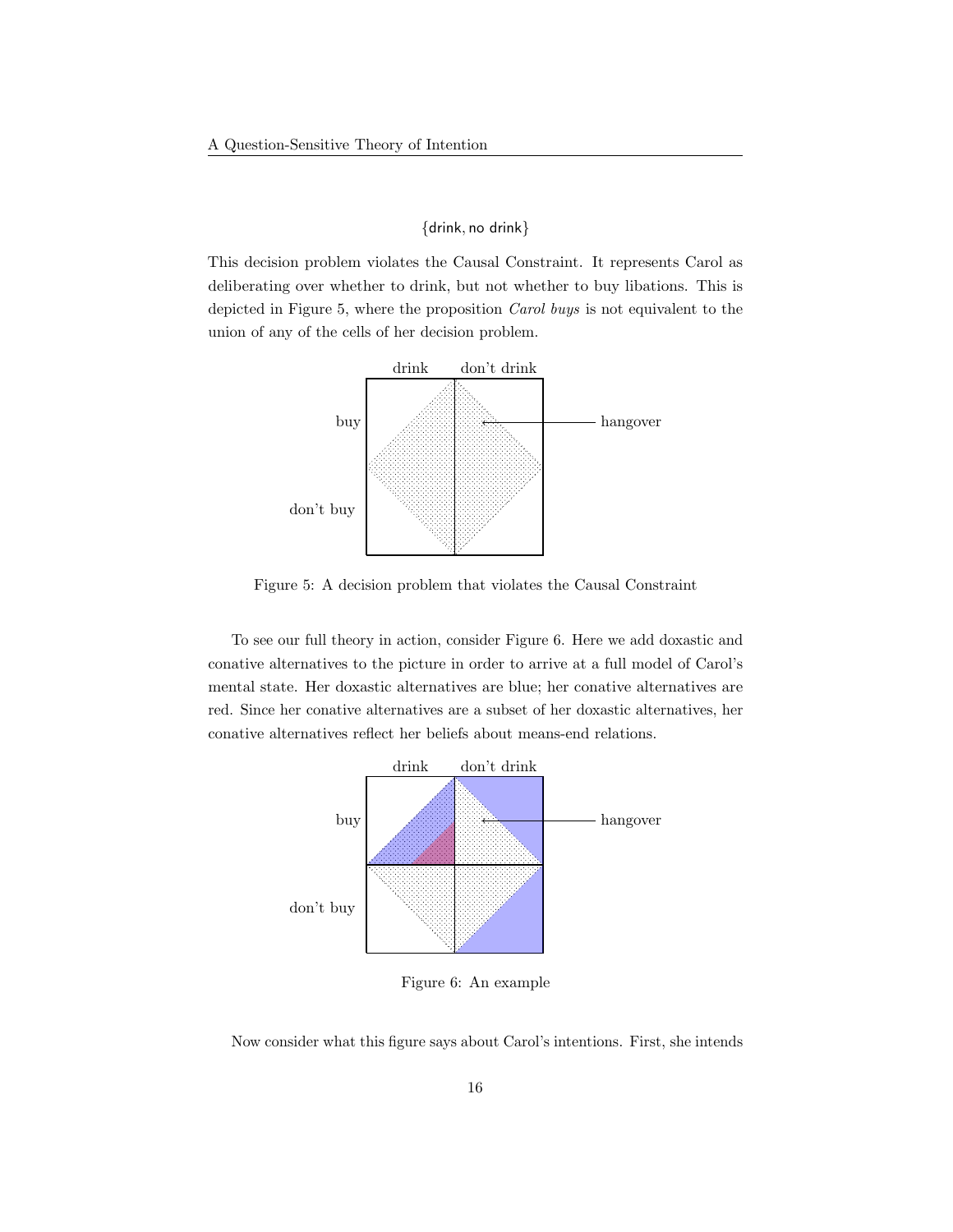to drink, because all of her conative alternatives are worlds where she does so, and drinking is defined on her decision problem. Second, she intends to purchase potations, which she believes is a necessary means to drinking. This is because all of her conative alternatives are worlds where she buys alcohol, and this action is defined on her decision problem. Third, she does not intend to get a hangover. True, in all of her conative alternatives she gets a hangover. But getting a hangover is not defined on her decision problem. Moreover, this asymmetry in definedness is permitted by our Causal Constraint. While drinking is defined on her decision problem, this does not require that its crapulent aftermath is also defined. The latter is a foreseen effect of the former, not a necessary means thereto.[16](#page-16-0)

We have motivated the Causal Constraint by appealing to the idea that if you seriously consider whether to bring about  $p$ , and you believe that some action  $q$ which is under your control is a necessary means of bringing about  $p$ , then you are under rational pressure to consider bringing about q. But one might wonder: why doesn't this requirement extends to foreseen effects? Why not hold that if you seriously consider whether to bring about  $p$ , and you believe that some effect  $e$  which is also under your control will follow from  $p$ , that you are under rational pressure to consider performing  $e^{i}$ <sup>[17](#page-16-1)</sup>

In response, two points are worth noting. First, our intuitions about cases like Tactical Bomber suggest that there is an asymmetry between believed means and believed consequences of our intended actions: we are under rational pressure to intend the former, but not the latter. Second, there is a principled reason for thinking this asymmetry extends to what we are rationally required to seriously consider. Seriously considering some action is computationally expensive; there are limits to what the possibilities that we can seriously consider at a single time

<span id="page-16-0"></span><sup>&</sup>lt;sup>16</sup>A few readers have suggested that failures of control trigger a lack of truth value rather than falsity. The idea is that sentences like [\(3-b\)](#page-3-0) presuppose that William III had control over whether to avoid nuclear war with with France. While we are not fully persuaded by intuition, there are ways to reformulate our analysis to capture this judgment. The simplest reformulation would maintain that A intends  $p$  is defined only if  $p$  is defined on  $A$ 's decision problem. However, given that presuppositions project out of negation, this would predict that Carol doesn't intend to have a hangover is undefined, whereas intuitively this sentence is true. A better approach would be to distinguish the agent's entire decision problem from a second partition, a 'control problem' that divides logical space into cells that reflect outcomes the agent believes they can control. The control problem would refine the decision problem, since the decision problem reflects only some of the actions an agent could take (for example, getting a hangover would be defined on the control problem but not the decision problem). We could then propose that  $A$  intends  $p$  is defined only if  $p$  is defined on  $A$ 's control problem; when defined, A intends  $p$  is true iff  $p$  is defined on  $A$ 's decision problem and true throughout the cognitive alternatives.

<span id="page-16-1"></span><sup>&</sup>lt;sup>17</sup>Thanks to a referee for raising this question.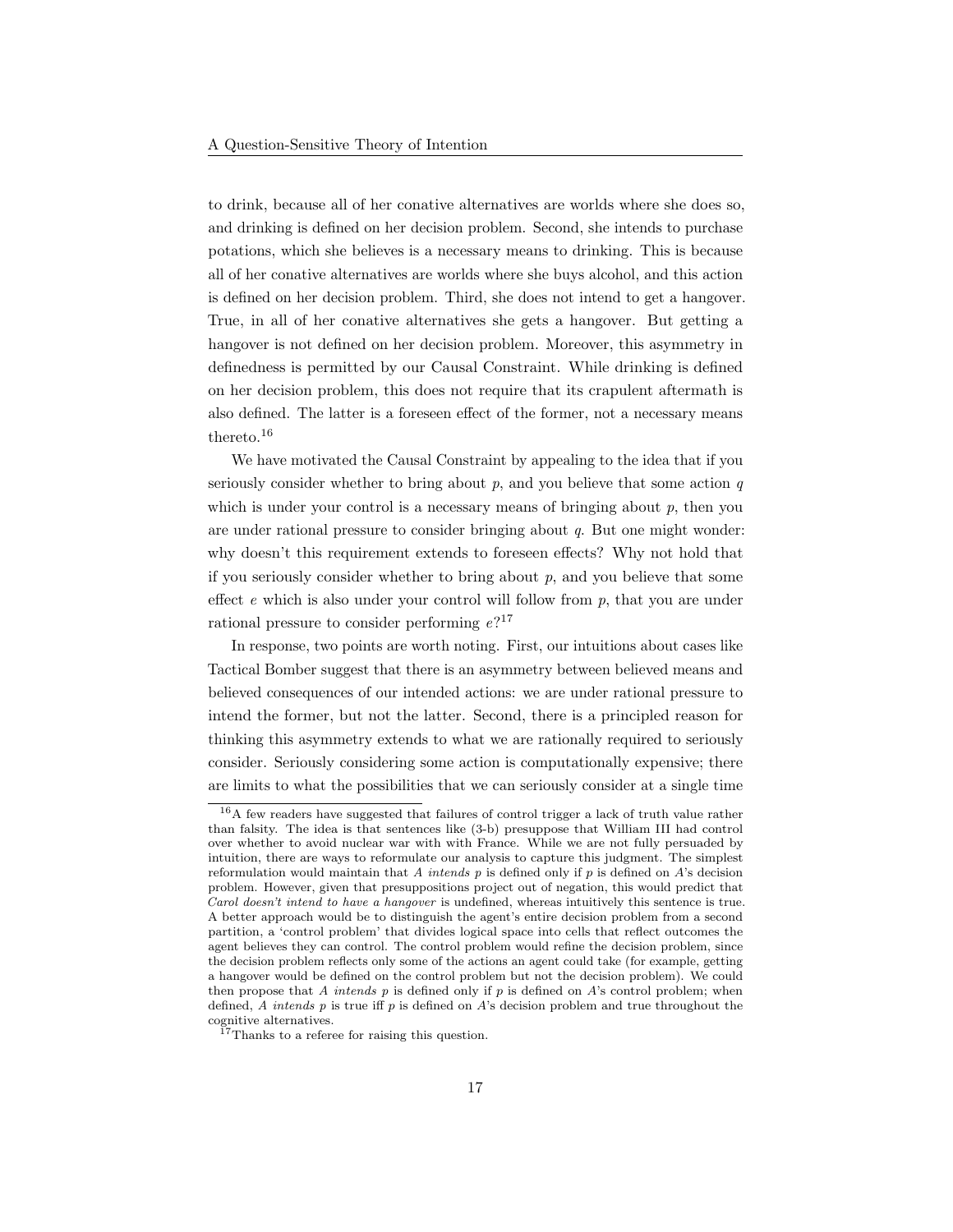(cf. [Bratman](#page-34-6) [1987\)](#page-34-6). So we must prioritize. There is a clear reason for prioritizing the foreseen means of what we intend; if we don't seriously consider performing those actions, we are unlikely to succeed in achieving our intentions. By contrast, we can achieve our intentions even if we do not seriously consider performing their foreseen consequences. To illustrate with Carol: seriously considering whether to buy alcohol will increase the probability she achieves her goal of drinking, whereas seriously consider whether to get a hangover will not increase the probability she achieves this goal.[18](#page-17-0)

We now turn to consider some questions that arise for our theory, as well as some choice points for developing it further. §5 considers possible philosophical interpretations of the two key formal tools in our theory—the agent's decision problem and their conative alternatives. §6 investigates whether our theory generates enough instances of closure.

## 5 Interpretations

Our semantics relies on two formal tools: decision problems and conative alternatives. While we have given rough glosses on both notions, we have not yet provided a detailed account of either. This was by design. Our primary goal in this paper was to solve our two closure puzzles for intention. As we saw in §4, we could achieve this goal without taking a stand on substantive—and inevitably controversial—questions about the analysis of decision problems and conative alternatives. Here the situation is analogous to a Hintikka semantics for knowledge or belief: even absent a reductive account of the doxastic or epistemic alternatives, it provides a fruitful framework for exploring the logics of knowledge and belief.

Still, by supplementing our formal framework with a substantive account of decision problems and conative alternatives, we can glean further insight into the nature of intention. In this section, we consider some choice points for developing a substantive philosophical interpretation of these notions.

<span id="page-17-0"></span><sup>18</sup>In case the reader is not persuaded by this argument, we refer them to §5, where we sketch an alternative procedure for deriving a principled distinction between the foreseen means and the foreseen consequences.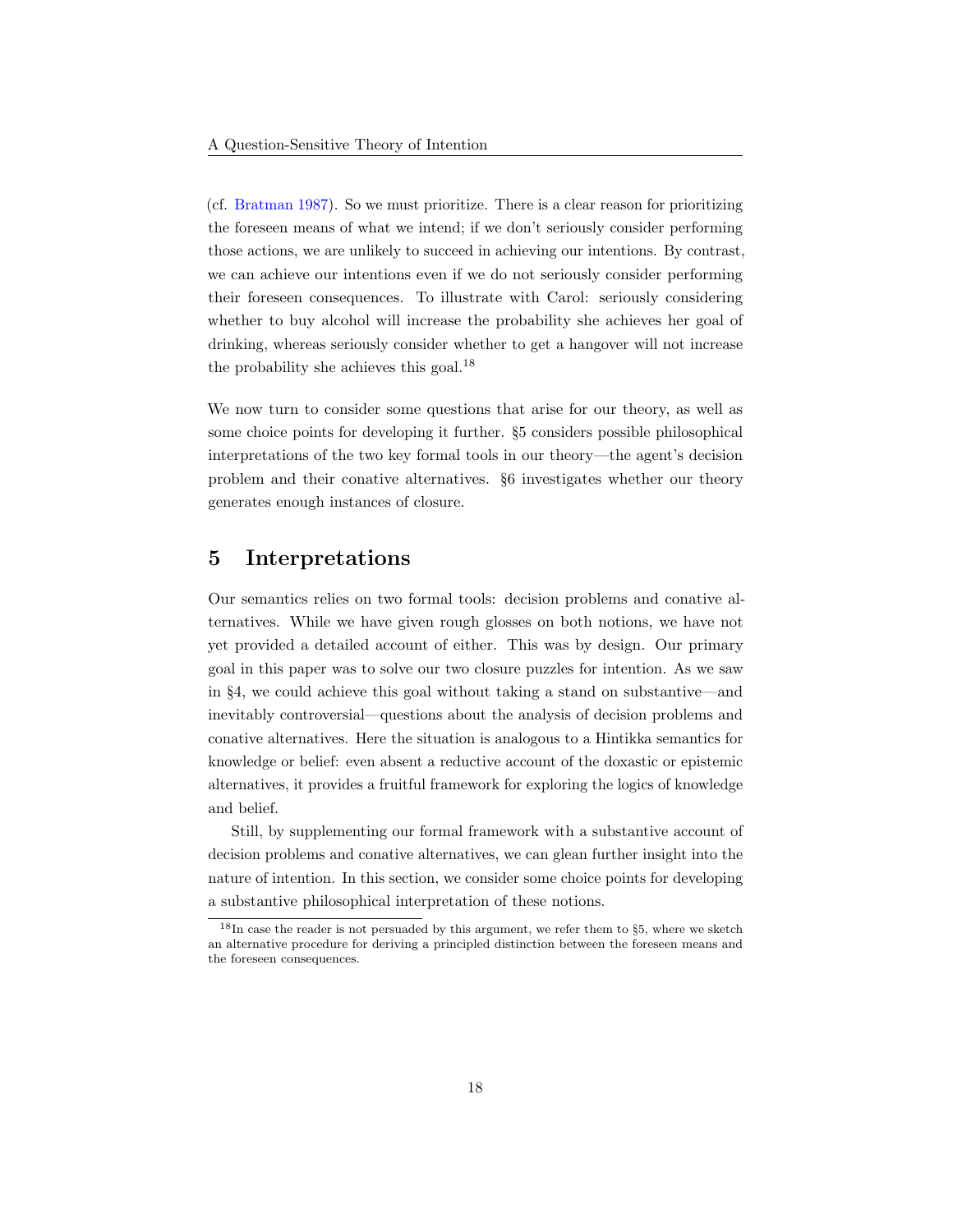#### 5.1 Interpreting Decision Problems

When we introduced the notion of a decision problem, we said that it comprises various actions that the agent is deliberating about whether to perform. This is a necessary condition on when an action appears in the agent's decision problem. This necessary condition is all we needed to solve our two puzzles (§4). To recap: this condition explains why one cannot intend outcomes that one lacks the conceptual resources to entertain; after all, one cannot deliberate about an option if one lacks the resources to contemplate it. It also explains why one cannot intend outcomes that one believes to be out of one's control; after all, it is not rational to deliberate about something if you are sure you have no control over it. Finally, this necessary condition, when combined with Belief Containment, sufficed to validate Means-Ends Coherence, given the plausible assumption that if one is deliberating about whether to bring about  $p$ , one is rationally required to deliberate over actions that one believes to be necessary means to bringing about p.

So even without providing necessary and sufficient conditions on when an option features into a decision problem, we can achieve our explanatory goals in this paper.[19](#page-18-0) Still, it is natural to wonder whether this necessary condition could also be leveraged into a sufficient condition. Could we simply define a decision problem as the set of maximally specific actions the agent is deliberating over?

However, this suggestion runs into a problem: if this all that a decision problem amounts to, our theory will have trouble handling the full range of cases of Foreseeing Without Intending. Meet the reflective carouser. Not only does she consider whether to drink, she also considers the hangover that would ensue. (Perhaps the contemplation of the hangover gives her pause, but she decides to imbibe anyway.) So if her decision problem includes the maximally specific actions that she is deliberating between, it will look like this:

#### {buy & drink & hangover, no buy & no drink & no hangover}

But then the proposition,  $I$  get a hangover is defined on her decision problem, since this proposition (when intersected with the relevant restriction on logical

<span id="page-18-0"></span><sup>&</sup>lt;sup>19</sup>This fact is important for warding off a potential objection to our solution to the puzzles, which is that it is stipulative rather than explanatory. In response, it is true that our solution to the two puzzles relied on various constraints on the decision problem, e.g., the Control Constraint and the Causal Constraint. But these constraints were not merely stipulated; rather, they follow from the assumption that every option in the decision problem is an action that the agent is deliberating about whether to perform.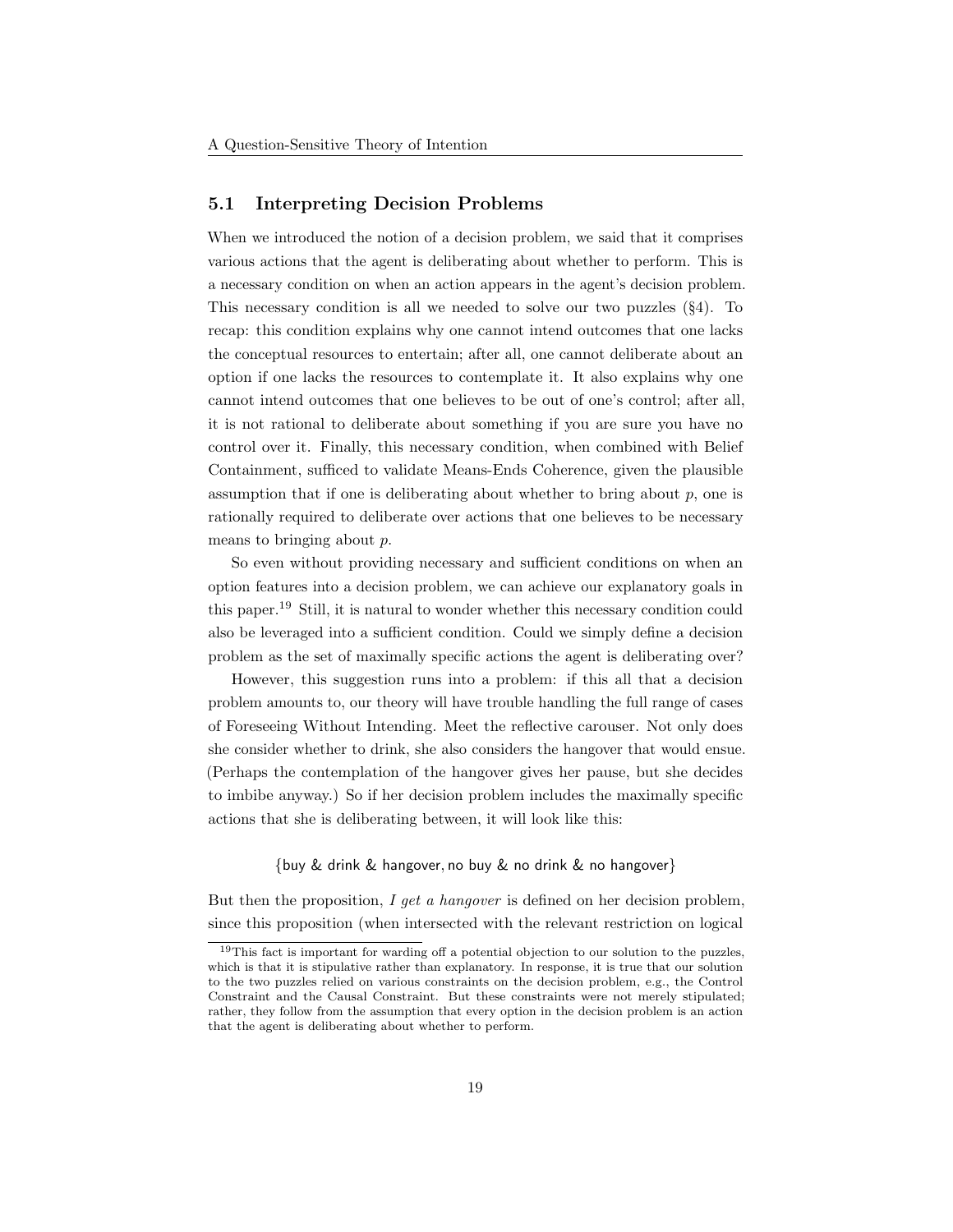space) is a cell in her decision problem (buy & drink & hangover). And so we predict that she intends to get a hangover. But this seems wrong: intuitively, the reflective carouser does not intend to get a hangover any more than her unreflective counterpart does.[20](#page-19-0)

The upshot: not every maximally specific action an agent is considering automatically shows up in their decision problem. But then what further conditions must be met?

The answer will depend on one's philosophical views about how to carve the intending/foreseeing distinction. This is a matter of controversy, and not one that we can hope to resolve here. Instead, we will confine ourselves to the more realistic goal of showing how one prima facie attractive account of this distinction can be leveraged into a reductive characterization of decision problems.

Here's a natural diagnosis: the reason why the reflective carouser does not intend to get a hangover is that she does not believe that getting a hangover will cause her desires to be satisfied. By contrast, she does believe that both buying and imbibing will causally contribute to the fulfillment of her desires. $^{21}$  $^{21}$  $^{21}$ To incorporate this diagnosis into our framework, we could filter out all of the options from an agent's decision problem that they believe do not causally contribute to the satisfaction of their all-things-considered desires.

Here's one way to go about this. First, rather than focusing on maximally specific actions, let us zoom out and look at all of the actions that the agent is considering performing, where these actions need not be mutually exclusive or exhaustive. Call these the agent's 'considered acts.' Of course, this raises familiar problems about how to individuate actions. For our purposes, we can appeal to whatever is the most common sense way of characterizing the actions available to the agent. Ask the reflective carouser what she is thinking about doing, and a natural answer might be:

#### {buy, no buy, drink, no drink, hangover, no hangover}

Next, let the 'preferred considered acts' be whichever considered acts the agent believes to be causally conducive to the satisfaction of their all-thingsconsidered desires. Our reflective carouser believes that drinking is conducive

<span id="page-19-0"></span><sup>20</sup>Similar points also apply to Tactical Bomber, although that case has a more complex causal structure.

<span id="page-19-1"></span><sup>&</sup>lt;sup>21</sup>See [Masek](#page-36-10) [2010](#page-36-10) for a related account of the intending/foreseeing distinction.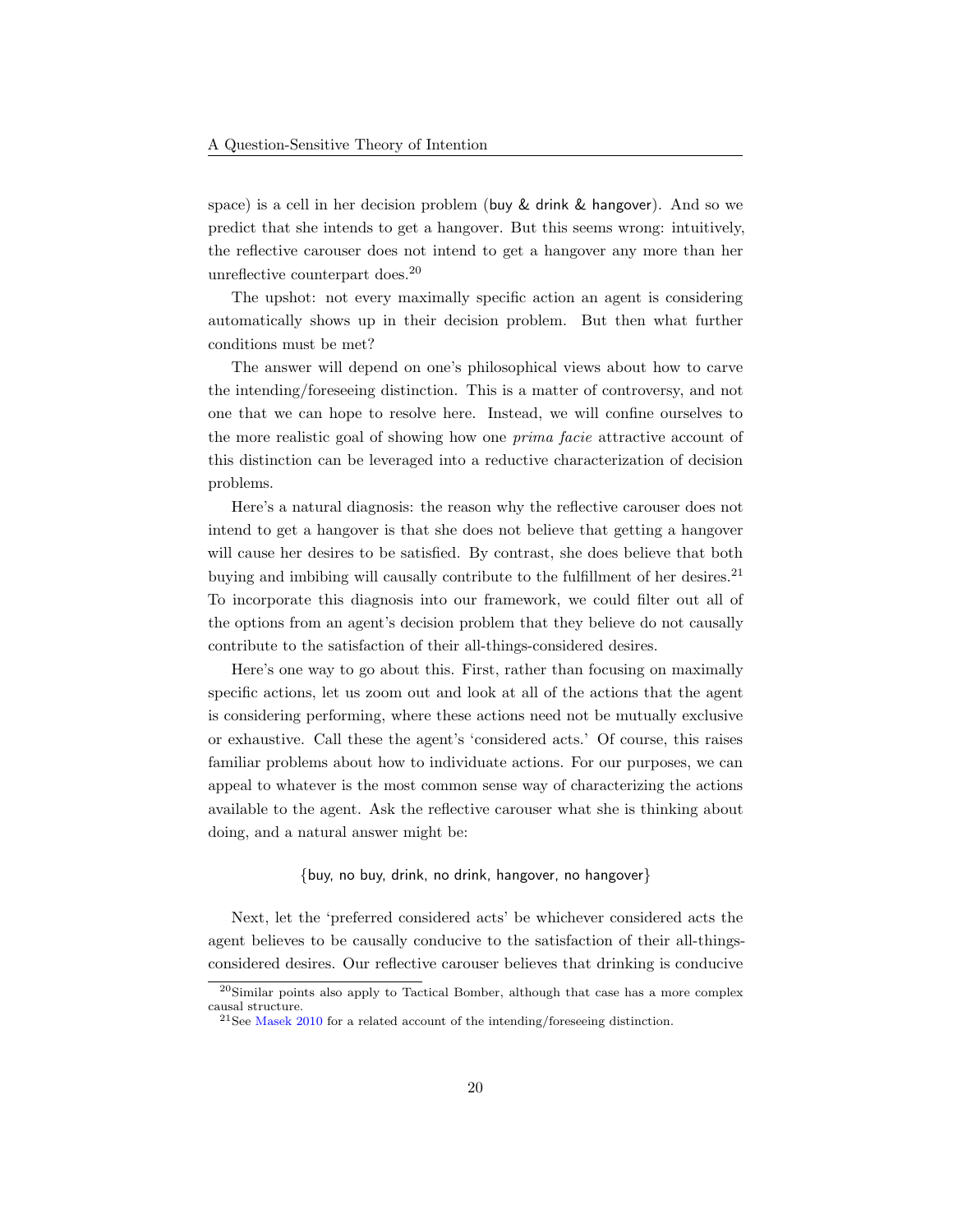to the satisfaction of their all-things-considered desires, and she also believes that buying is causally conducive to drinking. So her preferred considered acts include:

{buy, drink}

Now, this set is not a partition. So if we were to simply identify the agent's decision problem with their preferred considered acts, we would lose many of the structural features that decision problems possessed on our old model. However, for any set of consistent propositions, there is a simple way of inducing a partition. The relevant partition fits logical space (or a suitable restriction of it) into cells whose worlds agree on which propositions in the set are true (see [Hawke](#page-35-2) [2016\)](#page-35-2). Applying this procedure to our reflective carouser's preferred considered acts, we get:

{buy & drink, buy & no drink, no buy & drink, no buy & no drink}

We can now propose that the resulting partition is the agent's decision problem. Note that this is equivalent to our earlier example of a decision problem that respects the Causal Constraint  $(\S 4.2)$ . As we noted there, the proposition, I get a hangover is not defined on this partition. And so we achieve the desired result that the reflective carouser does not intend to get a hangover.

One might wonder whether the resulting proposal still preserves the verdict that the reflective carouser intends to drink. After all, one might worry, the reflective carouser is aware that drinking will lead to a hangover, which she certainly does not desire. So why is drinking included as one of her preferred considered acts? The answer is that the reflective carouser's drinking desire outweighs her hangover aversion: she wants to revel more than she wants to avoid a hangover. So, all things considered, she desires to drink. Given this, the procedure outlined above predicts that the proposition, I drink is defined on her decision problem. But since getting a hangover is an effect of the satisfaction of her desires rather than a cause thereof, our procedure predicts that I get a hangover is not defined on her decision problem. $^{22}$  $^{22}$  $^{22}$ 

The foregoing is offered as a 'proof of concept': we started with an attractive diagnosis of the intending/foreseeing distinction, and showed how it could be leveraged into a reductive account of decision problems—an account that delivers

<span id="page-20-0"></span><sup>22</sup>Of course, we could imagine a different case where the carouser's aversion to a hangover is stronger than her desire to drink. But in this revised case, the claim that the reflective carouser intends to drink is no longer intuitively true.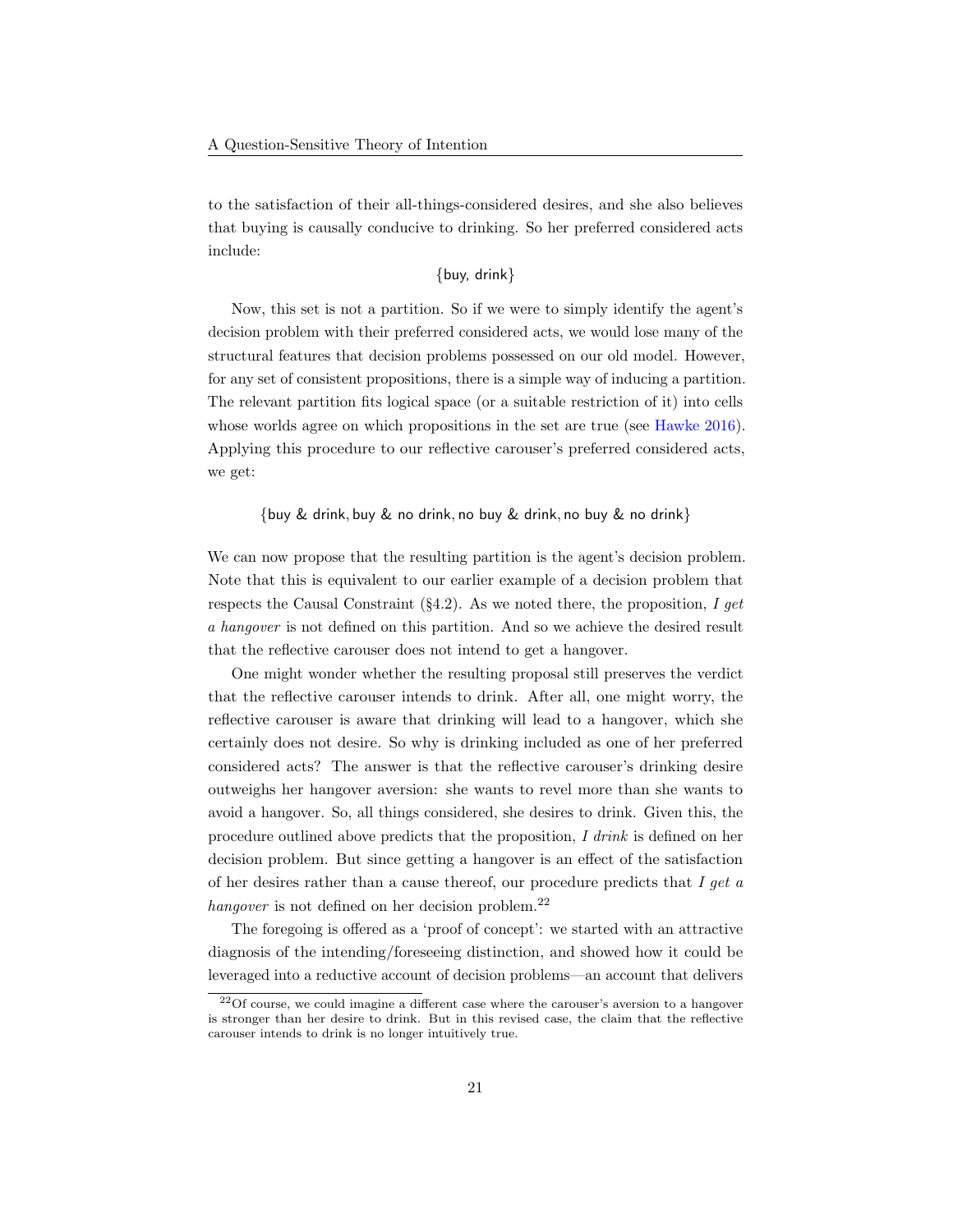the right verdict about the reflective carouser. However, for our purposes we need not commit to this particular procedure. A variety of other accounts of the intending/foreseeing distinction could, in principle, be deployed to a similar end.

#### 5.2 Interpreting the Conative Alternatives

Turn next to the philosophical interpretation of the conative alternatives. By now the philosophy of action literature contains a number of promising theories of the functional role of intention. Each of these theories could be adapted to yield an account of the conative alternatives.

First, consider belief-desire theories, according to which intention boils down to some combination of belief and desire [\(Audi](#page-34-11) [1973;](#page-34-11) [Davis](#page-34-4) [1984;](#page-34-4) [Ridge](#page-37-9) [1998;](#page-37-9) [Sinhababu](#page-37-10) [2013\)](#page-37-10). A simple way of implementing this idea in our own framework would be to define the conative alternatives as whichever doxastic alternatives are ranked highest by the agent's desires or preferences. This would yield the following version of our theory:

BELIEF-DESIRE VERSION A intends  $p$  iff (i)  $p$  holds throughout A's most preferred doxastic alternatives, (ii)  $p$  is defined on  $A$ 's decision problem.

Adopting this substantive interpretation of the conative alternatives does not render the definedness constraint on intention redundant. Without the definedness constraint, we would be left with an unadorned Hintikka semantics of the sort discussed in §3. And so we would be back at square one when it comes to solving our closure puzzles. By contrast, the signal contribution of our definedness constraint is to explain such closure failures.[23](#page-21-0)

Next, consider cognitivist theories of intention, according to which intention is just a particular sort of belief about what one will do [\(Velleman](#page-37-11) [1989;](#page-37-11) Marušić [and Schwenkler](#page-36-11) [2018\)](#page-36-11). In order to integrate this view into our framework, we could make the bold move of simply identifying the conative alternatives with the doxastic alternatives, yielding:

<span id="page-21-0"></span><sup>23</sup>In the context of a belief-desire theory, our definedness condition can also be used to capture the idea that idea that intention is a tool for non-ideal agents, who lack the cognitive sophistication required to always take into account every decision-relevant fact (cf. [Bratman](#page-34-6) [1987\)](#page-34-6). The idea is that an agent may have very fine-grained preferences, some of which the agent needs to bracket for the purposes of making efficient decisions. For example, suppose that you have decided to bring wine to the party, but have not yet settled on a bottle. Suppose that your most preferred doxastic alternatives are worlds where you bring a specific vintage—say, a 2015 Beaujolais—but you have not yet given this matter any thought. Our definedness condition correctly predicts that you do not yet intend to bring a 2015 Beaujolais, since this option does not yet feature in your decision problem.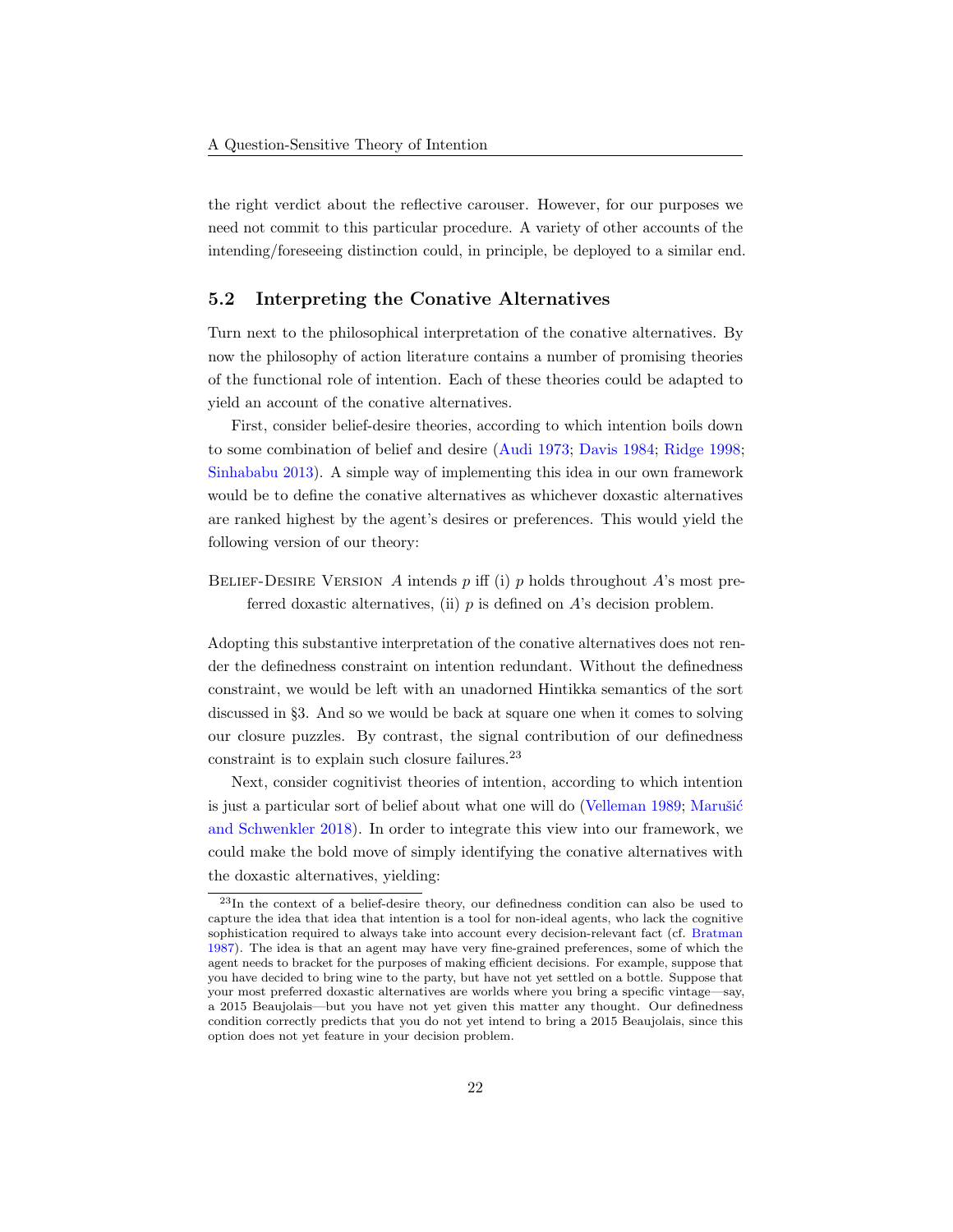COGNITIVIST VERSION A intends  $p$  iff (i) A believes  $p$ , (ii)  $p$  is defined on  $A$ 's decision problem.

Here too, the definedness constraint is vital to the viability of this theory. We've already noted that belief is not sufficient for intention, since one might believe p while thinking one has no control over  $p((8-a)\not\models ((8-b))$  $p((8-a)\not\models ((8-b))$  $p((8-a)\not\models ((8-b))$  $p((8-a)\not\models ((8-b))$ . So the definedness constraint provides a new tool for defusing objections that arise for a simple cognitivist view.[24](#page-22-0)

A third school of thought, championed by [Bratman](#page-34-6) [1987,](#page-34-6) takes intention to be a sui generis propositional attitude. According to Bratman, intention has certain distinctive dispositional features that distinguish it from any amalgam of belief and desire. Our framework is also compatible with this view. To integrate the two, we could reframe the dispositional features identified by Bratman as necessary conditions on the conative alternatives. To give just one example, Bratman argues that intending  $p$  involves a disposition to avoid reconsidering whether to bring about  $p$ , whereas merely desiring  $p$  does not entail any such disposition [\(1987:](#page-34-6) 18-19). We could reframe Bratman's observation as a condition on conative alternatives: if  $Con(w) \subseteq p$ , then the agent is disposed to avoid reconsidering whether to try to bring about p.

For our purposes, we need not choose between these three options. The important point is that our framework is compatible with any number of theories of the functional role of intention.[25](#page-22-1) Moreover, our key semantic contribution the definedness constraint—can be used to overcome some pressing objections to extant theories. This highlights the fruitful interactions between our semantic framework and treatments of intention in the philosophy of action literature.

<span id="page-22-0"></span> $24Cf.$  Marušić and Schwenkler [2018,](#page-36-11) who discuss some counterexamples to a simple cognitivist view. They propose to avoid these counterexamples by identifying an intention with a belief about what one will do which is held on the basis of practical reasoning. Our framework encodes a similar idea, since the decision problems are themselves characterized in terms of practical reasoning.

<span id="page-22-1"></span> $^{25}$ That said, it is worth noting one advantage of the first two options over the third: both of the first two immediately validate Belief Containment, which we needed to underwrite Means-Ends Coherence. By contrast, it is an open question whether the third option validates Belief Containment; here much depends on the details of the dispositional view.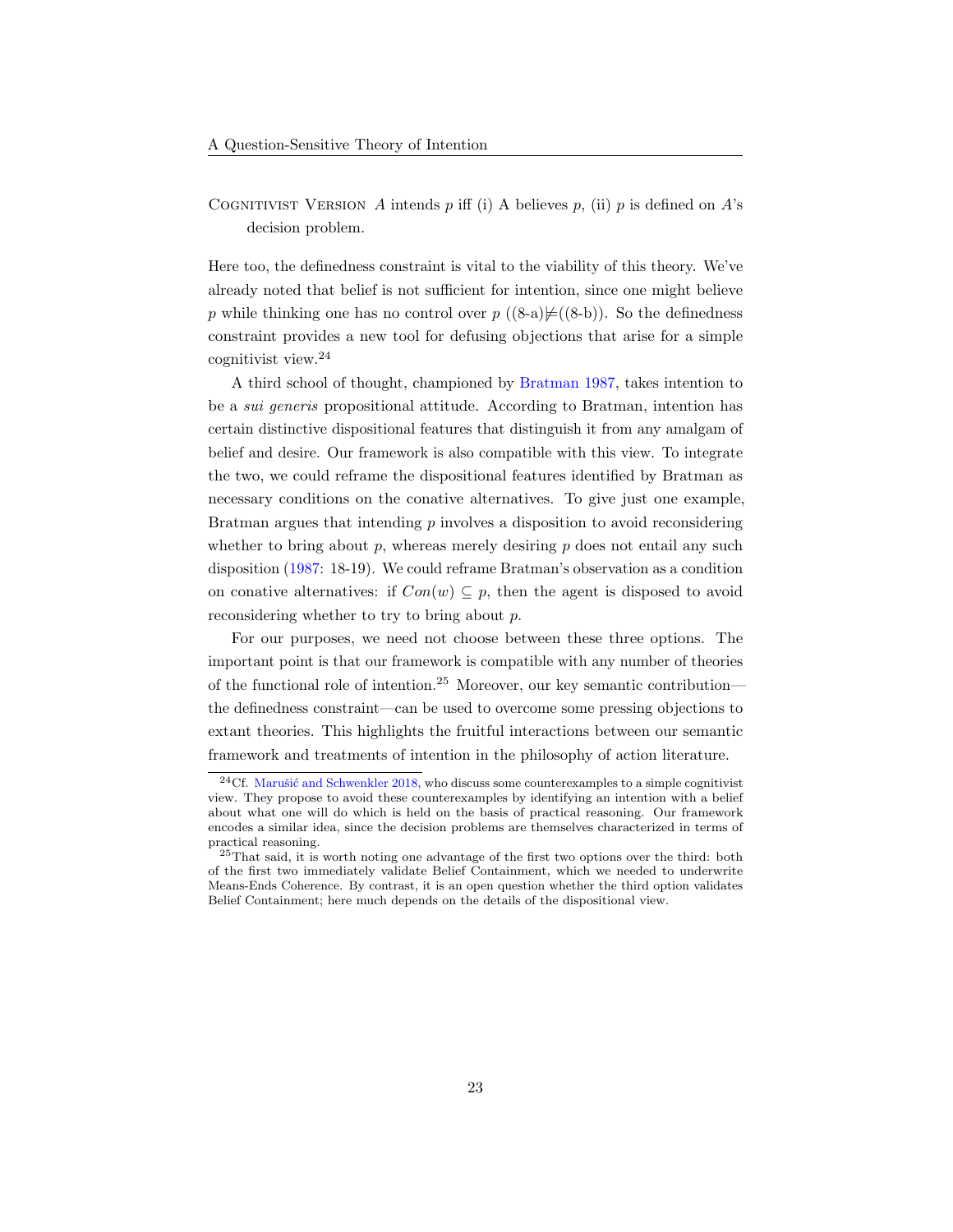## 6 Enough Closure?

#### 6.1 Closure Lost

In §2 we argued that any adequate solution to our puzzle will give us enough closure, without giving us too much. Now, we've shown how our theory accounts for attested closure failures. However, some might worry it only achieves this result at the expense of undergenerating intuitive instances of closure.

Recall that we wanted to explain the oddity of:

- [\(1\)](#page-2-2) ??Ana intends to ski at Zermatt and Chamonix this winter, but she doesn't intend to ski at Chamonix this winter.
- [\(2\)](#page-2-3) ??Ana intends to ski at Zermatt and Chamonix this winter, but she doesn't intend ski at either Zermatt or Chamonix this winter.

These data suggest that any plausible semantics for intention should validate the following minimal instances of closure:

- CONJUNCTION DISTRIBUTION If a rational agent A intends  $p \wedge q$ , then A intends  $p$ , and A also intends  $q.^{26}$  $q.^{26}$  $q.^{26}$
- CONJUNCTION WEAKENING If a rational agent A intends  $p \wedge q$ , then A also intends  $p \vee q$ <sup>[27](#page-23-1)</sup>

However, nothing in our semantics thus far guarantees that Conjunction Distribution and Conjunction Weakening hold. Consider the decision problem depicted in Figure [7.](#page-24-0) Here, the agent's decision problem partitions logical space

b. Professor Procrastinate ought to accept.

Here, there is a striking disanalogy with intention reports:

- <span id="page-23-5"></span><span id="page-23-4"></span>(ii) a. Professor Procrastinate intends to accept and write. $\models$ b. Professor Procrastinate intends to accept.
	-

<span id="page-23-0"></span><sup>26</sup>For further support for Conjunction Distribution, it is helpful to contrast intention reports with *ought* claims. Consider the case of Professor Procrastinate [\(Jackson and Pargetter](#page-35-10) [1986\)](#page-35-10). Our professor is invited to review a book. He is the most qualified reviewer, but he is also terribly unreliable. Some have the judgment that [\(i-a\)](#page-23-2) is true while [\(i-b\)](#page-23-3) is false:

<span id="page-23-3"></span><span id="page-23-2"></span><sup>(</sup>i) a. Professor Procrastinate ought to accept and write. $\neq$ 

Any situation where [\(ii-a\)](#page-23-4) is true is also one where [\(ii-b\)](#page-23-5) is true, unless our professor suffers from irrationality in addition to tardiness. (For further discussion of Professor Procrastinate in relation to a question-sensitive treatment of deontic modals, see [Cariani](#page-34-10) [2013.](#page-34-10))

<span id="page-23-1"></span> $27Cf$ . [Hawke](#page-35-2) [2016,](#page-35-2) who argues that any plausible restricted closure principle for knowledge will validate the analogous principles involving knowledge.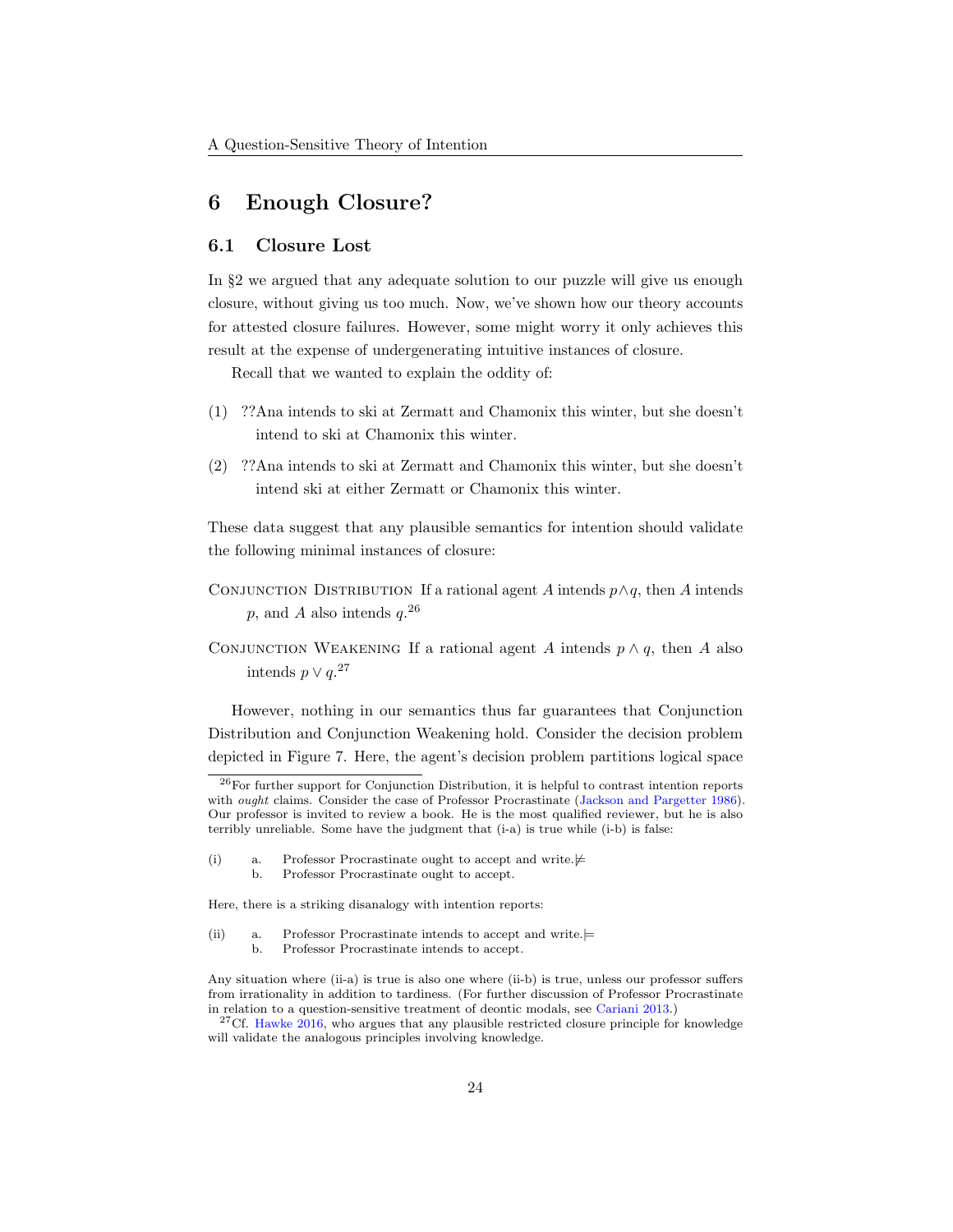into two cells:  $p \wedge q$ , and  $\neg(p \wedge q)$ . The conjunction  $p \wedge q$  is defined on this decision problem, since it is a union of cells in the problem. By contrast,  $p$ , q, and  $p \vee q$  are all undefined. So if this is a rationally permissible decision problem—and nothing in our theory so far says that it is not—then the agent can intend  $p \wedge q$  without intending p, intending q, or intending  $p \vee q$ .



<span id="page-24-0"></span>Figure 7: Conjunctive closure failures

#### 6.2 Closure Regained

While this is an important challenge, we think it can be addressed by further unpacking our question-sensitive machinery. Thus far, we have developed our question-sensitive theory of intention in isolation from other semantic and philosophical applications of questions. One major application of questions in the recent literature has been to model *subject matters*. By helping ourselves to developments on this front, we can provide an elegant and independently motivated response to the undergeneration concern.

Some background: researchers who work on subject matters typically assume that every sentence can be assigned to its own subject matter or topic.[28](#page-24-1) Here we model this with a topic function [·]—a function from sentences to subject matters—defined recursively. For simplicity, following [Lewis](#page-36-9) [1988b,](#page-36-9) we take the subject matter of an atomic sentence  $\alpha$  to be the polar question of whether  $\alpha$ . So, for example, the subject matter of It is raining can be modeled with the polar question, Is it raining?, which is in turn modeled as a partition of logical space into the worlds where it is raining and the worlds where it isn't. [\(Plebani and](#page-37-12) [Spolaore](#page-37-12) [2021](#page-37-12) argue persuasively that atomic sentences are often associated with

<span id="page-24-1"></span><sup>28</sup>See e.g., [Yablo](#page-38-2) [2014,](#page-38-2) [Fine](#page-35-11) [2015,](#page-35-11) [Hawke](#page-35-2) [2016,](#page-35-2) [2018,](#page-35-12) [Berto](#page-34-1) [2018.](#page-34-1)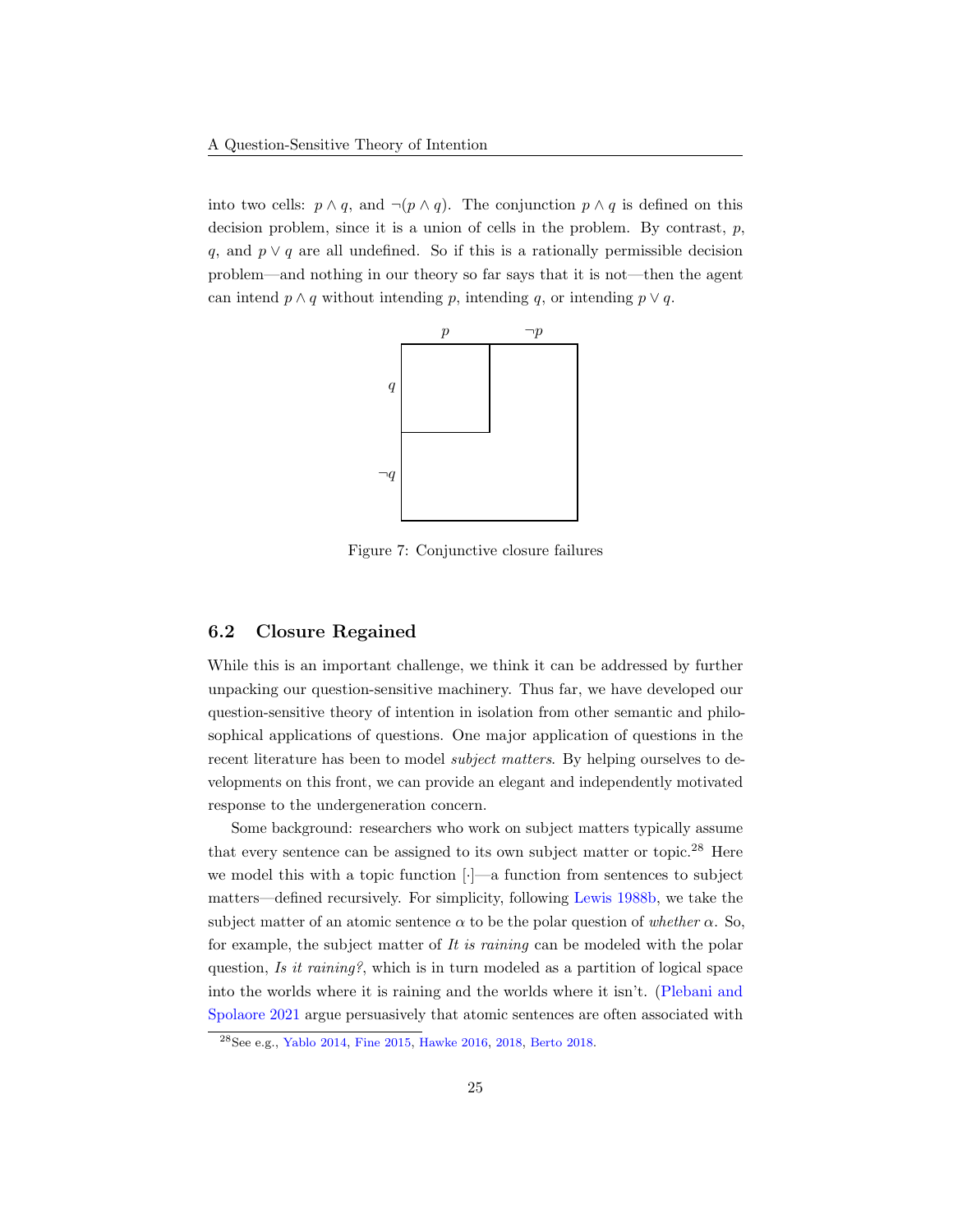subject matters that are more complex than the corresponding polar question. Instead, they propose that atomic sentences are often focus sensitive, and can be associated with questions that vary either the subject or predicate of the sentence. Everything we say below would carry over smoothly to this proposal.)

On to negation. As noted by [Perry](#page-36-12) [1989](#page-36-12) and [Hawke](#page-35-12) [2018,](#page-35-12) the subject matter of It's not raining is intuitively the same as the subject matter of It's raining. Hence negation preserves subject matter.

Next, for the cases that are of most interest for us: conjunction and disjunction. Intuitively, the conjunction, It is raining and it is cold is about both of its conjuncts. That is, it is partly about the question, Is it raining?, and also partly about the question, Is it cold?. Likewise, with the disjunction, It is cold or it is raining.<sup>[29](#page-25-0)</sup> Summarizing:

SUBJECT MATTERS Where  $a$  is a logically simple sentence:

1. 
$$
[a] = \{ [a], W - [a] \}
$$
  
\n2.  $[\neg a] = [a]$   
\n3.  $[p \land q] = [p \lor q] = \{ \mathbf{p} \cap \mathbf{q} \mid \mathbf{p} \in [p], \mathbf{q} \in [q], \mathbf{p} \cap \mathbf{q} \neq \emptyset \}$ 

For illustration, consider Figure [8,](#page-25-1) which depicts the subject matters of  $p$ ,  $q$ , and  $p \wedge q$ . Our account of subject matters guarantees that the subject matter of  $p \wedge q$  is at least as fine as that of p and of q.



<span id="page-25-1"></span>Figure 8:  $[p]$ ,  $[q]$ , and  $[p \wedge q]$ 

We can generalize from this example by introducing a parthood relation  $\leq$ between subject matters. Following [Lewis](#page-36-9) [1988b,](#page-36-9) we say  $[p]$  is part of  $[q]$  just in case  $[q]$  refines  $[p]$ , which obtains provided every cell of  $[p]$  is a union of cells from  $[q]$ .<sup>[30](#page-25-2)</sup>

<span id="page-25-2"></span><span id="page-25-0"></span><sup>29</sup>For similar ideas, see [Fine](#page-35-11) [2015;](#page-35-11) [Hawke](#page-35-2) [2016,](#page-35-2) [2018;](#page-35-12) [Hoek](#page-35-0) [forthcoming.](#page-35-0)

 $30$ When decision problems are restricted to a subset of logical space R, then this definition of parthood can be generalized so that  $[p] \leq_R [q]$  iff  $\forall \mathbf{p} \in [p] : \exists Q \subseteq [q] : \mathbf{p} \cap R = (\bigcup Q) \cap R$ .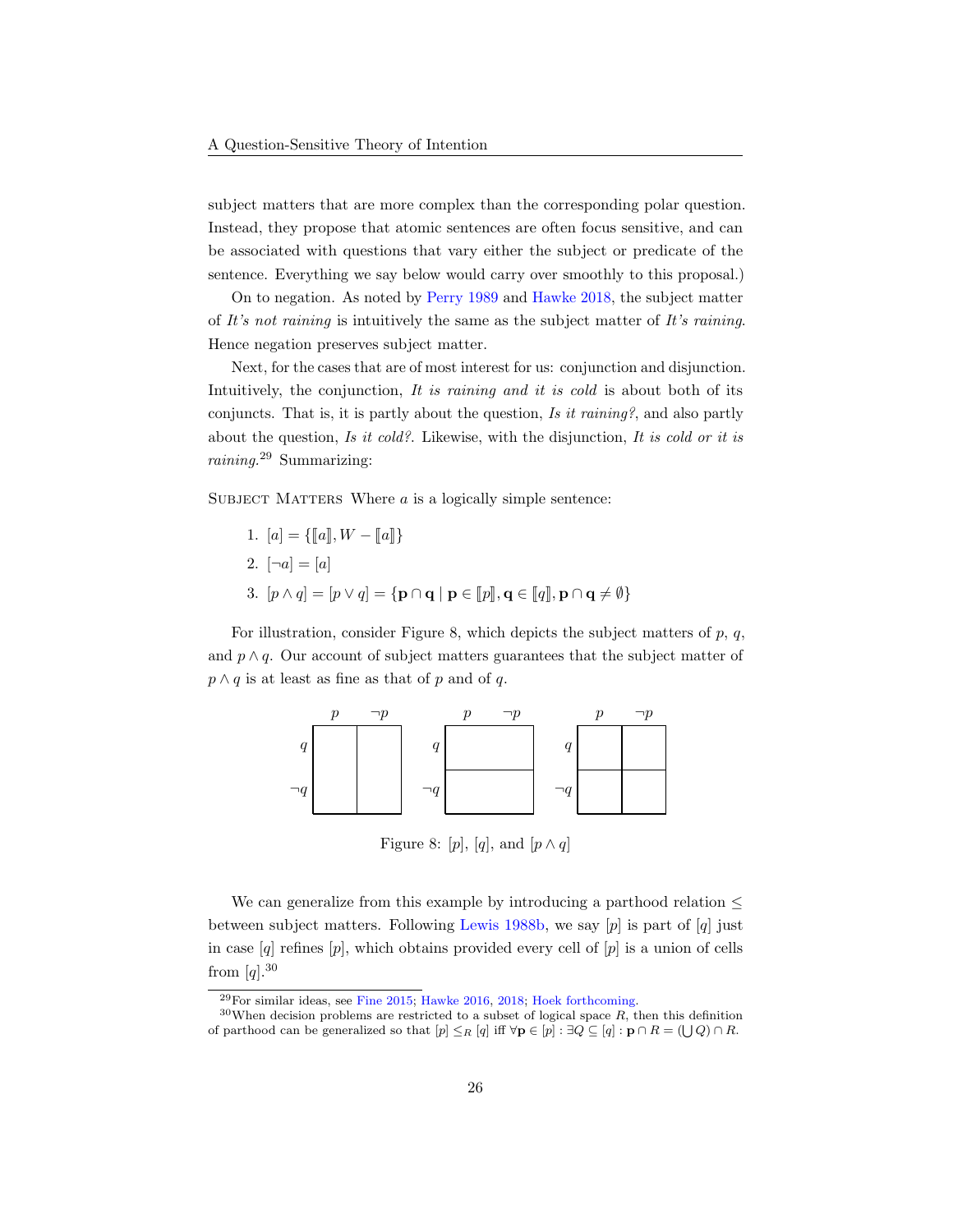SUBJECT MATTER PARTHOOD  $[p] \leq [q]$  iff  $\forall \mathbf{p} \in [p] : \exists Q \subseteq [q] : \mathbf{p} = \bigcup Q$ 

Now that we are equipped with an account of subject matter parthood, we can put it to work in our semantics for intention. In particular, we can refine our account of when a proposition is defined on an agent's decision problem to reflect subject matters:

DEFINEDNESS REDEFINED A proposition  $p$  is defined on an agent's decision problem D iff  $[p] \leq D$ .<sup>[31](#page-26-0)</sup>

According to this definition, definedness is closed under parthood. When  $q$  is defined on an agent's decision problem and the subject matter of  $p$  is part of the subject matter of  $q$ , it follows that  $p$  is defined on the agent's decision problem. This definition agrees with our earlier one for atomic sentences, but imposes stronger definedness constraints on logically complex sentences. By doing so, it allows us to validate Conjunction Distribution and Conjunction Weakening.

To see this, note that the theory of subject matter above implies that  $[p \vee q] = [p \wedge q]$ , and that  $[p]$  and  $[q]$  are each parts of  $[p \wedge q]$ . After all, the subject matter of  $p \wedge q$  is as fine-grained as the subject matters of p and of q: any cell of  $[p]$  is a union of cells from  $[p \wedge q]$ . So whenever  $p \wedge q$  is defined on an agent's decision problem, so are p, q, and  $p \vee q$ . As a result, whenever someone intends  $p \wedge q$ , they also intend p, they also intend q, and they also intend  $p \vee q$ .

Redefining definedness in this way yields further predictions about the logic of intention. For example, it predicts that intentions agglomerate:

AGGLOMERATION If a rational agent A intends p and A also intends q, then A intends  $p \wedge q$ .

After all, the subject matter of a conjunction is composed of the subject matters of its conjuncts. So if  $p$  and  $q$  are both defined on the agent's decision problem, so too will be their conjunction.

This prediction seems to be borne out by intuition. Consider:

(9) ?? Ana intends to ski at Zermatt this winter. She also intends to ski at Chamonix this winter. But she doesn't intend to ski at both this winter.

It is hard to make sense of this sort of ascription unless we take Ana to be incoherent [\(Condoravdi and Lauer](#page-34-9) [2016;](#page-34-9) [Grano](#page-35-7) [2017\)](#page-35-7). This should bolster

<span id="page-26-0"></span><sup>&</sup>lt;sup>31</sup>Cf. [Yalcin](#page-38-0) [2011](#page-38-0) on belief and [Berto](#page-34-1) [2018](#page-34-1) on imagination.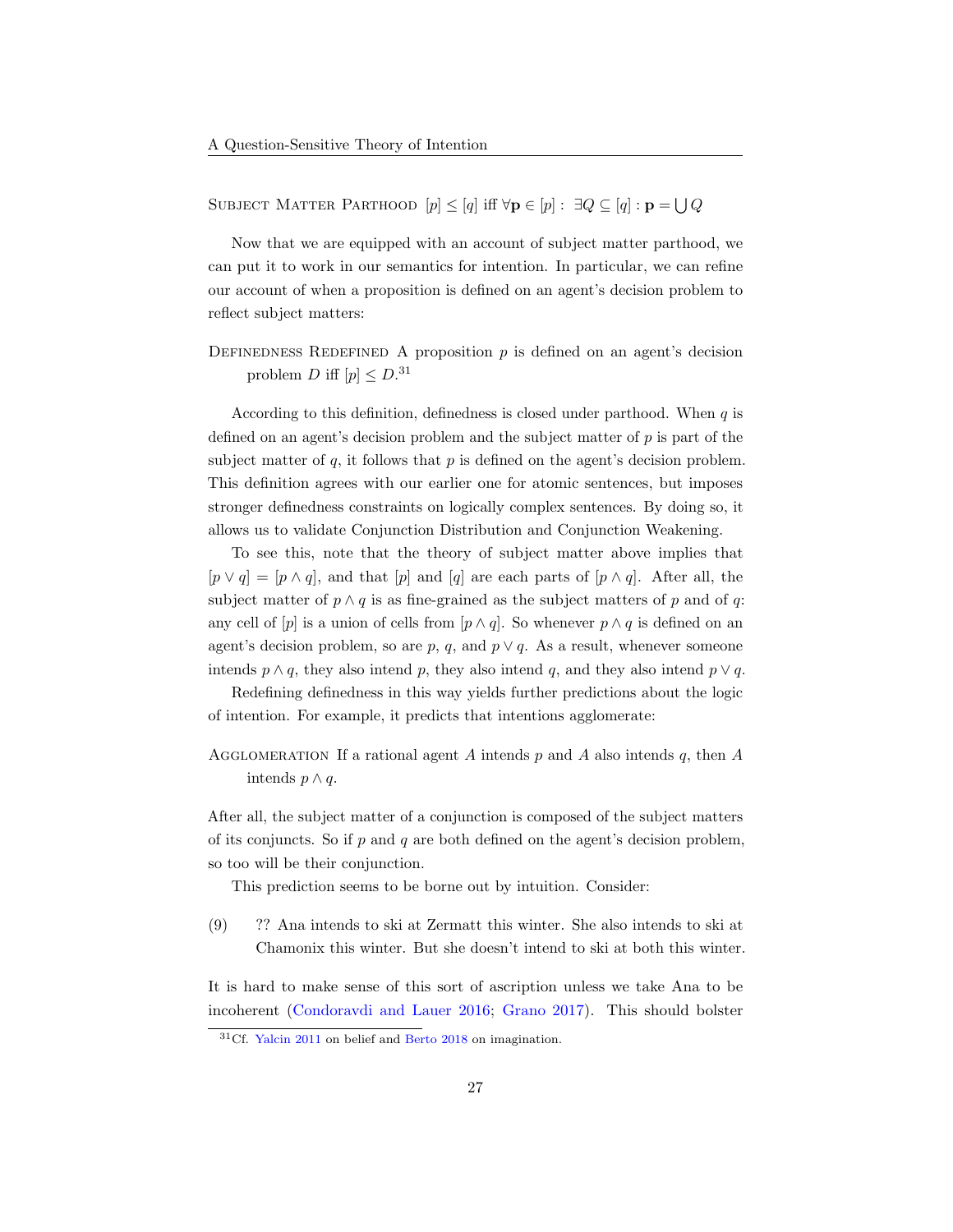confidence that our semantics is strong enough to underwrite a wide range of intuitive instances of closure.[32](#page-27-0)

Let's take stock. By associating sentences with subject matters, we can refine our account of definedness so as to validate a range of plausible closure principles for intention. Is this solution ad hoc? We think not, for three reasons. First, the way we associated sentences with subject matters is independently supported by intuitions about what these sentences are about. Second, our use of subject matters is quite natural, given the prominent role that questions play in both our theory of intention and the standard treatment of subject matters. Finally, the problem of securing enough logical closure is not specific to intention. For example, both knowledge and rational belief go in for Conjunction Distribution and Conjunction Weakening. So we are deploying tools that already earn their keep underwriting restricted closure principles for other attitudes. $33$ 

<span id="page-27-1"></span><sup>33</sup>Some may wonder whether our proposed solution still undergenerates instances of closure. In particular, a referee raises the following data:

<span id="page-27-3"></span><span id="page-27-2"></span>(i) a. ? Ana intends to buy a dog, but Ana doesn't intend to buy a mammal.

b. ? Ana intends to buy a dog, but Ana doesn't intend to buy a four-legged creature.

The referee suggests that these reports are infelicitous, which provide evidence that intending to buy a dog entails intending to buy a mammal, and also entails intending to buy a four-legged creature. But nothing in our semantics so far validates these entailments.

In response, we should note there is a delicate question about the data here. While we agree that [\(i-a\)](#page-27-2) is apt to sound odd out of the blue, it sounds perfectly fine if Ana doesn't believe that all dogs are mammals. Moreover, even if Ana does have this belief, we can arguably rig up a context in which [\(i-a\)](#page-27-2) is acceptable. Imagine that Ana believes that dogs are mammals, but does not care a whit about their status as mammals; if they belonged to some other biological class, this would suit her just as well. Suppose she intends to buy a dog; consequently, she purchases an adorable beagle from her local petshop. In the evening, she is surprised—but not saddened—to learn that biologists have re-classified dogs as a special type of furry bird. Does it follow that some of Ana's morning intentions were frustrated? This is not obvious. (Similar points can be made using [\(i-b\).](#page-27-3))

For those who do not share these judgments, a more concessive reply is also possible. There is nothing to stop us from imposing further requirements on an agent's decision problem in particular cases. In particular, we could require that whenever Ana's decision problem is defined on buying a dog, it is also defined on buying a mammal and on buying a four-legged

<span id="page-27-0"></span><sup>32</sup>While we take it to be a virtue that our account validates Agglomeration, we acknowledge that there are potential grounds for pushback. For example, [Goldstein](#page-35-13) [2016](#page-35-13) suggests that Agglomeration gives rise to conative analogues of the preface paradox [\(Makinson](#page-36-13) [1965\)](#page-36-13). Suppose Ana intends to ski at Zermatt this winter; ditto for Chamonix, Courchevel, and a dozen other resorts. But she also recognizes that she often tries to pack too much into a single ski season, which usually leaves her exhausted and broke. According to Goldstein, for each of the fifteen ski resorts, she intends to ski there, but she does not intend to ski at all of them. Goldstein's proposed solution is to adopt a threshold semantics for intention that invalidates Agglomeration. The key idea is that intention comes in degrees, and that A intends  $p$  just in case  $A$  intends  $p$  to a sufficiently high degree. Defenders of this threshold semantics could use the question-sensitive machinery developed above by adding the further condition that  $p$ is defined on the agent's decision problem. For further discussion of the idea that intention comes in degrees, see [Shpall](#page-37-13) [2016;](#page-37-13) [Dells´en and Sharadin](#page-34-12) [2017;](#page-34-12) [Beddor](#page-34-13) [2020.](#page-34-13)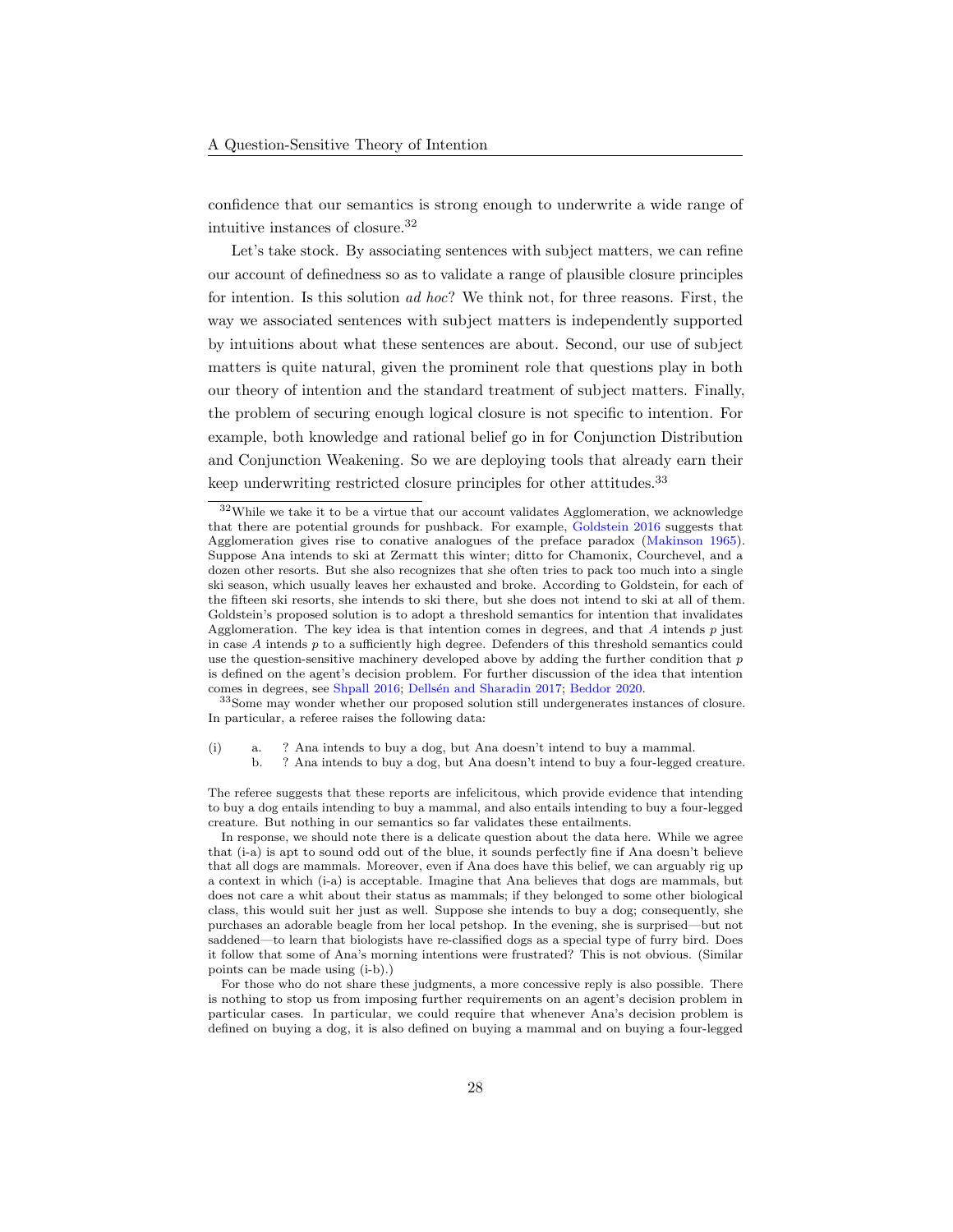### 7 Comparing Intention and Desire

Our theory starts with a Hintikkan treatment of intention and enriches this framework with question-sensitivity. However, some might wonder, why be beholden to the Hintikkan framework at all? After all, some of the leading semantics for desire ascriptions depart radically from the Hintikkan mold. Perhaps these analyses provide a promising template for analyzing intention.

In this section, we argue against this idea. We start by showing that desire and intention differ systematically in their closure profiles. Consequently, the leading semantics for desire would make the wrong predictions about the closure profile of intention—a point we make using Heim's seminal [1992](#page-35-14) semantics as a test case.

#### 7.1 Closure Puzzles for Desire

One major motivation for rejecting a Hintikka semantics for desire is that desire is not closed under logical consequence. However, when we look more closely, we find that the closure failures for desire depart in systematic ways from the closure failures for intention.

Start with the Puzzle of Logical Consequence. We saw that one class of counterexamples to Unrestricted Logical Closure came from the control requirement on intention. However, desire is not subject to any such control requirement: we can desire outcomes that we know we cannot influence. Suppose Jason is watching the latest football game on television, certain that nothing he can do will influence the outcome. Whereas [\(10\)](#page-28-0) is false, [\(11\)](#page-28-1) is intuitively true:

- <span id="page-28-1"></span><span id="page-28-0"></span>(10) Jason intends for the Jaguars to win.
- (11) Jason wants the Jaguars to win.

There are also counterexamples to a logical closure requirement on desire that do not arise for intention. Consider an example discussed by [Asher](#page-34-14) [\(1987\)](#page-34-14); [Heim](#page-35-14) [\(1992\)](#page-35-14); and [Levinson](#page-36-14) [\(2003\)](#page-36-14), among others. Nicholas would rather not pay to charter a private plane, but would be happy to fly private if a wealthy friend offered to let him fly for free. In this case,  $(12-a)$  is true while  $(12-b)$  is false:

<span id="page-28-2"></span>creature (in particular, by being defined on the question that answers both whether she buys a mammal and whether she buys a four-legged creature). We also wish to leave it an open question whether there are further more general requirements on an agent's decision problem—requirements that could be folded into the framework developed here.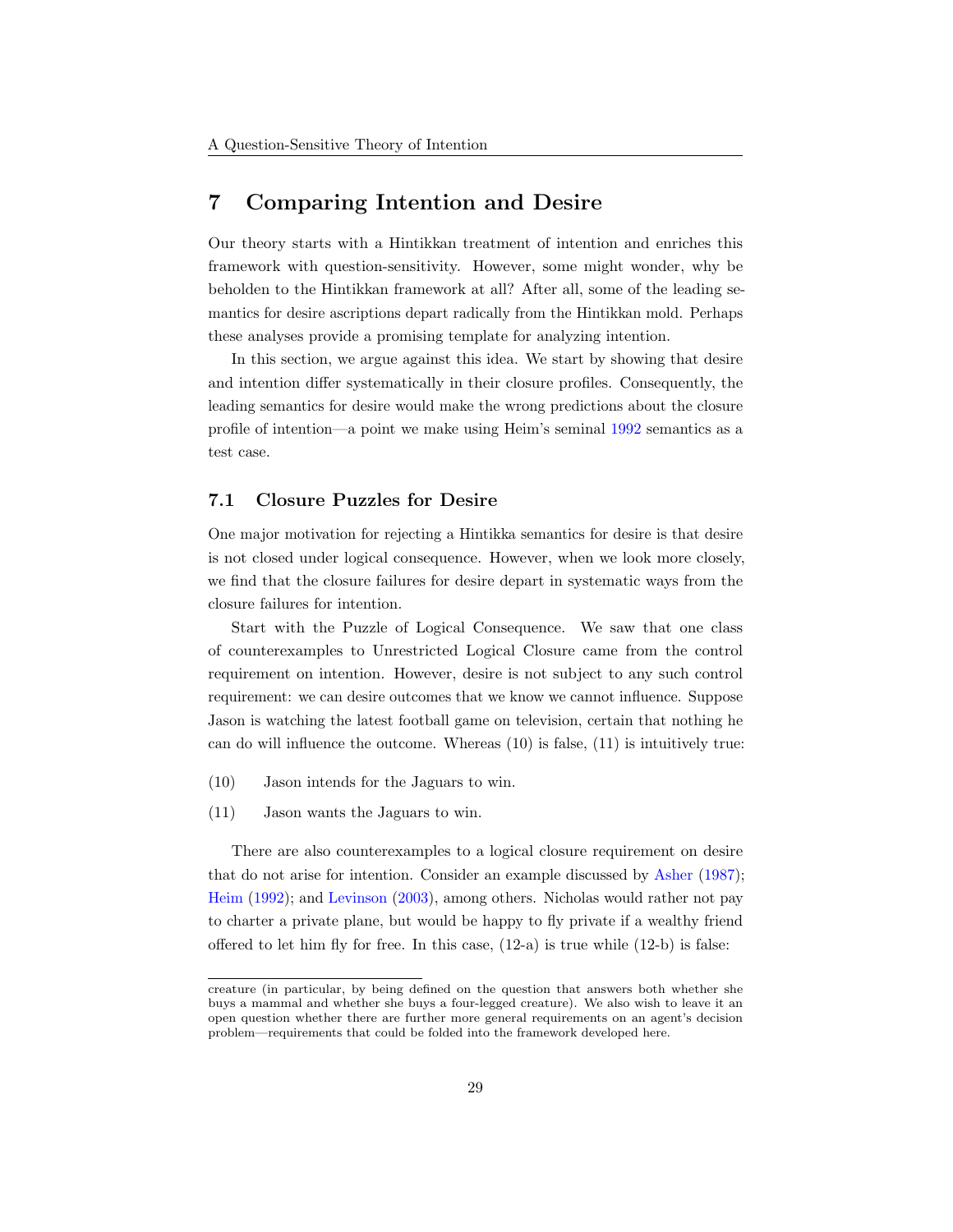<span id="page-29-0"></span>(12) a. Nicholas wants a free trip on a private jet.  $\not\models$ b. Nicholas wants a trip on a private jet.

In this respect, desire patterns differently from intention:

<span id="page-29-2"></span><span id="page-29-1"></span>(13) a. Nicholas intends to take a free trip on a private jet.  $\models$ b. Nicholas intends to take a trip on a private jet.

On the most natural way of filling out the scenario, both [\(13-a\)](#page-29-1) and [\(13-b\)](#page-29-2) are intuitively false. Of course, we could add details to make [\(13-a\)](#page-29-1) come out true—for example, if Nicholas has started cajoling his jet-owning pals for a free flight. But these details render [\(13-b\)](#page-29-2) true as well.

So desire gives rise to a version of the Puzzle of Logical Consequence. But the puzzle is different from that which arises for intention. This gives reason to doubt that these two puzzles will receive a uniform solution.

Does the Puzzle of Believed Consequence also arise for desire? This is open for debate. It does seem that an analogue of Foreseeing Without Intending applies to desire: the Tactical Bomber may desire to destroy the enemy munitions factory without desiring the foreseen consequence of civilian causalties. What about Means-Ends Coherence? On the one hand, there is some appeal to the idea that agents are under rational pressure to desire the believed means to their desired ends. On the other hand, the intuitive force of this idea seems much weaker than in the case of intention. Moreover, a number of theorists have proposed counterexamples to a Means-Ends Coherence requirement on desire. [Phillips-Brown](#page-37-4) [2018](#page-37-4) describes a case where Al knows he can only go to a concert if he takes a long drive that will likely make him car-sick. In this case, Phillips-Brown argues that both [\(14-a\)](#page-29-3) and [\(14-b\)](#page-29-4) seem true:

- <span id="page-29-4"></span><span id="page-29-3"></span>(14) a. Al wants to see the concert.
	- b. Al doesn't want to take the long drive.

Similarly, [Villalta](#page-37-14) [2008](#page-37-14) suggests that the following inference is invalid:

- (15) a. I want to teach Tuesdays and Thursdays next semester.
	- b. I believe that I will teach Tuesdays and Thursdays next semester if and only if I work hard.  $\not\models$
	- c. I want to work hard now.

If we reject a Means-Ends Coherence requirement on desire, then desire does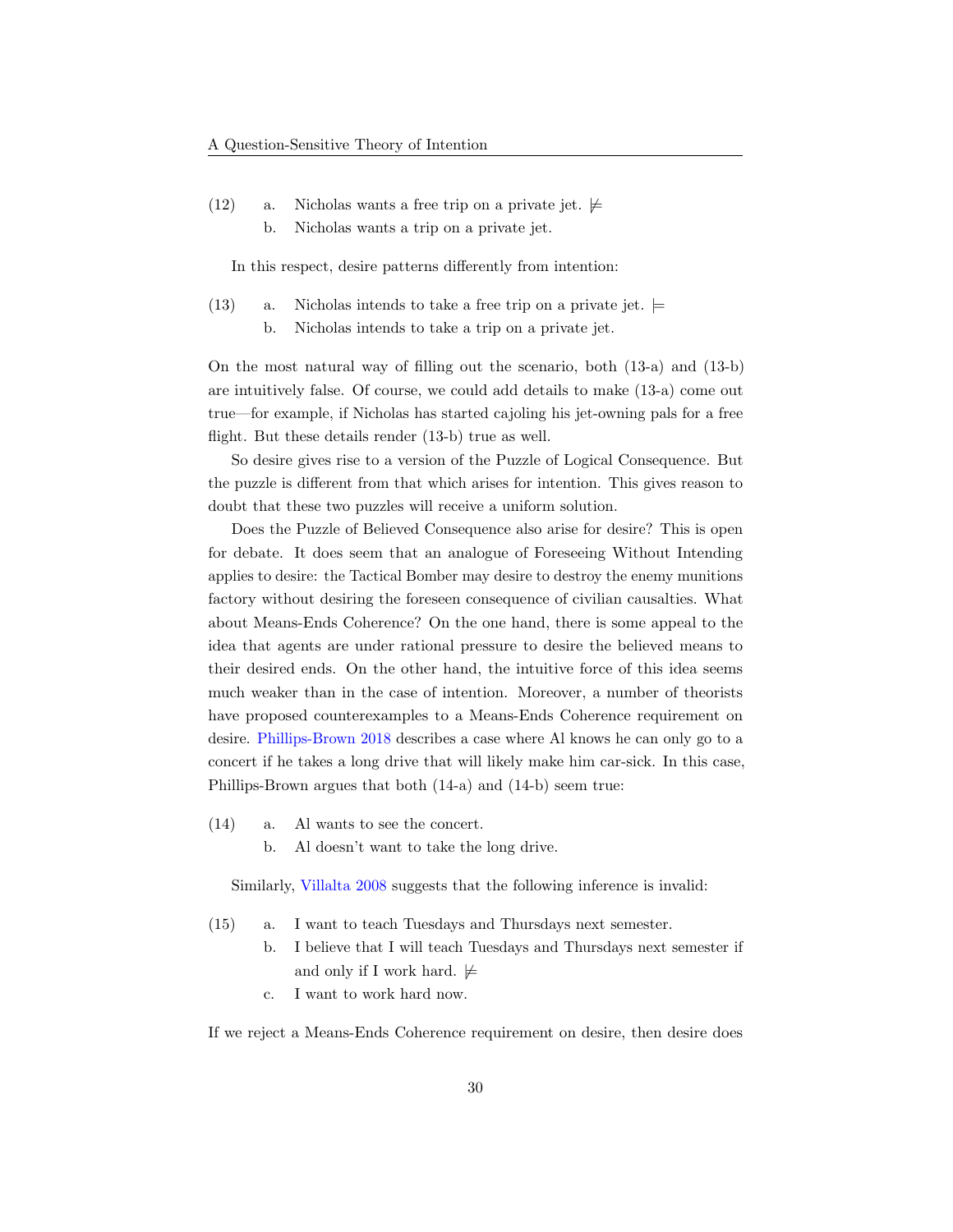not give rise to a Puzzle of Believed Consequence at all. But then we should not expect the correct theory of desire reports to carry over to intention reports.

So we've seen that there are reasons to expect the analyses of desire and intention to diverge. As a consequence of this, existing analyses of desire struggle to predict the closure profile we've ascribed to intention. For reasons of space, we make this point by focusing on one particular analysis, due to [Heim](#page-35-14) [1992.](#page-35-14) We focus on Heim's account because it is among the most prominent analyses of desire in literature, and because Heim herself suggests that this semantics can be used as a template for analyzing intention. However, many of the points we make apply equally well to other semantics for desire, such as [Levinson](#page-36-14) [2003'](#page-36-14)s decision-theoretic analysis.

#### 7.2 Heim's Comparative Analysis of Desire

Building on [Stalnaker](#page-37-5) [1984,](#page-37-5) [Heim](#page-35-14) [1992](#page-35-14) develops a counterfactual semantics for desire reports. An agent wants  $p$  just in case she believes that if  $p$  were to happen, things would be better than if  $\neg p$  were to happen. More precisely, for any two worlds w and v, say  $w > v$  just in case w is more desirable than v to the agent (A). Then, for propositions p and q, say that  $p > q$  iff every world in p is more desirable than every world in q. Then let  $Sim_w(p)$  be the worlds most similar to  $w$  where  $p$  obtains. Heim proposes:

 $\llbracket A \text{ wants } p \rrbracket^w = 1 \text{ iff } \forall v \in Dox(w) : Sim_w(\llbracket p \rrbracket \cap Dox(w)) > Sim_v(W - \llbracket p \rrbracket \cap$  $Dox(w)$ 

Heim's semantics is particularly relevant for our purposes, because she briefly discusses an extension of her semantics to intention. Heim suggests that intention is similar to desire, except that it has different domain of quantification. Instead of quantifying over the agent's doxastic alternatives, intention reports quantify over a wider set of worlds: those that are compatible with the agent's beliefs "about matters unaffected by [their] own future actions" [\(1992:](#page-35-14) 199). Where  $Dox^{-}(w)$  denotes this set:

$$
[A \text{ intends } p]^w = 1 \text{ iff } \forall v \in Dox^-(w) : Sim_v([p] \cap Dox^-(w)) > Sim_v(W - [p] \cap Dox^-(w))
$$

To evaluate this proposal, consider how it applies to our puzzles. An initial observation is that it invalidates Unrestricted Logical Closure for both desire and intention. This is one of Heim's main goals: she wants to explain why Nicholas'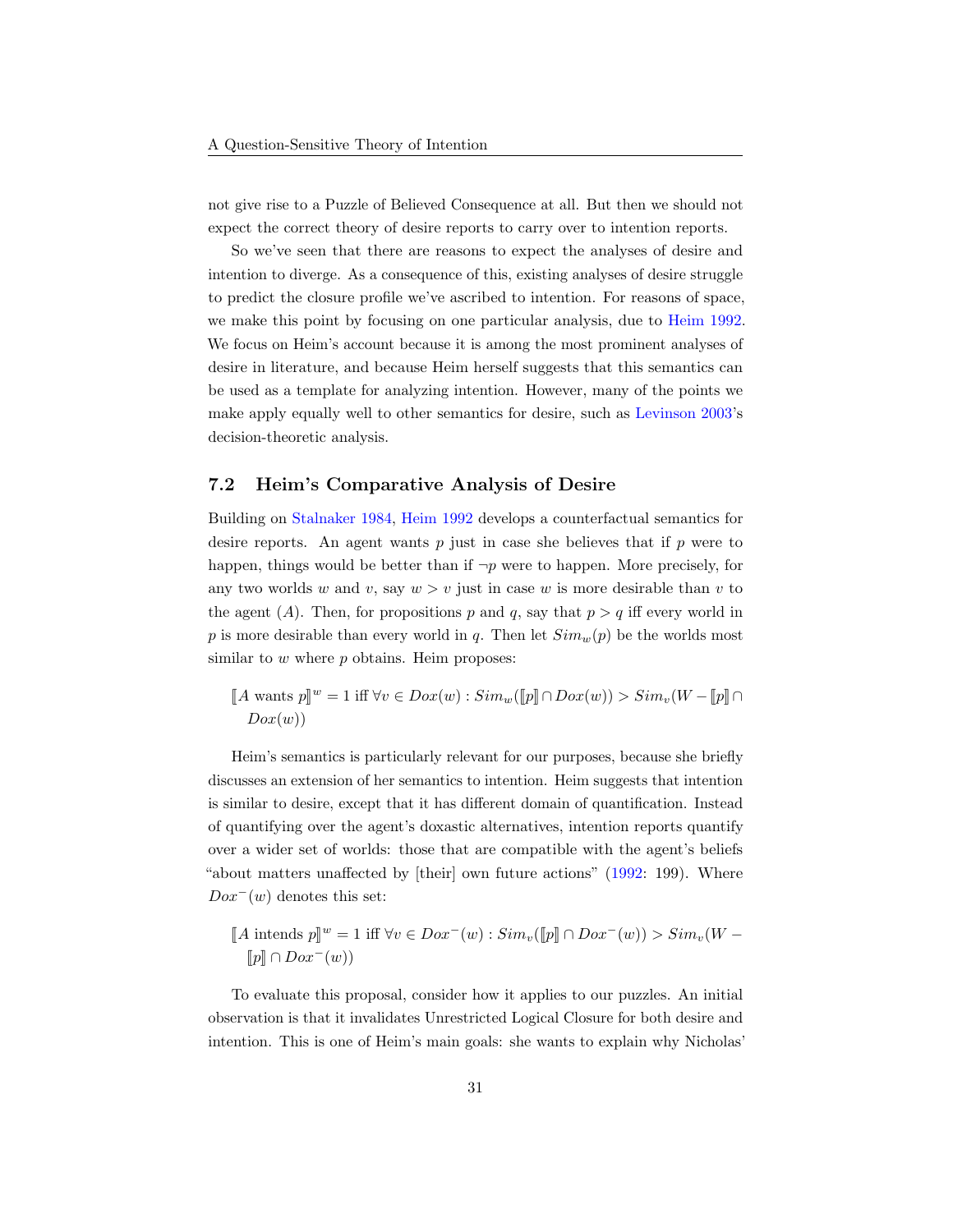desire for a free trip on a private jet does not entail a desire for a trip on a private jet. To see how the semantics delivers this result, note that Nicholas prefers the closest worlds where he gets a free trip to the closest worlds where he does not. But this does not imply that he wants a trip on a private jet, since the closest worlds where he takes such a trip are worlds where he pays for it. While this is a desirable result when it comes to desire attributions, it seems incorrect in the case of intention, since the correspond inference involving intention is valid  $((13-a) \models (13-b))$  $((13-a) \models (13-b))$ . Relatedly, Heim's semantics does not explain why intention, but not desire, is subject to a control requirement. It thus doesn't explain the difference in truth-value between [\(10\)](#page-28-0) and [\(11\).](#page-28-1)

Turn next to the Puzzle of Believed Consequence. Heim's semantics does not validates Means-End Coherence for either desire or intention. Recall Barry, who both intends and desires to cook a delicious feast, and also believes that buying groceries is a necessary means to do so. Does he desire to buy groceries? To answer this, Heim's semantics instructs us to take an arbitrary doxastic alternative  $w$ , and find the closest doxastic alternative  $v$  where he buys groceries. We then compare  $v$ 's desirability with that of the closest world  $u$  where he does not buy groceries. But here is the problem. The closest world where he buys groceries may not be a feast-making world. After all, a believed necessary means is not always a believed sufficient means; it might be that in some of the doxastic alternatives where Barry buys groceries, he botches his culinary preparations. If  $v$  is one of these worlds, then it will not be more desirable than  $u$ . (Better to save money on the groceries if the meal will be a disaster!)

Heim's semantics also has trouble accommodating the full range of cases in which one desires or intends an outcome without desiring or intending its foreseen consequences. In particular, Heim's theory validates the following restricted closure principle:

### Closure Under Believed Material Equivalence If a rational agent A believes that  $p$  iff  $q$ , then  $A$  desires or intends  $p$  iff  $A$  desires or intends  $q$ .

To see this, suppose the Tactical Bomber believes the biconditional: civilians will die if and only if the factory is bombed. And suppose they desire to bomb the factory. Then for an arbitrary doxastic alternative  $w$ , the closest doxastic alternative where the factory is bombed  $(v)$  is preferred to the closest doxastic alternative where it is left undisturbed  $(u)$ . But since every doxastic alternative where the factory is bombed is a world where civilians are killed, it follows that the closest doxastic alternative where civilians are killed is preferred to the closest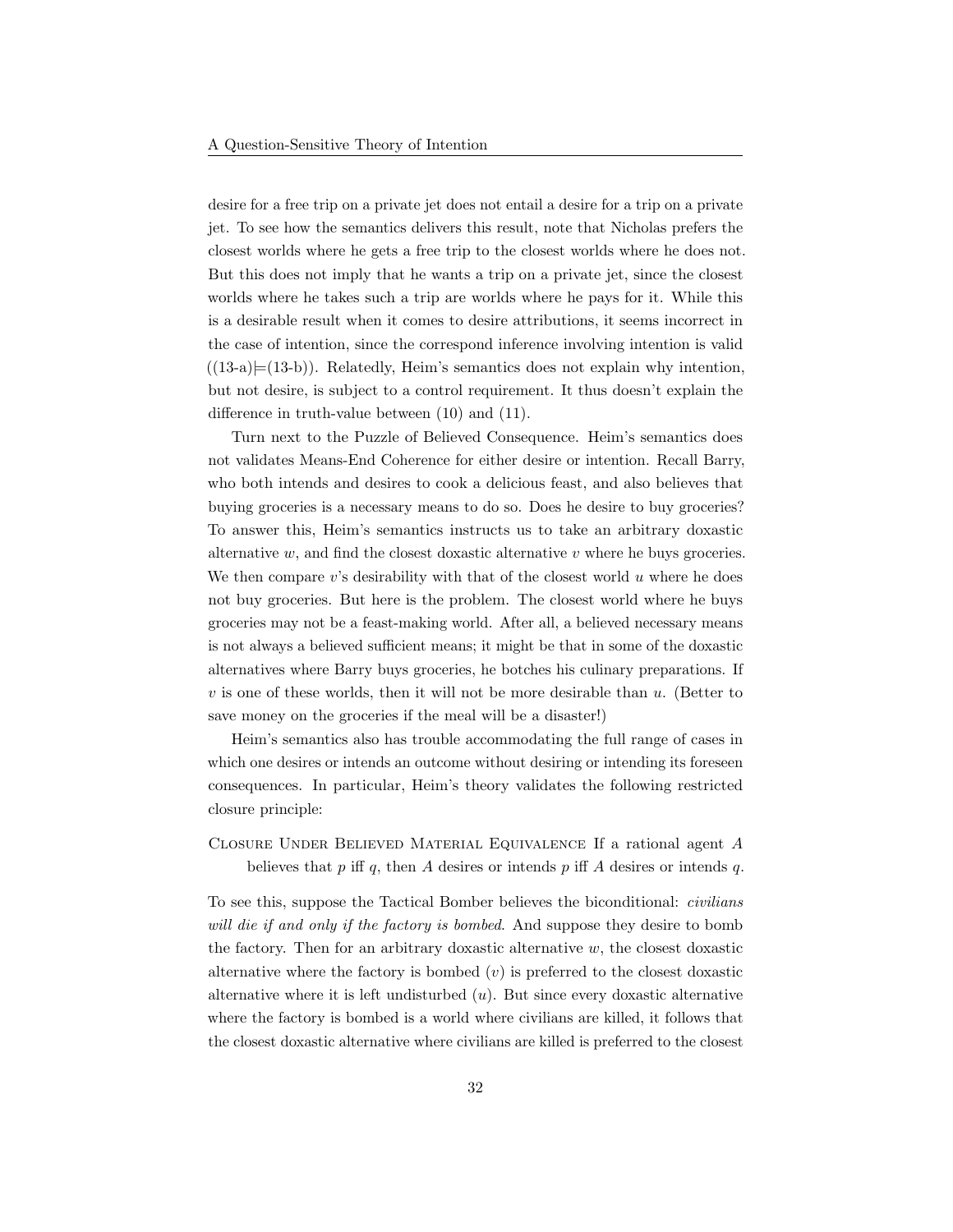alternative where they live (since  $v > u$ ). So by Heim's semantics, Tactical Bomber wants the civilians to be killed. The point extends straightforwardly to intention. After all, the Tactical Bomber may believe the relevant biconditional is true regardless of how the Tactical Bomber acts. (Regardless of whether the Tactical Bomber is the one who bombs the factory, either both claims will be true or both will be false.) $34$ 

### 8 Conclusion

The last several decades have seen a booming industry of increasingly nuanced analyses of propositional attitude reports. One theme in this literature is that not all propositional attitudes conform neatly to the Hintikkan mold. However, much of this literature has focused on desire ascriptions, with less attention to intention. At the same time, a rich parallel tradition in philosophy of action has made great strides understanding the nature of intention; however, it has paid little heed to the semantic details of intention ascriptions in natural language.

This paper has sought to bridge these traditions by developing a new semantics for intention reports. The account developed here belongs to a broader research program that takes propositional attitudes to be question-sensitive. However, our account deployed this question-sensitive machinery in novel ways, using it to explain some of the puzzling closure properties that distinguish intention from other propositional attitudes.

While our theory is primarily a contribution to the analysis of intention, it has implications for future applications of question-sensitivity. Most of the question-sensitive accounts of propositional attitudes in the literature have

<span id="page-32-0"></span><sup>34</sup>While we have focused on Heim's view, similar problems arise if we attempt to translate other leading semantics for desire into a semantics of intention. For example, [Levinson](#page-36-14) [2003](#page-36-14) defends a decision-theoretic account of desire, on which an agent desires  $p$  when the expected utility of p is greater than of  $\neg p$ . The resulting theory invalidates Unrestricted Logical Closure in the free trip example. In addition, this theory invalidates Means-End Coherence, while validating Closure Under Believed Material Equivalence.

For another example, [Phillips-Brown](#page-37-4) [2018](#page-37-4) puts a question-sensitive spin on a Hintikka semantics for desire, in the tradition of [von Fintel](#page-37-8) [1999.](#page-37-8) On von Fintel's view, A believes p is true iff  $p$  holds in all of the most preferred of  $A$ 's doxastic alternatives. Phillips-Brown's key innovation is to make the desirability of a world relative to a question the agent is considering. One consequence of this semantics is that it invalidates Means-Ends Coherence for desire. While this may be a good consequence when it comes to desire reports, this is a non-starter as a theory of rational intention. Phillips-Brown also predicts that an agent can desire  $p$ relative to one question and desire  $\neg p$  relative to another, because each question generates its own desirability ordering. By contrast, our framework does not allow questions to flip the desirability ordering (reflected by the conative alternatives), hence we do not make this prediction.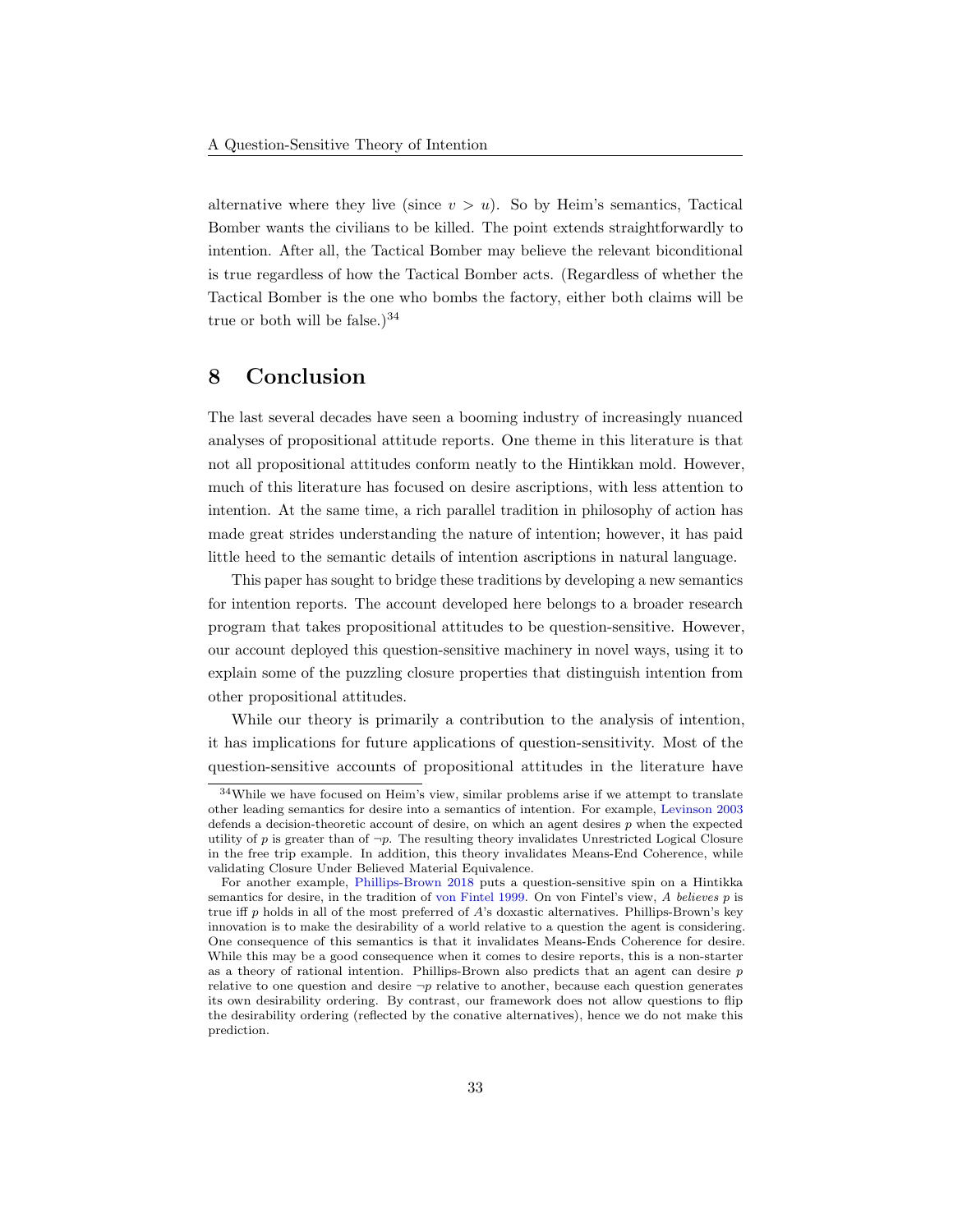not imposed any constraints on the relevant questions. By contrast, we have shown that by imposing substantive constraints on practical questions, we can validate specific rational requirements on intention. In this regard, our approach structurally resembles the way that a Hintikka semantics models rational and logical properties of attitudes reports using specific constraints on accessibility relations. We suggest that researchers working in a question-sensitive setting should follow suit; a fruitful avenue for future research is to examine which constraints on questions will validate different rational requirements on different propositional attitudes.[35](#page-33-0)

<span id="page-33-0"></span><sup>35</sup>Thanks to two anonymous referees, as well as Kyle Blumberg, Milo Phillips-Brown, Sam Carter, Dan Hoek, Ben Holguín, Cameron Domenico Kirk-Giannini, and participants in a workshop on Intention, Action, and Language for helpful feedback. We are also grateful for the support of a Tier 1 research grant from the Singapore Ministry of Education on the topic, 'Epistemology Beyond Belief' (R-106-000-062-115).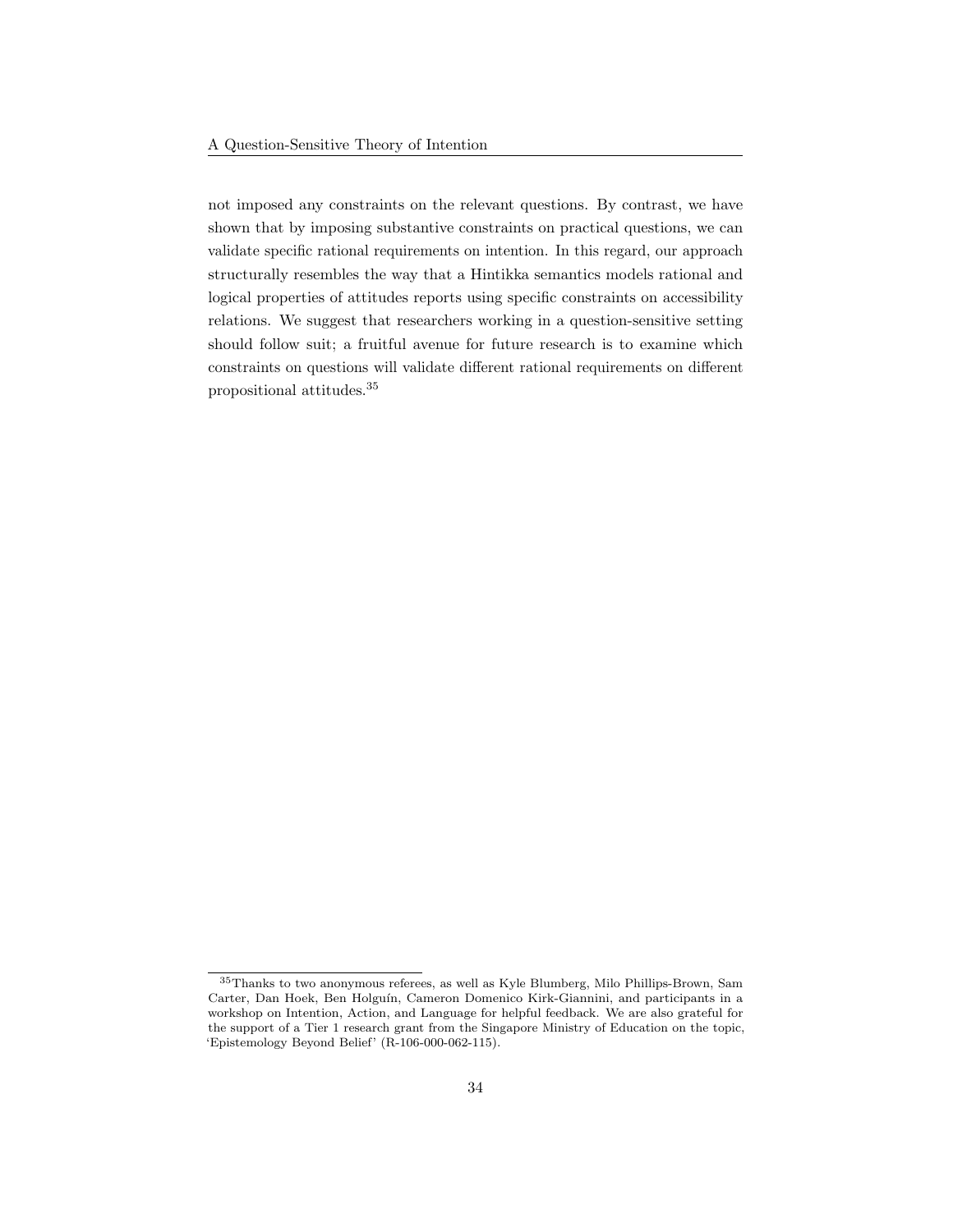### References

- <span id="page-34-14"></span>Nicholas Asher. A typology for attitude verbs and their anaphoric properties. Linguistics and Philosophy, 10:125–197, 1987.
- <span id="page-34-11"></span>Robert Audi. Intending. Journal of Philosophy, 70(13):387–403, 1973.
- <span id="page-34-13"></span>Bob Beddor. Fallibility for Expressivists. Australasian Journal of Philosophy, 98 (4):763–777, 2020.
- <span id="page-34-8"></span>Jonathan Bennett. Morality and consequences. In The Tanner Lectures on Human Values. University of Utah Press, 1980.
- <span id="page-34-1"></span>Francesco Berto. Aboutness in imagination. Philosophical Studies, 175:1871 – 1886, 2018.
- <span id="page-34-2"></span>Francesco Berto. Simple hyperintensional belief revision. Erkenntnis, 84:559 – 575, 2019.
- <span id="page-34-6"></span>Michael Bratman. Intention, Plans, and Practical Reason. Harvard University Press, Cambridge, MA, 1987.
- <span id="page-34-7"></span>John Broome. Normative requirements. Ratio, 12:398–419, 1999.
- <span id="page-34-10"></span>Fabrizio Cariani. 'ought' and resolution semantics.  $No\hat{u}s$ ,  $47(3):534-558$ , 2013.
- <span id="page-34-9"></span>Cleo Condoravdi and Sven Lauer. Anankastic conditionals are just conditionals. Semantics and Pragmatics, 9:1–61, 2016.
- <span id="page-34-5"></span>Mark Davies. The Corpus of Contemporary American English (COCA): 520 million words, 1990-present, 2008-. URL <https://corpus.byu.edu/coca/>.
- <span id="page-34-4"></span>Wayne Davis. A Causal Theory of Intending. American Philosophical Quarterly, 21(1):43–54, 1984.
- <span id="page-34-12"></span>Finnur Dellsén and Nathaniel Sharadin. The Beliefs and Intentions of Buridian's Ass. Journal of the American Philosophical Association, 3(2):209–226, 2017.
- <span id="page-34-3"></span>Fred Dretske. Epistemic operators. Journal of Philosophy, 67:1007–1023, 1970.
- <span id="page-34-0"></span>Daniel Drucker. The attitudes we can have. The Philosophical Review, 129(4): 591–642, 2020.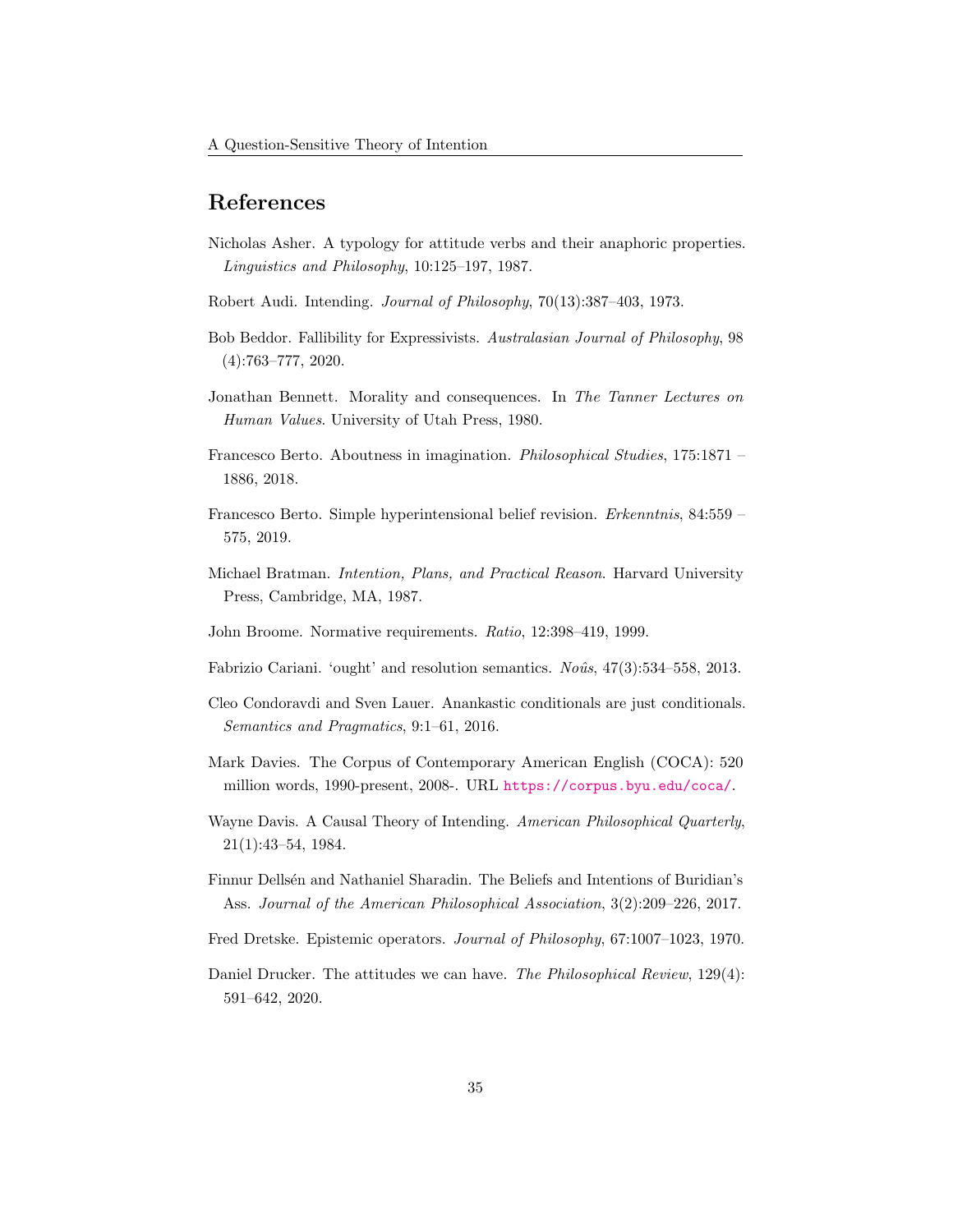- <span id="page-35-5"></span>Luca Ferrero. Can I only intend my own actions? In Shoemaker, editor, Oxford Studies in Agency and Responsibility, volume 1, pages 70–94. Oxford University Press, Oxford, 2013.
- <span id="page-35-11"></span>Kit Fine. Angellic content. Journal of Philosophical Logic, 2015.
- <span id="page-35-13"></span>Simon Goldstein. A Preface Paradox for Intention. Philosophers' Imprint, 16  $(14):1-20, 2016.$
- <span id="page-35-7"></span>Thomas Grano. The logic of intention reports. Journal of Semantics, 34:587–632, 2017.
- <span id="page-35-9"></span>Jeroen Groenendijk and Martin Stokhof. Studies on the semantics of questions and the pragmatics of answers, 1984.
- <span id="page-35-8"></span>Charles Hamblin. Questions. Australasian Journal of Philosophy, 36(3):159–68, 1958.
- <span id="page-35-6"></span>Daniel Harris. Imperative Inference and Practical Rationality. Philosophical Studies, 179:1065–1090, 2022.
- <span id="page-35-2"></span>Peter Hawke. Questions, topics, and restricted closure. Philosophical Studies, 173, 2016.
- <span id="page-35-12"></span>Peter Hawke. Theories of aboutness. Australasian Journal of Philosophy, 96(4), 2018.
- <span id="page-35-4"></span>John Hawthorne. Knowlege and Lotteries. Oxford University Press, New York, 2004.
- <span id="page-35-14"></span>Irene Heim. Presupposition Projection and the Semantics of Attitude Verbs. Journal of Semantics, 9:183–221, 1992.
- <span id="page-35-3"></span>Jaakko Hintikka. Knowledge and Belief. Cornell University Press, 1962.
- <span id="page-35-0"></span>Daniel Hoek. Minimal rationality and the web of questions. In Andy Egan, Dirk Kindermann, and Peter van Elswyk, editors, Unstructured Content. Oxford University Press, forthcoming.
- <span id="page-35-1"></span>Ben Holguín. Thinking, believing, and guessing. Philosophers' Imprint, 22, 2022.
- <span id="page-35-10"></span>Frank Jackson and Robert Pargetter. Oughts, options, and actualism. The Philosophical Review, 95(2):233–255, 1986.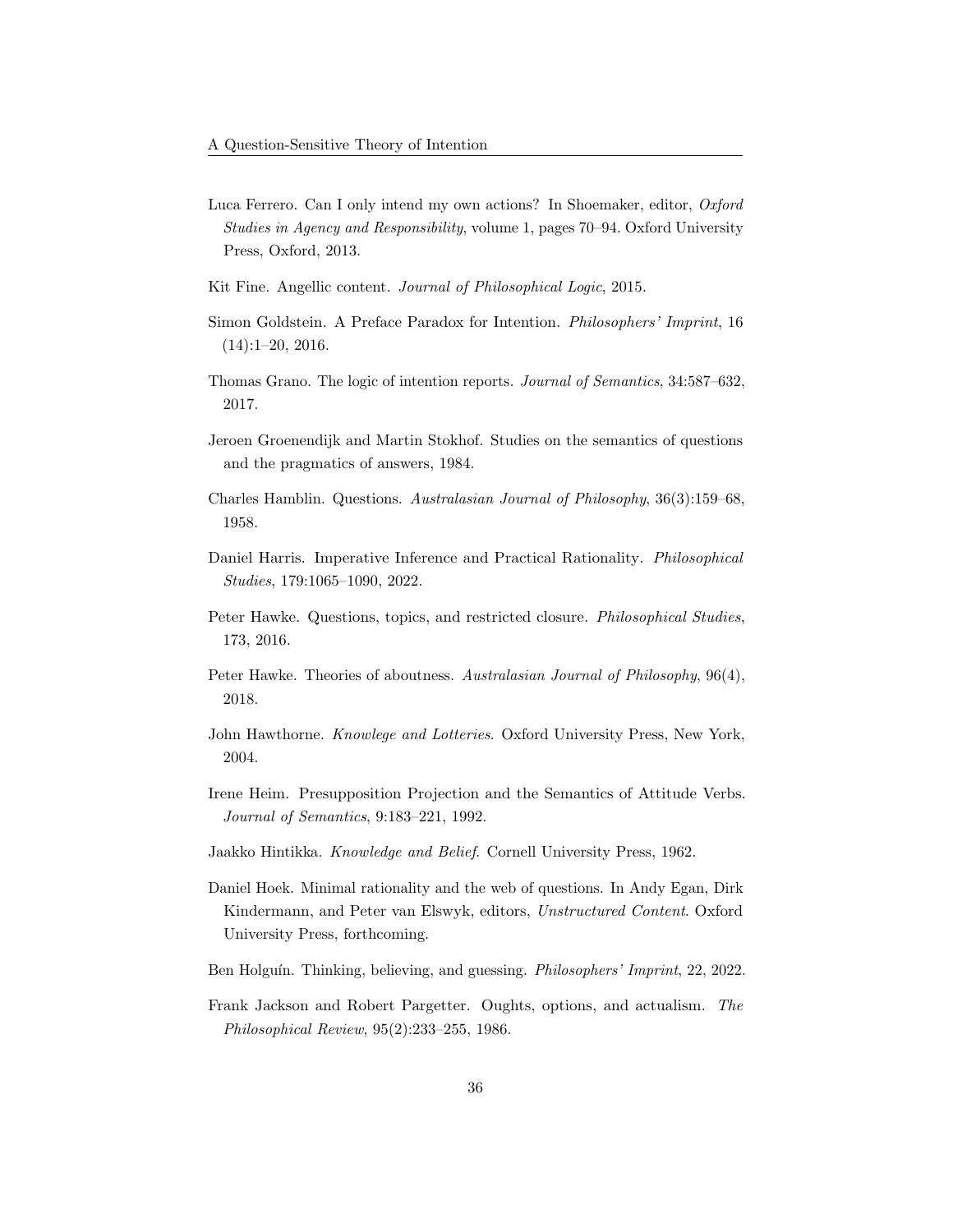- <span id="page-36-6"></span>Joshua Knobe. Intentional action and side effects in ordinary language. Analysis, 63:190 – 193, 2003.
- <span id="page-36-2"></span>Niko Kolodny and John Brunero. Instrumental rationality. The Stanford Encyclopedia of Philosophy, 2020.
- <span id="page-36-7"></span>Angelika Kratzer. The Notional Category of Modality. In Eikmeyer and Rieser, editors, Words, Worlds, and Contexts: New Approaches in Word Semantics. W. de Gruyter, Berlin, 1981.
- <span id="page-36-14"></span>Dmitri Levinson. Probabilistic model-theoretic semantics for 'want'. Proceedings of SALT, 13, 2003.
- <span id="page-36-8"></span>David Lewis. Relevant implication. Theoria, 54(3):161–174, 1988a.
- <span id="page-36-9"></span>David Lewis. Statements partly about observation. *Philosophical Papers*, 17(1): 1–31, 1988b.
- <span id="page-36-13"></span>David Makinson. The paradox of the preface. Analysis, 25(6):205–207, 1965.
- <span id="page-36-0"></span>Matt Mandelkern, Ginger Schultheis, and David Boylan. Agentive modals. Philosophical Review, 126:301 – 343, 2017.
- <span id="page-36-11"></span>Berislav Marušić and John Schwenkler. Intending is Believing: A Defense of Strong Cognitivism. Analytic Philosophy, 59(3):309–340, 2018.
- <span id="page-36-10"></span>Lawrence Masek. Intentions, motives, and the doctrine of double effect. Philosophical Quarterly, 60(240):567–585, 2010.
- <span id="page-36-5"></span>Alison McIntyre. Doctrine of double effect. The Stanford Encyclopedia of Philosophy, 2019.
- <span id="page-36-3"></span>Jeff McMahan. Intention, permissibility, terrorism, and war. Philosophical Perspectives, 23:345–372, 2009.
- <span id="page-36-4"></span>Dana Kay Nelkin and Samuel C. Rickless. Three cheers for double effect. Philosophy and Phenomenological Research, 89(1):125–158, 2014.
- <span id="page-36-1"></span>Robert Nozick. Philosophical Explanations. Harvard University Press, Cambridge, 1981.
- <span id="page-36-12"></span>John Perry. Possible worlds and subject matter. In The Problem of the Essential Indexical and other Essays. CSLI Publications, Palo Alto, CA, 1989.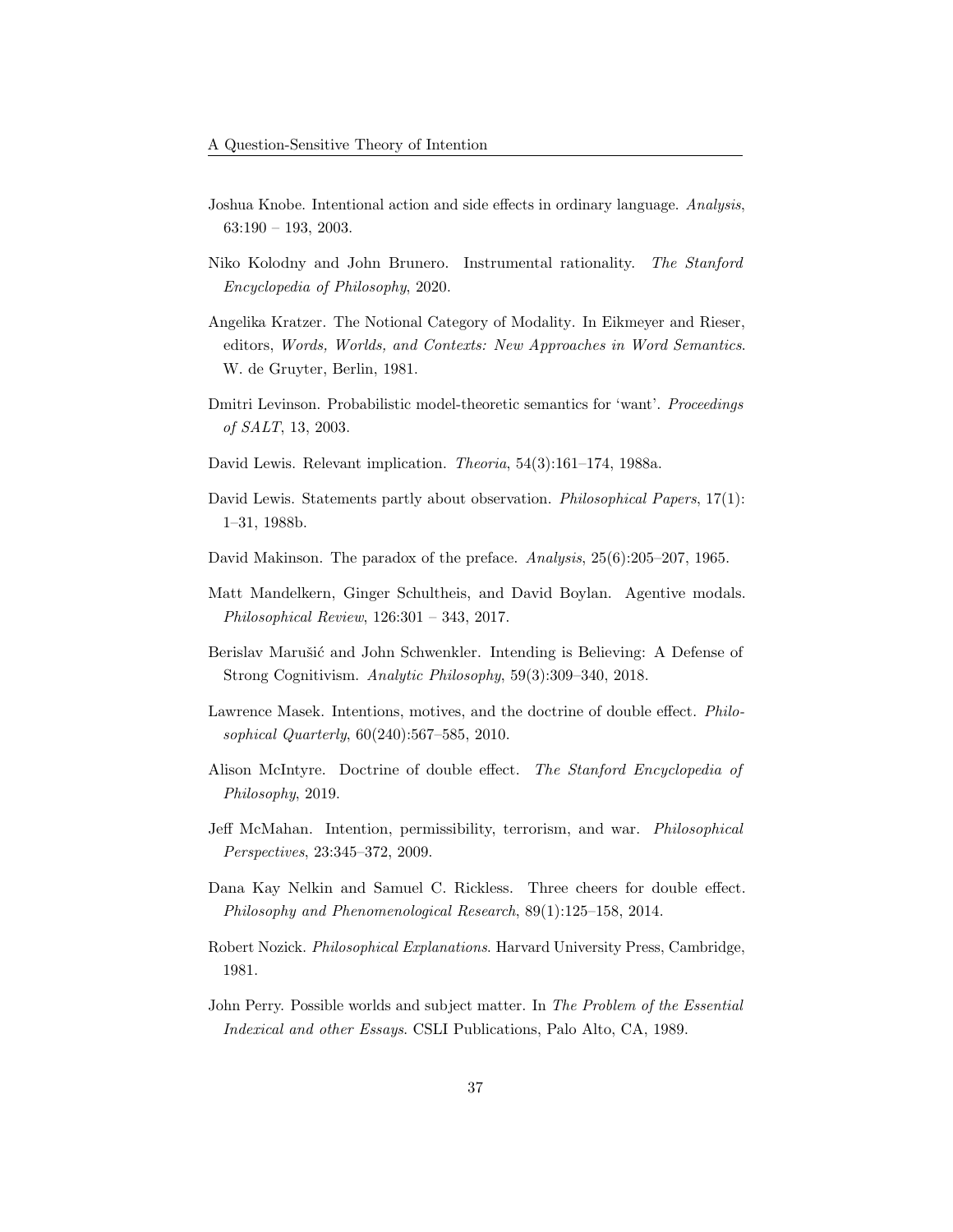- <span id="page-37-4"></span>Milo Phillips-Brown. I want to, but... Proceedings of Sinn und Bedeutung, 21(2): 951–968, 2018.
- <span id="page-37-12"></span>Matteo Plebani and Giuseppe Spolaore. Subject matter: A modest proposal. Philosophical Quarterly, 71(3):605–622, 2021. doi: 10.1093/pq/pqaa054.
- <span id="page-37-6"></span>Warren Quinn. Actions, intentions, and consequences: the doctrine of double effect. Philosophy and Public Affairs, 18(4):334–351, 1989.
- <span id="page-37-9"></span>Michael Ridge. Humean Intentions. American Philosophical Quarterly, 35: 157–178, 1998.
- <span id="page-37-1"></span>Craige Roberts. Information structure: Towards an integrated formal theory of pragmatics. Semantics and Pragmatics, 5(6):1–69, 1996/2012. doi: 10.3765/ sp.5.6.
- <span id="page-37-2"></span>Jonathan Schaffer. Contrastive knowledge. In Gendler and Hawthorne, editors, Oxford Studies in Epistemology, volume 1, pages 235–271. Oxford University Press, Oxford, 2005.
- <span id="page-37-3"></span>Jonathan Schaffer. Knowing the answer. Philosophy and Phenomenological Research, 75(2):383–403, 2007.
- <span id="page-37-13"></span>Sam Shpall. The Calendar Paradox. Philosophical Studies, 173:801–825, 2016.
- <span id="page-37-10"></span>Neil Sinhababu. The Desire-Belief Account of Intention Explains Everything.  $Noûs, 47(4):680-696, 2013.$
- <span id="page-37-5"></span>Robert Stalnaker. Inquiry. MIT Press, Cambridge, MA, 1984.
- <span id="page-37-7"></span>Victor Tadros. Wrongful intentions without closeness. Philosophy and Public Affairs, 43(1):52–74, 2015.
- <span id="page-37-0"></span>Alejandro Pérez Carballo. Structuring logical space. Philosophy and Phenomenological Research, 2016.
- <span id="page-37-11"></span>David Velleman. Practical Reflection. CSLI Publications, 1989.
- <span id="page-37-14"></span>Elisabeth Villalta. Mood and Gradability: An Investigation of the Subjunctive Mood in Spanish. Linguistics and Philosophy, 31(4):467–522, 2008.
- <span id="page-37-8"></span>Kai von Fintel. NPI licensing, strawson entailment, and context dependency. Journal of Semantics, 162(2):97–148, 1999.